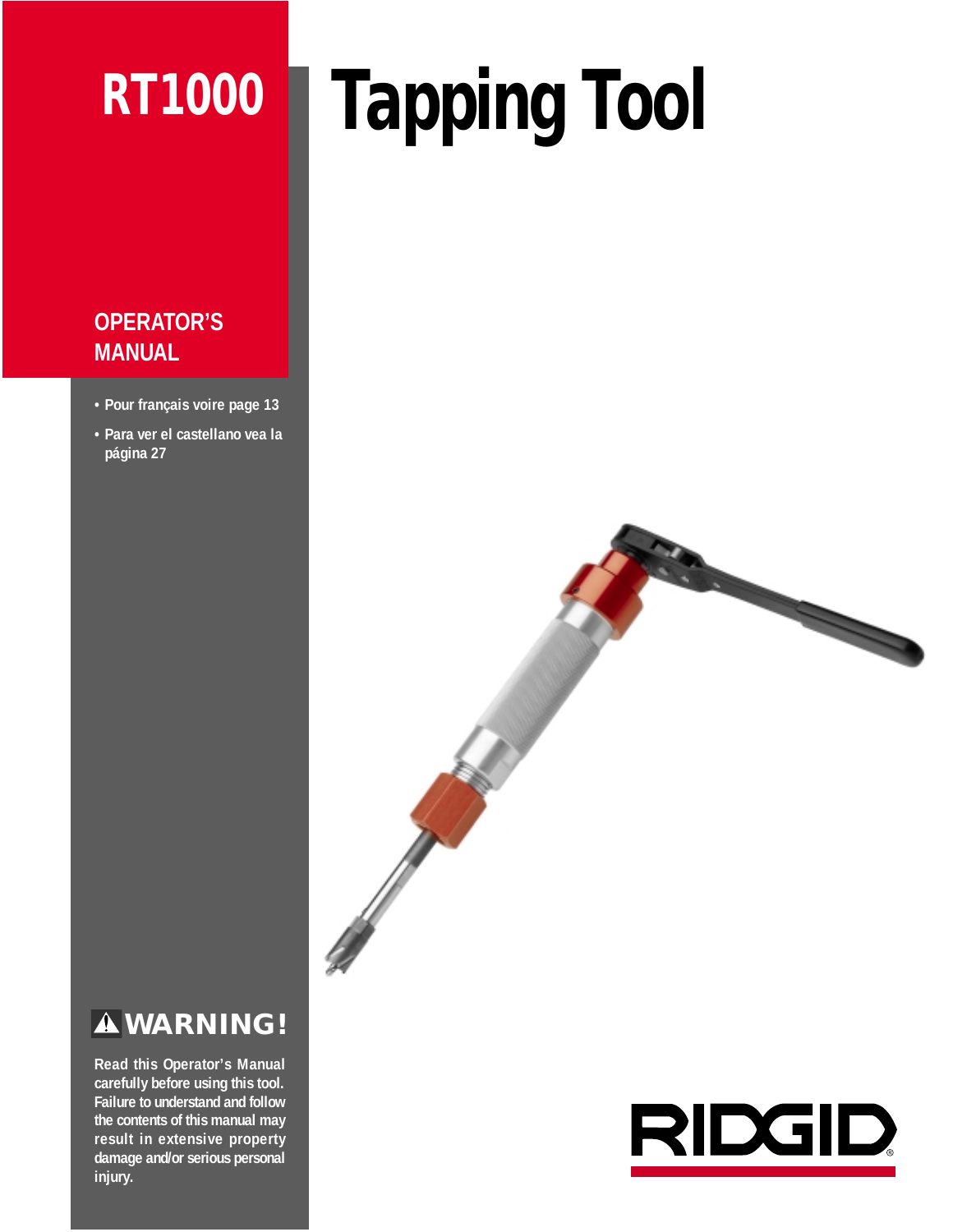# **Table of Contents**

| <b>General Safety Information</b>                |  |
|--------------------------------------------------|--|
|                                                  |  |
|                                                  |  |
|                                                  |  |
|                                                  |  |
| <b>Specific Safety Information</b>               |  |
|                                                  |  |
|                                                  |  |
| <b>Description, Specifications and Equipment</b> |  |
|                                                  |  |
|                                                  |  |
|                                                  |  |
| <b>Operating Instructions</b>                    |  |
|                                                  |  |
|                                                  |  |
|                                                  |  |
|                                                  |  |
|                                                  |  |
|                                                  |  |
| <b>Maintenance Instructions</b>                  |  |
|                                                  |  |
|                                                  |  |
|                                                  |  |
|                                                  |  |
|                                                  |  |
|                                                  |  |
|                                                  |  |
|                                                  |  |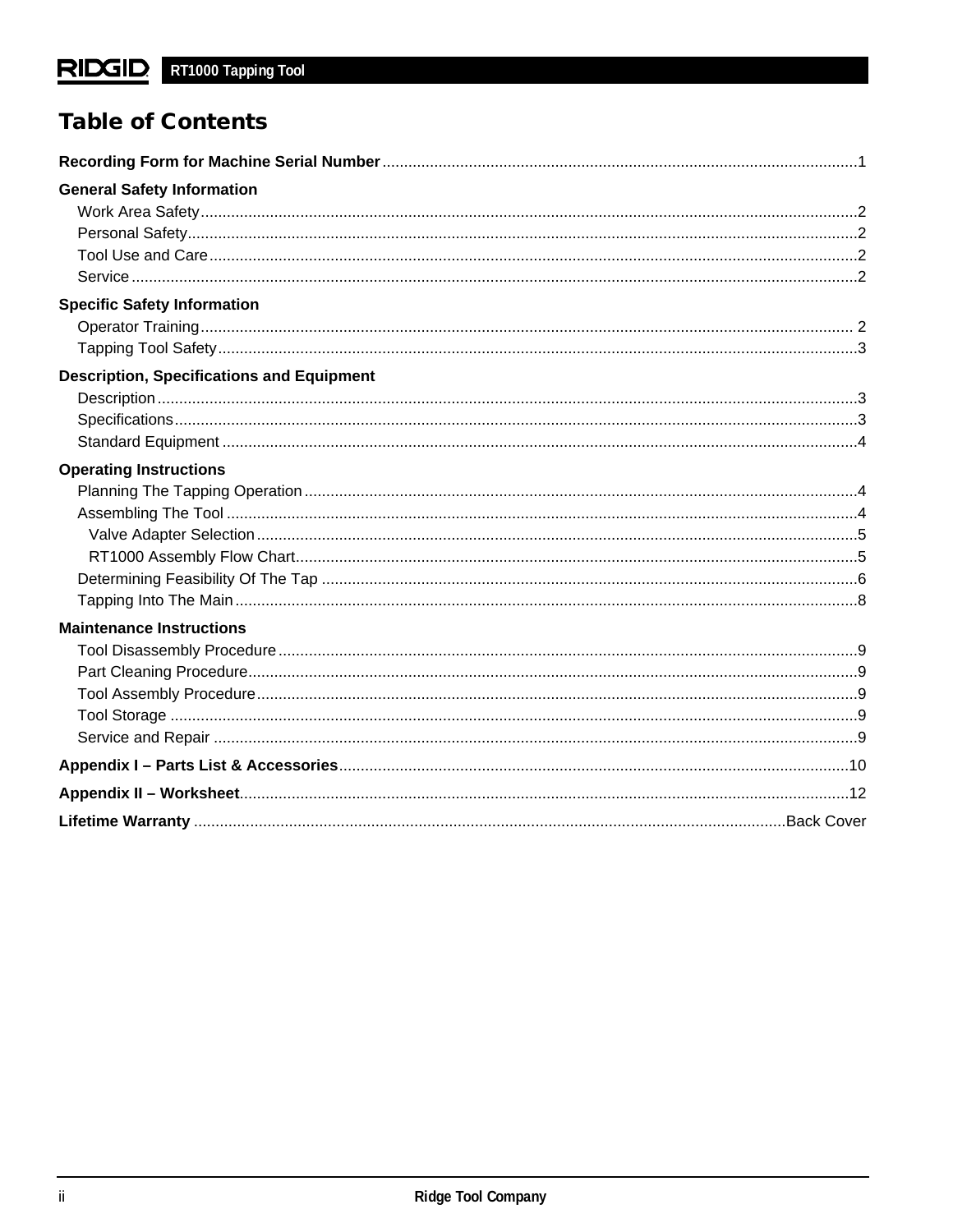

# **RT1000 Tapping Tool**



| RT1000 Tapping Tool |  |  |
|---------------------|--|--|
|                     |  |  |

Record Serial Number below and retain product serial number which is located on nameplate.

Serial No.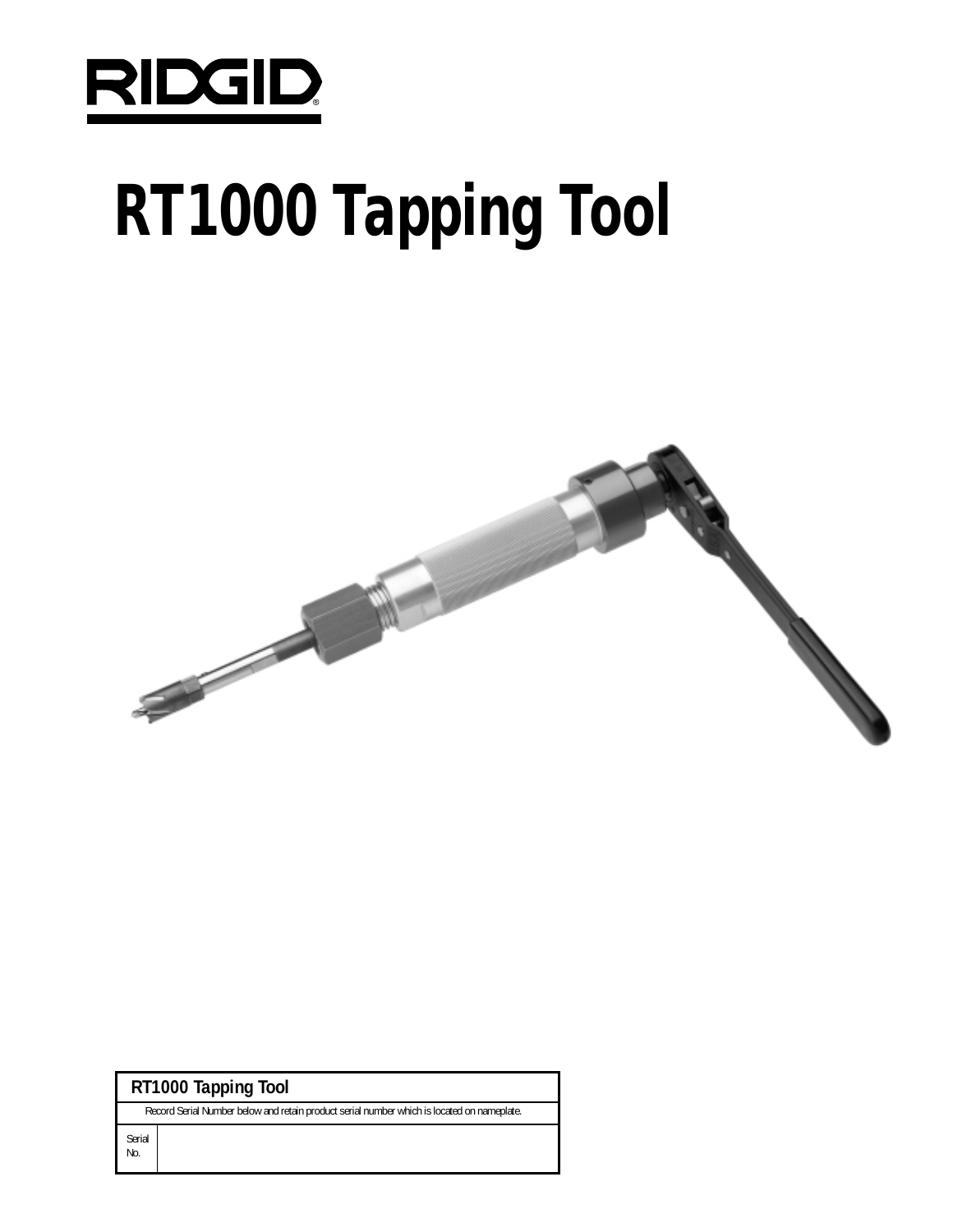# **General Safety Information**

**WARNING! READ AND UNDERSTAND ALL INSTRUCTIONS. FAILURE TO FOLLOW ALL INSTRUCTIONS LISTED BELOW MAY RE-SULT IN PROPERTY DAMAGE AND/OR SERIOUS PERSONAL INJURY.**

## **SAVE THESE INSTRUCTIONS!**

## **Work Area Safety**

- **Keep your work area clean and well lit.** Cluttered work area invites accidents.
- **Keep bystanders, children, and visitors away while operating a tool.** Distractions can result in improperly using the tool.

## **Personal Safety**

- **Stay alert, watch what you are doing and use common sense when operating a tapping tool. Do not use tool while tired or under the influence of drugs, alcohol, or medications.** A moment of inattention while operating tools may result in serious personal injury.
- **Dress properly. Do not wear loose clothing or jewelry. Contain long hair. Keep your hair, clothing, and gloves away from moving parts.** Loose clothes, jewelry, or long hair can be caught in moving parts.
- **Do not overreach. Keep proper footing and balance at all times.** Proper footing and balance enables better control of the tool in unexpected situations.
- **Use safety equipment. Always wear eye protection.** Dust mask, non-skid safety shoes, hard hat, or hearing protection must be used for appropriate conditions.

## **Tool Use and Care**

- **Do not force tool. Use the correct tool for your application.** The correct tool will do the job better and safer at the rate for which it is designed.
- **Store idle tools out of the reach of children and other untrained persons.** Tools are dangerous in the hands of untrained users.
- **Maintain tools with care. Keep cutting tools sharp and clean.** Properly maintained tools with sharp cutting edges are less likely to bind and are easier to control.
- **Check for misalignment or binding of moving parts, breakage of parts, and any other condi-**

**tion that may affect the tools operation. If damaged, have the tool serviced before using.** Many accidents are caused by poorly maintained tools.

- **Use only accessories that are recommended for your Tapping Tool.** Accessories that may be suitable for one tool may become hazardous when used on another tool.
- **Keep tool dry and clean; free from oil and grease.** Allows for better control of the tool.

## **Service**

- **Tool service must be performed only by qualified repair personnel.** Service or maintenance performed by unqualified repair personnel could result in injury.
- **When servicing a tool, use only identical replacement parts. Follow instructions in the Maintenance Section of this manual.** Use of unauthorized parts or failure to follow maintenance instructions may create a risk of injury.

# **Specific Safety Information**

**Read this operator's manual care-WARNINGfully before using the RT1000 Tapping Tool.** Failure to understand and follow the contents of this manual may result in extensive property and environmental damage and/or serious personal injury.

Call the Ridge Tool Company, Technical Service Department at (800) 519-3458 if you have any questions.

## **Operator Training**

**Cutting into pipe containing liquids or gases under pressure is potentially hazardous. Correct procedures must be followed in the use of this equipment to maintain a safe working environment and prevent serious personal injury.** 

**No person should use this tool who is not fully trained in the proper operating procedure and who is not fully aware of the potential hazards connected with work on pipe containing liquids or gases under pressure.** 

**The purchaser of this equipment is responsible for how this equipment is used and the training and competence of the operators.** 

**Should any difficulty arise at any time in the use of this equipment, please contact Ridge Tool immediately!**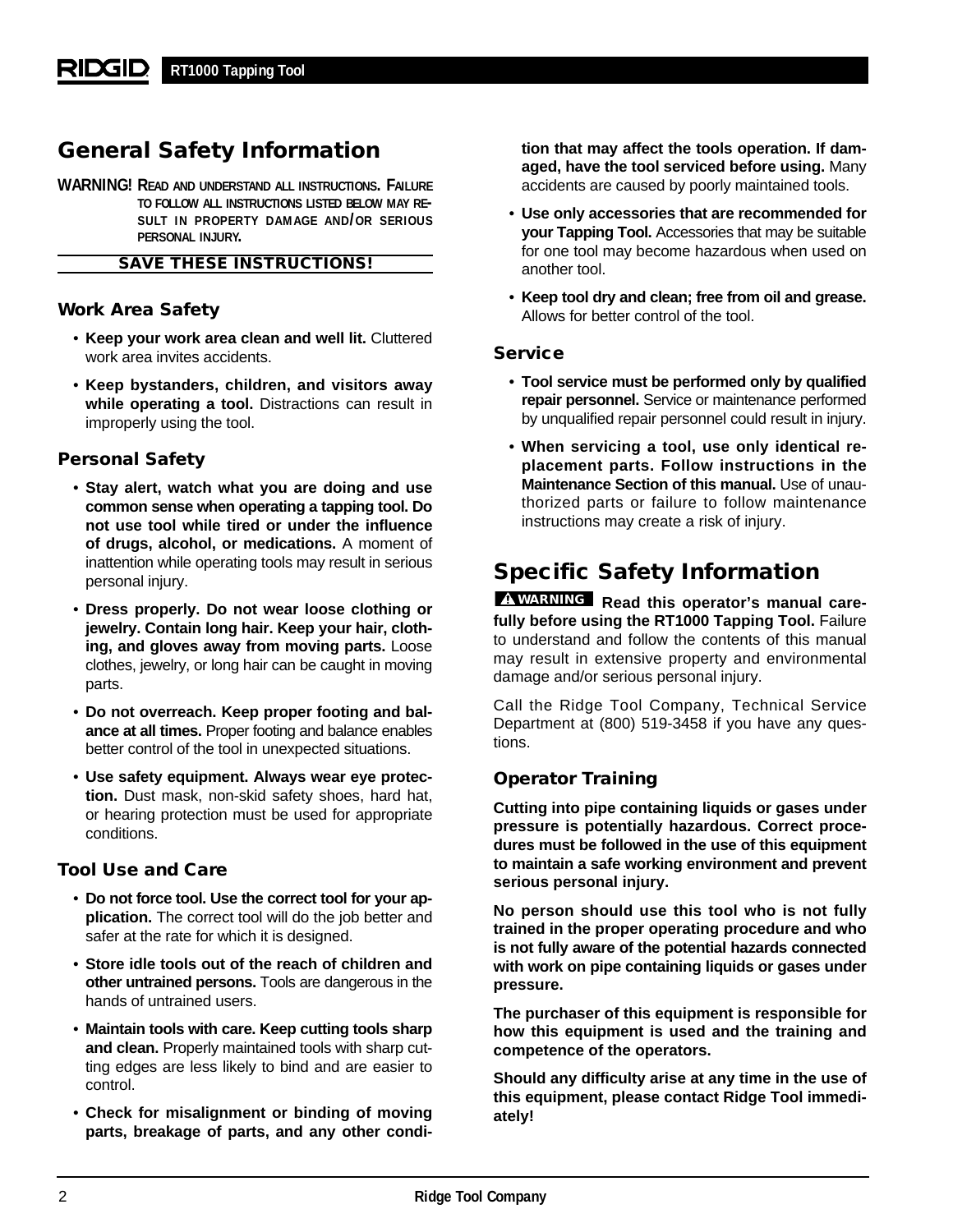#### RIDGID **RT1000 Tapping Tool**



Do not exceed pressure and temperature ratings of the tool and any attachment, valve or fitting. Only tap into lines that contain specified media.

## **Model RT1000 Tapping Tool**

**Water:** 200 psig @ 100°F (40°C) **Air, Steam, Natural Gas:** 100 psig @ 370° F (172°C)

## **Tapping Tool Safety**

- **Only trained personnel should use this tapping tool.** Incorrect use of this tool can result in serious personal injury, environmental damage, and/or property damage.
- **Always wear eye protection.** Cutters and drills are hard and can shatter.
- **Do not exceed recommended pressure ratings.** Attempting to tap into main with pressures beyond the maximum limits of this tool or a fitting may result in their failure.
- **Only tap into pressurized mains that carry water, air, steam or natural gas.** Other media may attack the seals of this tool.
- **When using power tools to drive this tapping tool, understand and follow all the safety instructions associated with that power tool. Air power ratchets are generally a safer choice due to the inherent explosion and shock hazards associated with electrical tools.**
	- **Electrical tools should not be used for natural gas taps. Only use air or manual ratchets.** Electrical tools cause sparks which may ignite the gas.
	- **Grounded electrical tools should be plugged into a properly grounded outlet.** If tool should electrically malfunction or breakdown, grounding provides a low resistance path to send electricity away from the user.
	- **Electrical tools should be plugged into an outlet protected with a Ground Fault Circuit Interrupter (GFCI).** Reduces risk of electrical shock.
- **Use only right angle electrical drills or air ratchets to rotate the cutter. Tool must be fed at a controlled rate**. Failure to use a right angle drive or to carefully control the tool feed rate may result in the cutter suddenly stopping which will cause the power tool driver to suddenly twist.
- **Main being tapped must be securely mounted to prevent any movement.** Movement could cause tool breakage during the tapping operation.
- **Follow all applicable regulations and safety precautions regarding the work area.**
	- **When working below grade, have an adequate escape route before starting the tap.** Such precautions reduce the risk of injury.
	- **When working on a scaffold or lift, the operator, tool, and drive assembly should all be properly secured.** Will prevent injury in the event of a fall or dropping a tool.
- **Do not use this tool to support the operator.** Could result in tool breakage or malfunction.
- **Tool is made to tap into pressurized lines. Follow instructions in operator's manual on tool uses.** Other uses or modifying this tool for other applications may increase the risk of injury.

# **Description, Specifications and Standard Equipment**

## **Description**

The Model RT1000 Tapping Tool is designed to tap pressurized pipe systems using a saddle-mounted valve or welded nipple on steel, plastic, ductile iron and cast iron pipe. The RT1000 is capable of tapping water lines up to 200 psi and steam, natural gas and air up to 100 psi. Because of its weight, the RT1000 can be effectively used for branching 3/4″ – 1″ lines. The cutter/drill is rotated by an 11/16″ hand ratchet or can be operated by an air ratchet or right angle drill. A self cleaning acme threaded barrel feeds the cutter into the pipe and resists the force of the pressurized pipe when the cut is through.

## **Specifications**

Tapping capacity ...........3/4″ – 1″

| MountingSaddle Mount, Welded nip- |
|-----------------------------------|
| ple, Weld-O-Let,                  |
| Thread-O-Let                      |
|                                   |

Cutter Travel..................63 /4″ Max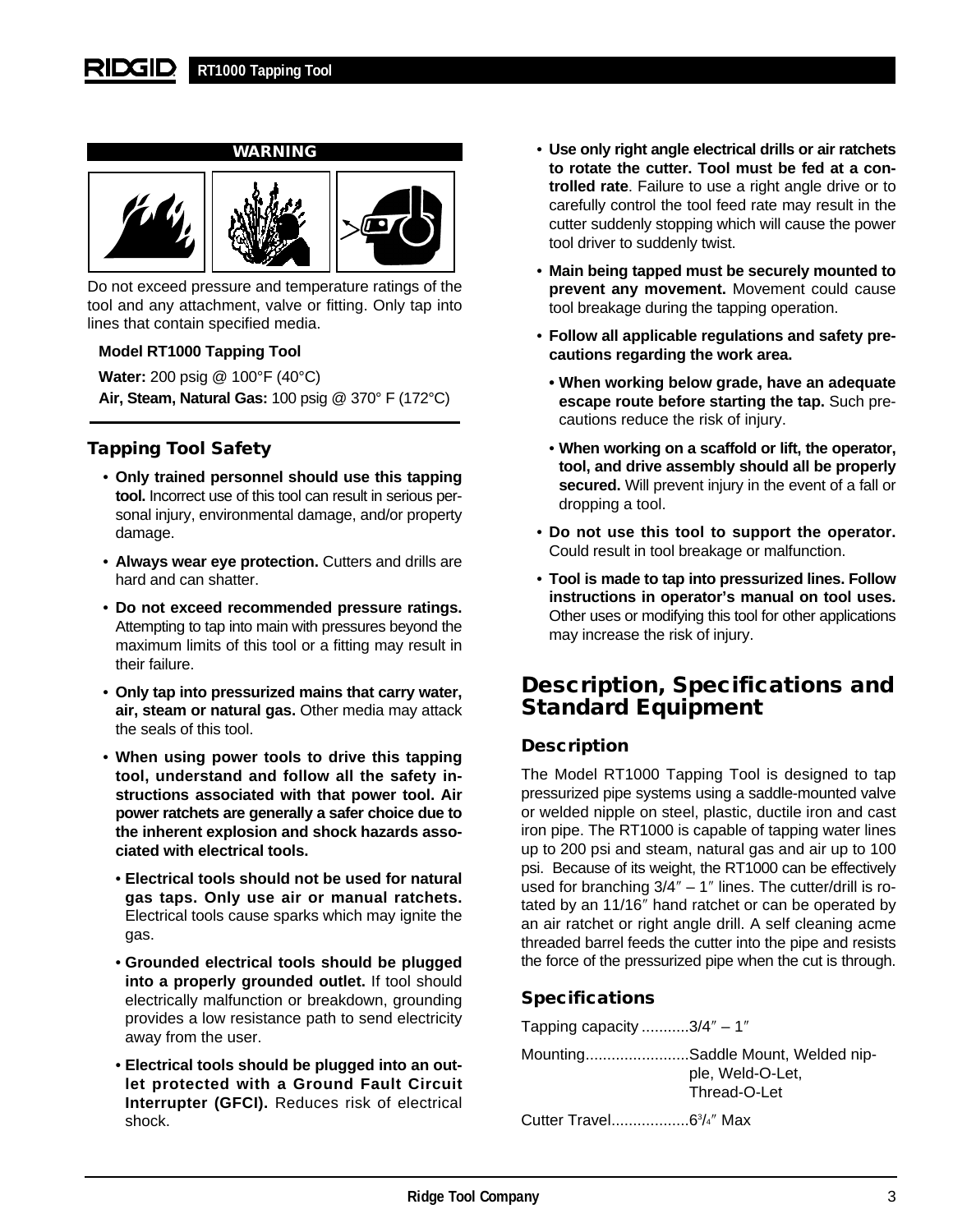#### 21DG1D. **RT1000 Tapping Tool**

|                                  | Cutter ActuationHand Ratchet, Air Ratchet or |
|----------------------------------|----------------------------------------------|
|                                  | Right Angle Drill                            |
| $T_{1}$ in $\sim$ 6.5 Din $\sim$ | Ctaal Dlastia Dustila Iran                   |

- Type of Pipe ..................Steel, Plastic, Ductile Iron, Cast Iron
- Cutter Feed ...................Rotation of sleeve around acme threaded barrel
- Pressure........................Water 200 psig @ 100°F. Steam, Air, Natural Gas 100 psig @ 370°F
- Weight ...........................6 lbs. (Tool and Ratchet only)

## **Standard Equipment**

RT1000 Tool Only .........Tool Body with Shaft

- RT1000 3/4″-1″
- CTS Set.........................Tool body with shaft Ratchet wrench Tool box  $3/4" - 1"$  CTS adapter 2 Spud Wrenches Hole Saw Adapters

Cutters and NPT/BSPT adapters available separately. See Appendix 1, Parts List and Accessories.

# **Operating Instructions**

## **Planning The Tapping Operation**

**WARNING** Cutting into pipe containing liquids **or gases under pressure is potentially hazardous. Correct procedures must be followed in the use of this equipment. Only trained personnel should use this tapping tool.**

**To prevent extensive property damage and/or serious injury, proper planning of the tapping operation is required. The following procedure should be followed every time the tapping tool is used.**

1. DETERMINE EXACTLY WHICH PIPE NEEDS TO BE TAPPED INTO. Follow the pipe as far as possible to ensure it is the pipe that requires tapping. Record the media and the pressure on a copy of the worksheet, Appendix II, at the back of this manual.

Do not exceed pressure and tem-**WARNING** perature ratings of the tool and any attachment, valve or fitting. Only tap into lines that contain water, air, steam or natural gas.

Water: 200 psig @ 100ºF (40ºC)

Air, Steam, Natural Gas: 100 psig @ 370ºF (172ºC)

- 2. DETERMINE EXACTLY WHERE THE PIPE NEEDS TO BE TAPPED. Consider not only the best route for the new line but also the effect that any chips from the tapping operation could have on downstream equipment. Consider the orientation of the tap, tapping the top of the pipe may drop chips into the tapped pipe whereas tapping the bottom of the pipe will tend to drop the chips back into the tool.
- 3. DETERMINE WHETHER A SERVICE SADDLE OR A WELD-IN-PLACE THREAD-O-LET™ OR WELD-O-LET™ WILL BE USED TO MOUNT THE VALVE TO THE MAIN. Consider the advantages and disadvantages of each type. Record this connection data on the worksheet.
- NOTE! The "Thread-O-Let™" or "Weld-O-Let™" may only be welded to compatible metal pipe. Although Thread-O-Lets may have a pressure rating, the strength of the weld to the pipe is virtually impossible to certify without x-rays. The media in the pipe may also adversely affect weld penetration due to chilling. In addition, weld may penetrate far enough into the pipe to allow the pressure in the pipe to blow through the molten weld puddle.

A service saddle may be used on any type of pipe that has a compatible outside diameter. Insure the saddle pressure rating is equal to or greater than the pipe system.

- 4. SELECT WHICH "CORPORATION STOP" OR VALVE IS TO BE USED. Only a full port ball, plug or safety valve will work. The valve must meet following criteria:
	- Must have an adequate pressure rating.
	- Made of material compatible with the media.
	- Must allow the cutter to pass through the valve. This should be checked prior to mounting the valve.
- NOTE! A corporation stop is a valve with a square lug for a wrench instead of a handwheel to open and close the valve. This is to ensure that the valve is not operated inadvertently or by unauthorized personnel. Typically, corporation stops have male NPT inlet threads that screw directly into a service saddle or "Thread-O-Let" without the need for an intermediate "close nipple" as an adapter.

## **Assembling the Tool**

**To prevent extensive property dam-WARNING age and/or serious injury, proper assembly of the**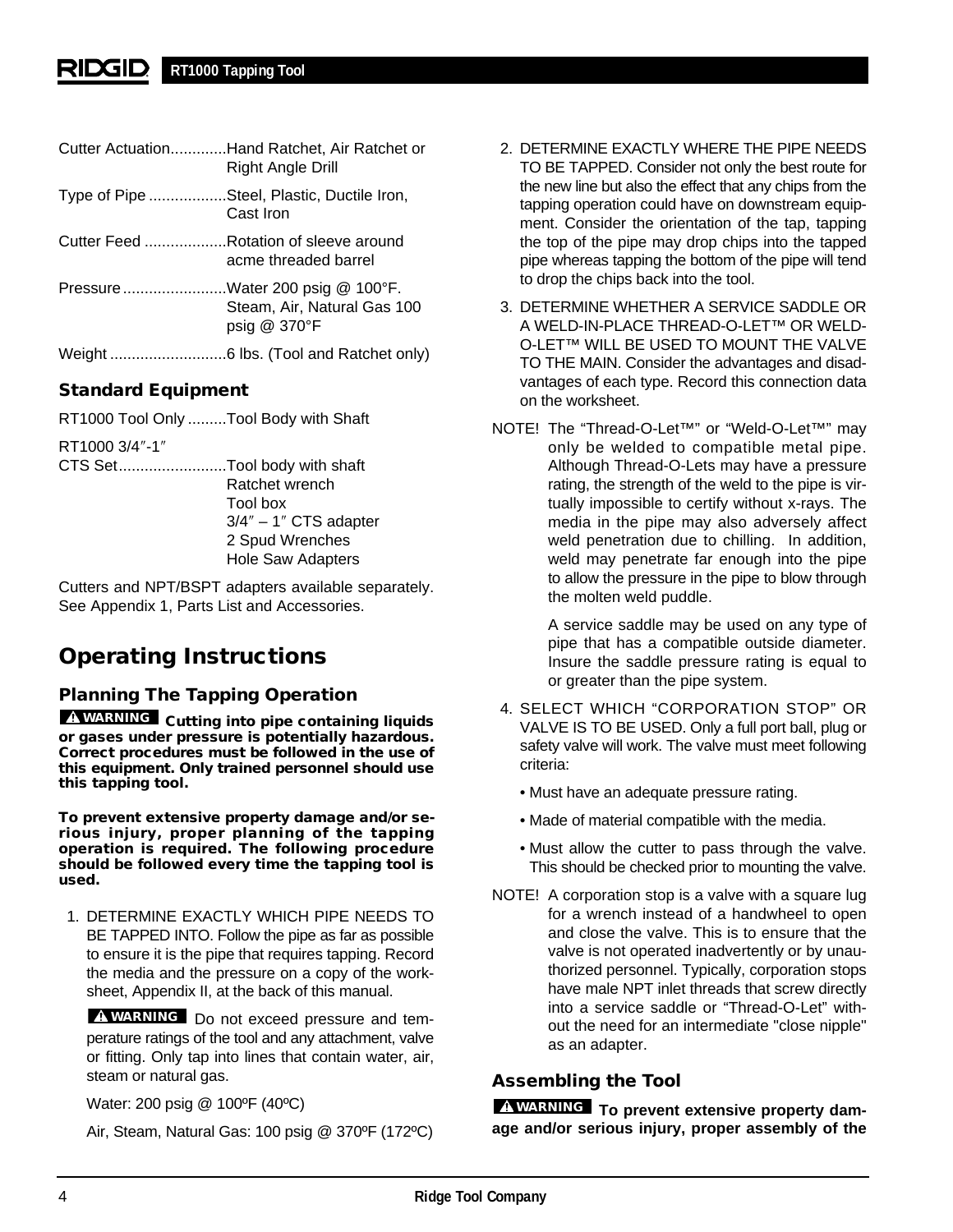#### RIDGID **RT1000 Tapping Tool**

| <b>Valve Adapter Selection</b> |                                  |                       |                                 |                                      |                                  |                                       |                            |                      |                |                                |
|--------------------------------|----------------------------------|-----------------------|---------------------------------|--------------------------------------|----------------------------------|---------------------------------------|----------------------------|----------------------|----------------|--------------------------------|
| Valve<br><b>Size</b>           | <b>Bore</b><br><b>Size</b>       | <b>CTS</b><br>Adapter | <b>NPT</b><br>Female<br>Adapter | <b>NPT</b><br><b>Male</b><br>Adapter | <b>BSPT</b><br>Female<br>Adapter | <b>BSPT</b><br><b>Male</b><br>Adapter | M#110<br>Female<br>Adapter | Pilot<br><b>Size</b> | Saw<br>Adapter | <b>Remarks</b>                 |
| 3/4''                          | 0.625<br>0.688                   | 83317                 | 83332                           | 83337                                | 84437                            | 84432                                 | 83327                      | 0.250                | 0.250          | <b>Preferred Configuration</b> |
| 1                              | 0.750<br>0.813<br>0.875<br>0.938 | 83322                 | 83342                           | 83347                                | 84447                            | 84442                                 | 83572                      | 0.250                | 76037          | <b>Preferred Configuration</b> |



## **Tapping Tool is required. The following procedure should be followed to assemble this tool:**

- 1. Select the correct valve adapter, pilot drill, extension, and saw adapter from the Valve Adapter Chart (Chart 1). The Flow Chart (Chart 2) will assist in determining the required equipment to perform the tap.
- 2. Extend the tool by turning the sleeve counter-clockwise.
- 3. Inspect the o-ring seal in the valve adapter and replace if necessary.
- 4. Holding the bronze feed screw by the flats, hand-assemble the valve adapter onto the bronze feed screw. Operator will feel first the seal engaging and then feel the adapter reach an abrupt stop as the bronze feed screw "bottoms out" in the valve adapter (Figure 1). Collapse the tool by turning the sleeve clockwise.



**Figure 1 – Assembling Valve Adapter Onto Feed Screw**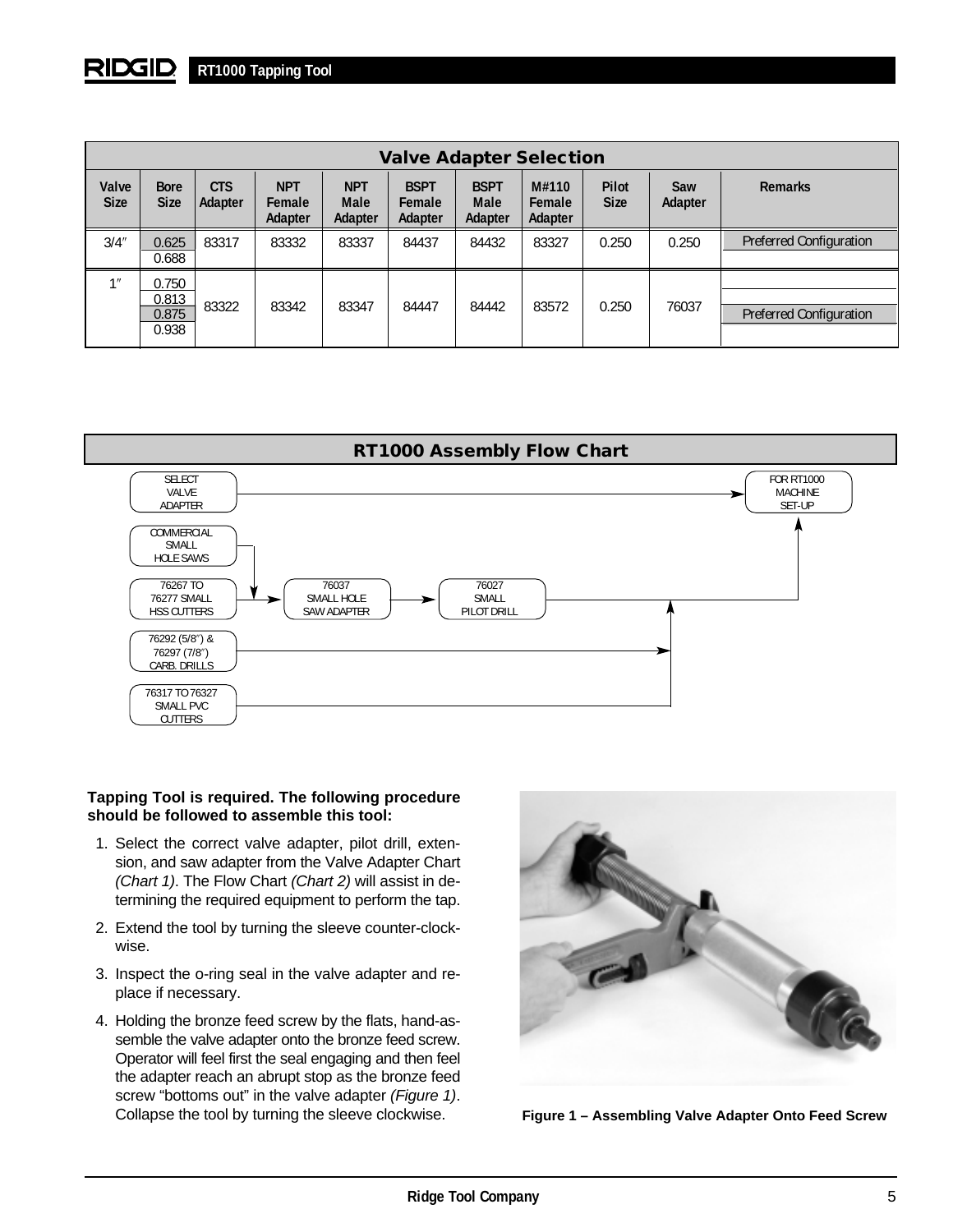#### **RT1000 Tapping Tool** RIDGID

5. Select cutter from Chart 3. The pilot drill and hole saw adapter may not be required depending on the actual cutter selected. If the selected cutter requires the hole saw adapter, screw it into the end of the extension hand-tight (Figure 2).



**Figure 2 – Assembling Hole Saw Adapter**

| <b>Bore</b><br><b>Size</b> | <b>Fractional</b><br><b>Size</b><br>(Inches) | <b>RIDGID</b><br><b>Bi-Metal</b><br><b>Hole Saw</b> | <b>RIDGID</b><br><b>Steel</b><br>Cutter | <b>RIDGID</b><br>CI/DI<br><b>Drill</b> | <b>RIDGID</b><br><b>PVC</b><br>Cutter |
|----------------------------|----------------------------------------------|-----------------------------------------------------|-----------------------------------------|----------------------------------------|---------------------------------------|
| 0.625                      | 5/8                                          | M <sub>16</sub> -R <sub>10</sub>                    | 76267                                   | 76292                                  | 76317                                 |
| 0.688                      | 11/16                                        | M17-R11                                             |                                         |                                        |                                       |
| 0.750                      | 3/4                                          | M19-R12                                             |                                         |                                        |                                       |
| 0.813                      | 13/16                                        | M21-R13                                             |                                         |                                        |                                       |
| 0.875                      | 7/8                                          | M22-R14                                             | 76272                                   | 76297                                  | 76322                                 |

**RIDGID Tapping Tool Cutter Selection Chart**

**Chart 3 – Cutter Selection Chart**

6. Inspect the selected cutter to ensure that it is in good working order and hand-screw it into the hole saw adapter or directly into the tool's spindle as required (Figure 3).



**Figure 3 – Assembling Cutter**

- 7. Inspect the selected pilot drill to ensure that it is in good working order. The purpose of the pilot drill is to capture the slug when using a hole saw or steel cutter. Pay attention to the coupon retention device, as the coupon may not be captured if the device is damaged.
- NOTE! Do not use pilot drill with PVC cutters or the CI/DI drills.
- 8. Insert this pilot drill into the hole saw adapter. Secure the pilot drill in place with the set screw positioned on the flat of the pilot and firmly tighten (Figure 4).



## **Figure 4 – Installation Of Pilot Drill**

- 9. Attach the selected service saddle to the main in accordance with the manufacturer's specifications or weld the selected "Thread-O-Let™" or "Weld-O-Let™" to the main in accordance with all applicable welding standards.
- 10. Apply pipe sealant to the threads on the "corporation stop" or valve and tightly thread it into the saddle or "Thread-O-Let™". Ensure the valve is in the CLOSED position.

## **Determining Feasibility Of The Tap**

**Improper measurement may result in WARNINGtapping through the bottom of the pipe. To prevent extensive property and environmental damage, fire and/or serious injury, follow this procedure to determine if the tap has been properly planned.**

1. Measure the distance from the datum of the valve adapter rear face to the end of the sleeve. As shown in Figure 5 it should be about 1/8″.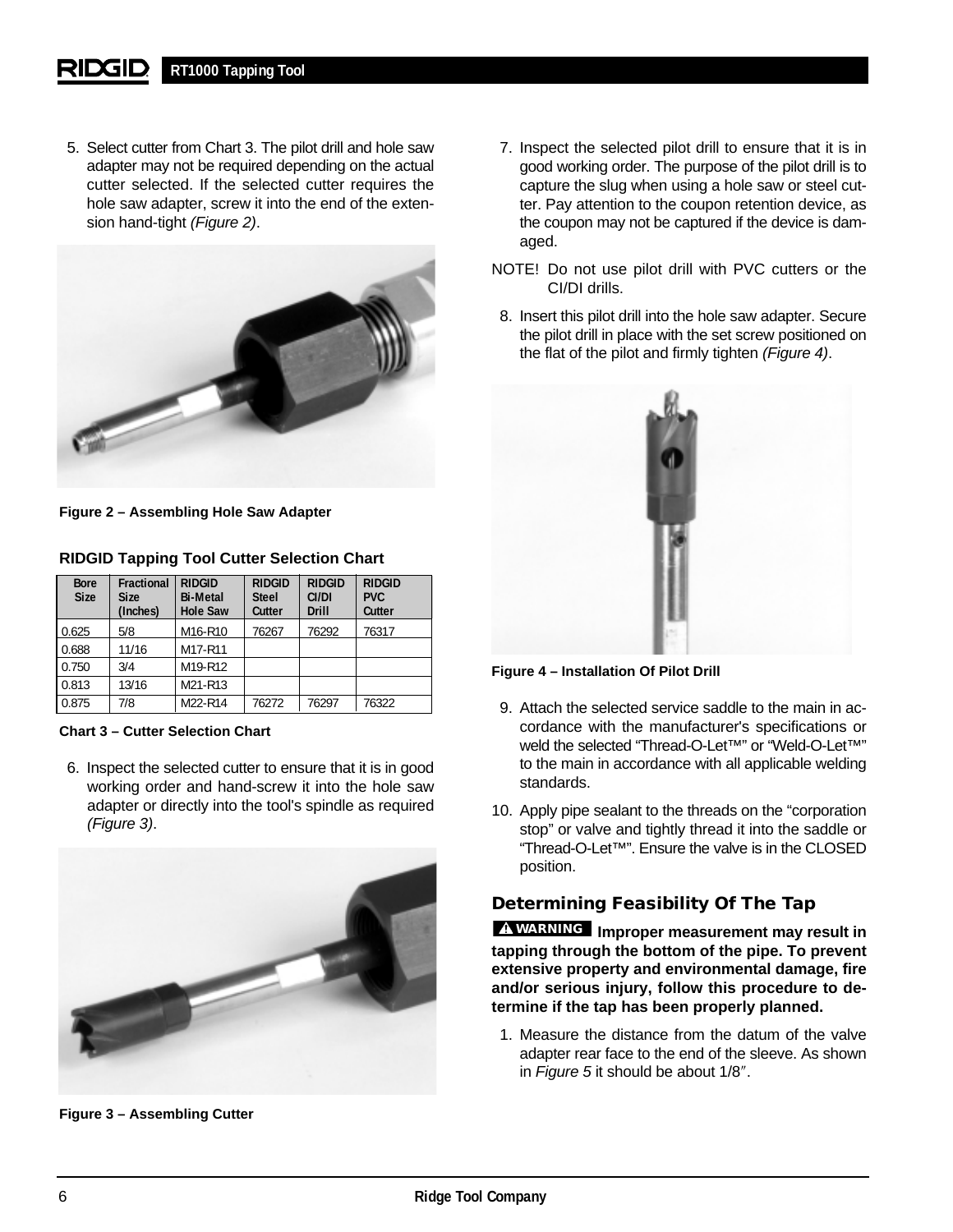

## **Figure 5 – Measuring 1/8**″ **Offset**

2. Unscrew the sleeve back up the bronze barrel until it stops. Measure the distance from a datum such as the wrench flats on the feed screw to the end of the sleeve (Figure 6). Subtract the distance from the previous step (1) from this distance. The result is 63 /4″ full stroke. Note that the valve adapter/cutter combinations affects stroke distance. Record the stroke in the worksheet.



## **Figure 6 – Measuring Full Stroke Distance**

3. Measure the distance from the surface of the pipe to the outlet end of the valve as shown in Figure 7. This is the minimum amount of stroke required before making contact with the pipe. (In the example shown it is 41 /2″) Record this dimension in the worksheet. If this distance is within 1″ of the stroke distance from Step 2, then this operation must be aborted and the Tapping Tool reconfigured for a different valve and/or saddle.



**Figure 7 – Measuring Valve Stand-Off Distance – Minimum Stroke**

4. Measure the distance from the far surface of the pipe to the outlet end of the valve as shown in Figure 8. This is the maximum amount of stroke required to break through the far side of the pipe. (In the example shown, it is 101 /2″) Record this dimension in the worksheet. If this distance is less than the stroke distance from Step 3 then the Tapping Tool has enough travel to penetrate the far side of the pipe.



**Figure 8 – Measuring Valve Stand-Off Distance – Maximum Stroke**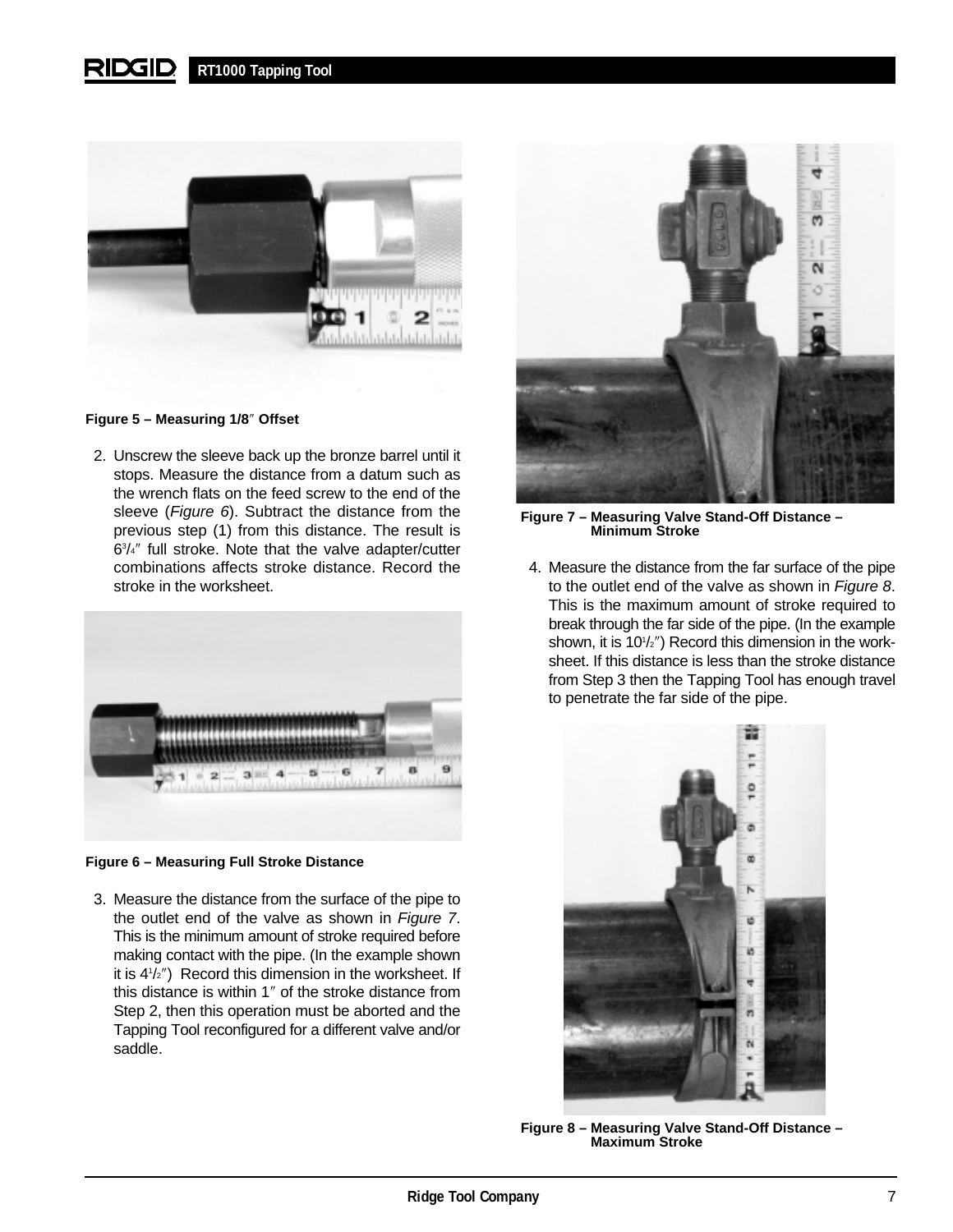## **RT1000 Tapping Tool**

penetrate the far side of the pipe, extensive care must be taken during the tapping operation. Be aware of the unusable length of the stroke. Penetrating the far side of the pipe could result in extensive property damage and/or serious injury.

## **Tapping Into The Main**

**WARNING**



- **Do not exceed pressure and temperature ratings or the tool and any attachment, valve or fitting. Only tap into lines that contain water, air, steam or natural gas.**
- **Always wear eye protection to protect your eyes from dirt and other foreign objects.**
- **Be sure proper planning of the tapping operation has been performed.**
- **Follow all applicable regulations and safety precautions regarding work area.**
	- **When working below grade, have an adequate escape route before starting the tap.**
	- **When working on a scaffold or lift, the operator, tool and drive assembly should all be properly secured.**
	- **Main being tapped must be securely mounted to prevent any movement.**
- 1. Attach the fully assembled and fully extended tapping tool to the outlet thread of the valve by the valve adapter. Pipe sealant is not required in the temporary assembly between the valve and the valve adapter but it should be snug enough not to leak.
- 2. Open, close and re-open the valve or the "corporation stop" to ensure that the pilot drill does not interfere with the operation of the valve. In the event of interference in closing the valve, the tool will not have stroke to retrieve the cutter pass the valve. In this case, another valve must be used and the whole procedure must be re-started.
- 3. Turn the sleeve clockwise until the cutter contacts the main, and back the sleeve one turn. Using the ratchet wrench, or a power tool, rotate the drive shaft hex

**WARNING** If Tapping Tool has sufficient travel to while continually applying pressure by turning the sleeve. Do not apply too much pressure on the cutter. Gentle feeding produces superior cutting and extended cutter life. **EXARNING** Continue to drill **until no resistance is felt to advancing the sleeve. Stop immediately. AWARNING** Continuation past this point could cause penetration through the far side of the pipe. This could result in extensive property damage and/or serious injury.

> **WARNING** When using power tools to drive this tapping tool, understand and follow all safety instructions associated with that power tool. Air power ratchets are generally a safer choice due to the inherent explosion and shock hazards associated with electrical tools.

- Electrical tools should not be used for natural gas taps. Only use air or manual ratchets.
- Grounded electrical tools should be plugged into a properly grounded outlet.
- Electrical tools should be plugged into an outlet protected with a Ground Fault Circuit Interrupter (GFCI).
- Use only right angle electrical drills or air ratchets to rotate the cutter. Tool must be fed at a controlled rate.
- 4. The drilling into the pipe is now complete and the valve, saddle and tool are now under pressure. Turn the sleeve counter-clockwise until the barrel comes to a halt. Close the corporation stop or valve. Should it be difficult to close the valve, rock the valve open and closed until it can be completely shut-off. **AWARNING** Make sure the valve is closed before proceeding.
- 5. Remove the ratchet or power tool from the hex on the drive shaft. Place a wrench on the valve to prevent disconnecting the valve as the adapter is unscrewed with another wrench. The tool will suddenly come free and any media contained in the tool will spill. If the drilled pipe was drained, be aware that the cutter may be hot.
- 6. Attach the new branch to the outlet end of the valve. The valve may now be opened to activate the new system.
- 7. To remove the coupon from the cutter, turn the sleeve clock-wise until the cutter is exposed. Shell cutters have a slot to allow the coupon to be pushed out. Remove the cutter if required.
- 8. Remove the valve adapter, drill or cutter, pilot drill (if used), saw adapter (if used) and extension from the tool. Turn the sleeve clockwise until the tool is fully collapsed. Wipe all the components until clean and dry and store them in the toolbox.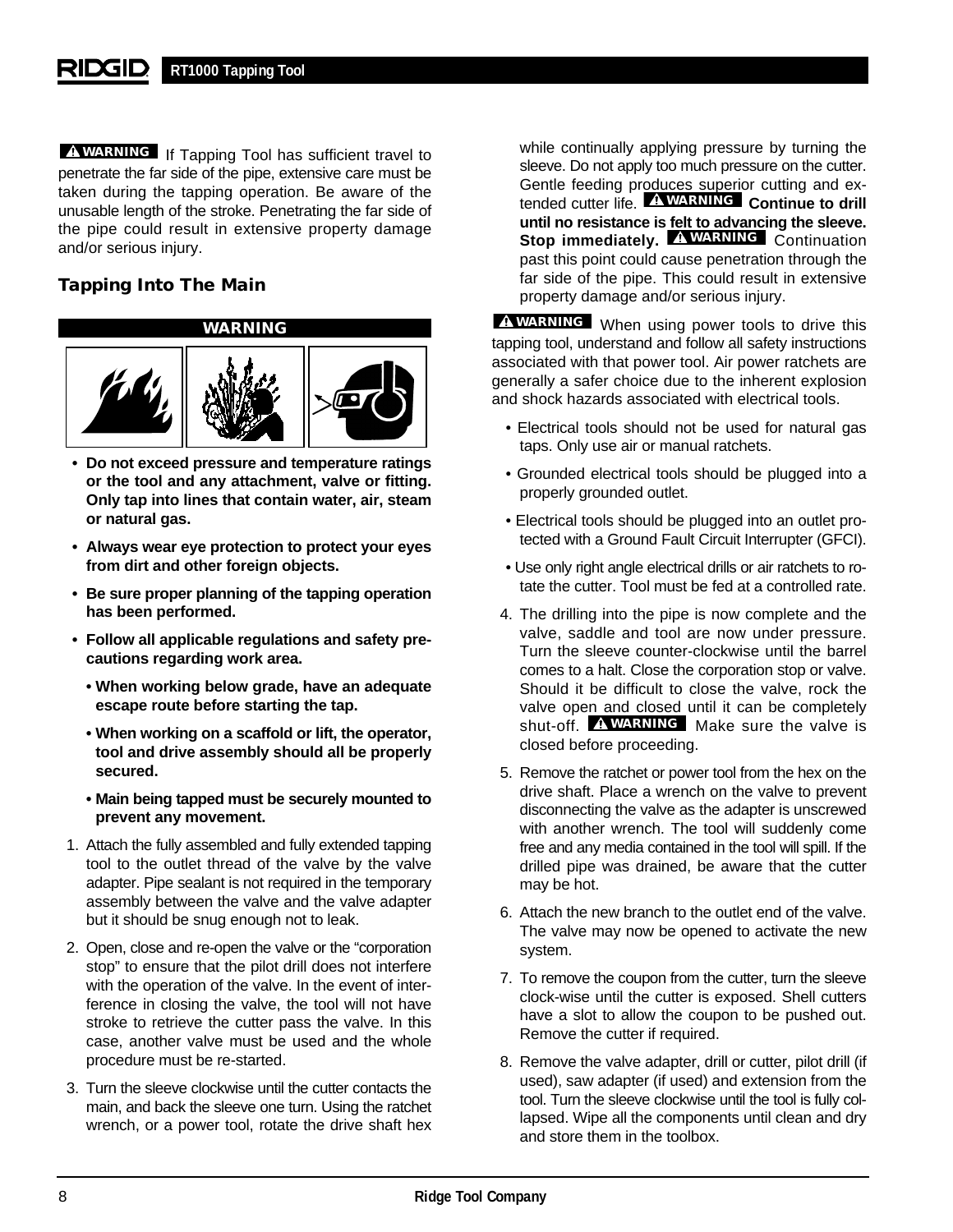# **Maintenance Instructions**

**WARNING** Cleaning and maintenance of this Tapping Tool should only be conducted by a trained service technician.

## **Tool Disassembly Procedure**

- 1. Turn the sleeve clockwise until all the threads of the bronze feed screw are hidden and the tool is fully collapsed. Place the tool horizontally on a table so parts do not fall out.
- 2. Locate and remove the cap screws from the side of the red cap.
- 3. Unscrew the red end cap. Note that any media that has escaped the seal will collect under this cap and may be spilled at this time. Do not remove the "maintenance free" flanged bushing from the end cap unless replacement is intended. If the bearing must be removed, use a 7/8″ diameter pin to slowly press the bushing out. Do not use a hammer as this may damage the precision recess in the end cap for the bushing.
- 4. Pull the spindle by pulling it from the cap end and remove it from the tool. Turn the sleeve clockwise until the sleeve separates from the bronze feed screw. This completes the disassembly of the tool.

## **Part Cleaning Procedure**

- 1. Wash the parts in a degreaser tank and wipe each individual part until clean and dry.
- 2. Be careful not to wash parts with materials that will corrode or degrade the parts in any way.

## **Tool Assembly Procedure**

- 1. Inspect the bronze feed screw and sleeve for any damage, replace if required. Lubricate the acme threads on the bronze feed screw with grease. Place bronze feed screw inside sleeve and then turn the sleeve clockwise onto the bronze feed screw until the top end of the bronze feed screw is flush with the sleeve. Place the tool horizontally on a table so parts do not fall out. Lubricate the o-ring that is just inside the top of the bronze feed screw.
- 2. Inspect the spindle/cap assembly for any damage and replace if required. Insert the spindle into the top end of the bronze feed screw female threaded end first. Slide it in as far as it will go and screw it into position.
- 3. To prevent the end cap from being accidentally unscrewed secure it in place with the cap screws in the side of the end cap.
- 4. Wipe tool down to remove excess lubricant and return the tool to the box ready for the next use.

## **Tool Storage**

**WARNING** Store the Tapping Tool in a locked area that is out of reach of children and people unfamiliar with tools. This Tapping Tool can cause serious injury in the hands of untrained users.

## **Service And Repair**

The "Maintenance Instructions" will take care of most of the service needs of this tool. Any problems not addressed by this section should only be handled by an authorized RIDGID service technician.

Tool should be taken to a RIDGID Independent Authorized Service Center or returned to the factory. All repairs made by Ridge service facilities are warranted against defects in material and workmanship.

**WARNING** When servicing this tool, only identical replacement parts should be used. Failure to follow these instructions may create a risk of extensive property damage, fire and/or serious injury.

If you have any questions regarding the service or repair of this tool, call or write to:

Ridge Tool Company Technical Service Department 400 Clark Street Elyria, Ohio 44036-2023 Tel: (800) 519-3456

E-Mail: TechService@ridgid.com

For name and address of your nearest Independent Authorized Service Center, contact the Ridge Tool Company at (800) 519-3456 or http://www.ridgid.com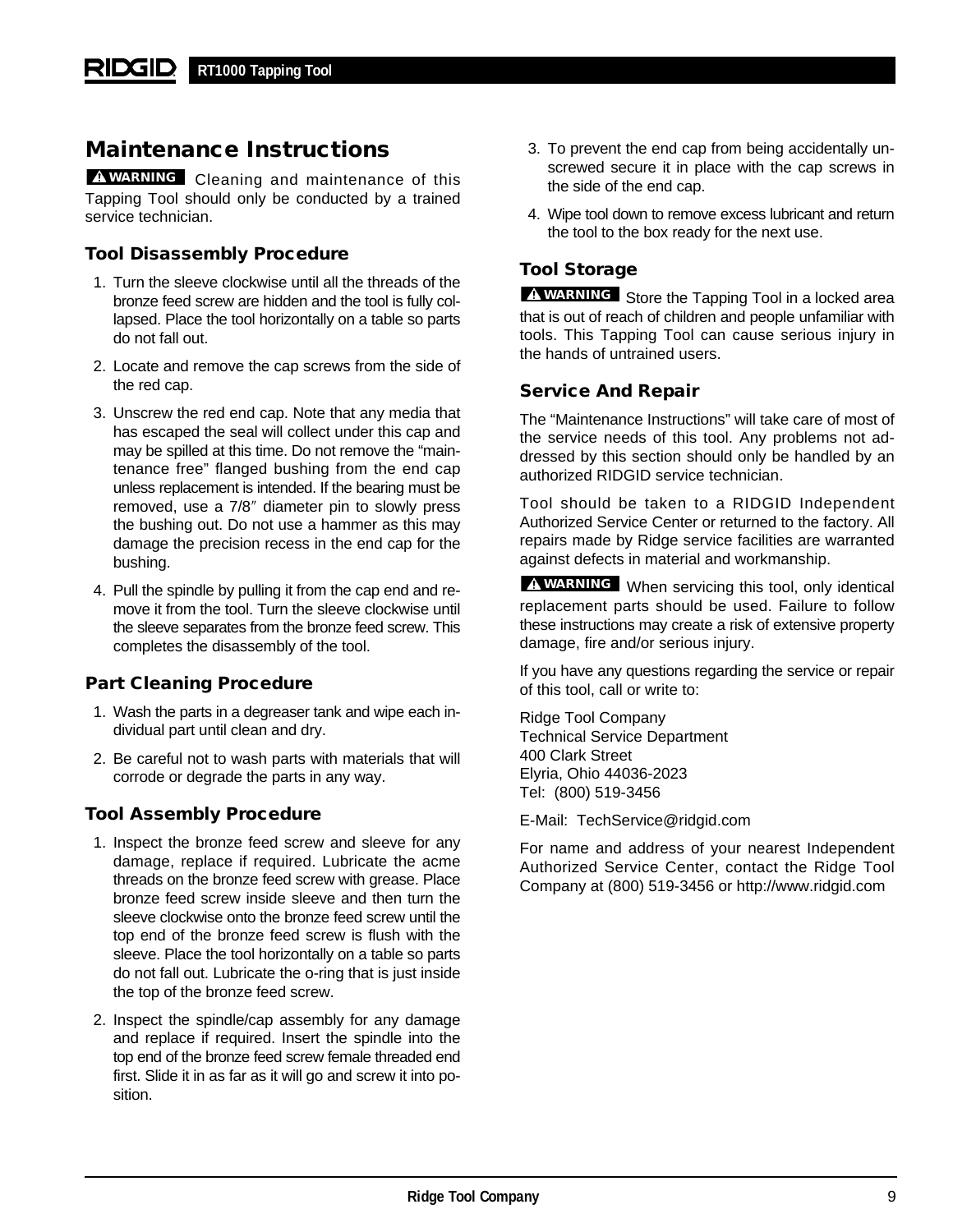# **Appendix I – Parts List and Accessories**

| <b>RIDGID Tapping Tool Parts List</b> |                                            |                            |                 |
|---------------------------------------|--------------------------------------------|----------------------------|-----------------|
| <b>Description</b>                    | <b>Remarks</b>                             | <b>Ridgid</b><br>Catalog # | Package<br>Qty. |
| <b>Kits</b>                           |                                            |                            |                 |
| RT1000 3/4" TO 1" NPT (male) KIT      |                                            | 83567                      | $\mathbf{1}$    |
| <b>Machine</b>                        |                                            |                            |                 |
| RT1000 Tapping Tool Asm.              | Main Assembly                              | 83302                      | 1               |
| Sleeve                                | Part of Asm. T395-A1                       | 83952                      | 1               |
| End Cap                               | Part of Asm. T395-A1                       | 83972                      | 1               |
| Screw, Set, #8 -32 x 1/4"             | to lock End Cap against sleeve             | 83992                      | 10              |
| Spindle                               | Part of Asm. T395-A1                       | 83947                      | 1               |
| Feed Screw O-ring (#0214)             | Part of Asm. T395-A1                       | 83962                      | 1               |
| <b>Feed Screw</b>                     | Part of Asm. T395-A1                       | 83957                      | 1               |
| <b>Bushing</b>                        | Part of Asm. T395-A1                       | 83967                      | 1               |
| Washer                                | Part of Asm. T395-A1                       | 76407                      | 10              |
| <b>Retaining Ring</b>                 | Part of Asm. T395-A1                       | 76412                      | 10              |
| <b>Accessories</b>                    |                                            |                            |                 |
| <b>Tool Box</b>                       | For tool and parts                         | 83307                      | 1               |
| Wrench, Adjustable                    | RIDGID "Spud Wrench"                       | 31400                      | 1               |
| Wrench, Ratchet                       | Lowell                                     | 76022                      | 1               |
| <b>Pilots</b>                         |                                            |                            |                 |
| Pilot Drill 1/4" dia.                 | for $3/4$ " to $1^{1}/4$ " valves          | 76027                      | 1               |
| <b>Saw Adapters</b>                   |                                            |                            |                 |
| Saw Adapter                           | for $5/8$ " to $1\frac{3}{16}$ " hole saws | 76037                      | 1               |
| <b>Valve Adapters</b>                 |                                            |                            |                 |
| Adapter O-Ring (#0218)                | for all valve adapters                     |                            | 10              |
| CTS 3/4" Female                       | fits male outlet 3/4" CTS valve            | 83317                      | 1               |
| CTS 3/4" Gasket                       | for use with 83317                         | 76058                      | 10              |
| CTS 1" Female                         | fits male outlet 1" CTS valve              | 83322                      | 1               |
| CTS 1" Gasket                         | for use with 83322                         | 76068                      | 10              |
| NPT 3/4" Female                       | fits male outlet 3/4" NPT valve            | 83332                      | 1.              |
| NPT 1" Female                         | fits male outlet 1" NPT valve              | 83342                      | 1               |
| NPT 3/4" Male                         | fits female outlet 3/4" NPT valve          | 83337                      | 1               |
| NPT 1" Male                           | fits female outlet 1" NPT valve            | 83347                      | 1               |
| BSPT 3/4" Female                      | fits male outlet 3/4" BSPT valve           | 84437                      | 1               |
| <b>BSPT 1" Female</b>                 | fits male outlet 1" BSPT valve             | 84447                      | 1               |
| BSPT 3/4" Male                        | fits female outlet 3/4" BSPT valve         | 84432                      | 1               |
| BSPT 1" Male                          | fits female outlet 1" BSPT valve           | 84442                      | 1               |
| M110 3/4" Female                      | fits male outlet 3/4" CTS valve            | 83327                      | 1               |
| M110 3/4" Gasket                      | for use with 83327                         | 76068                      | 10              |
|                                       |                                            |                            |                 |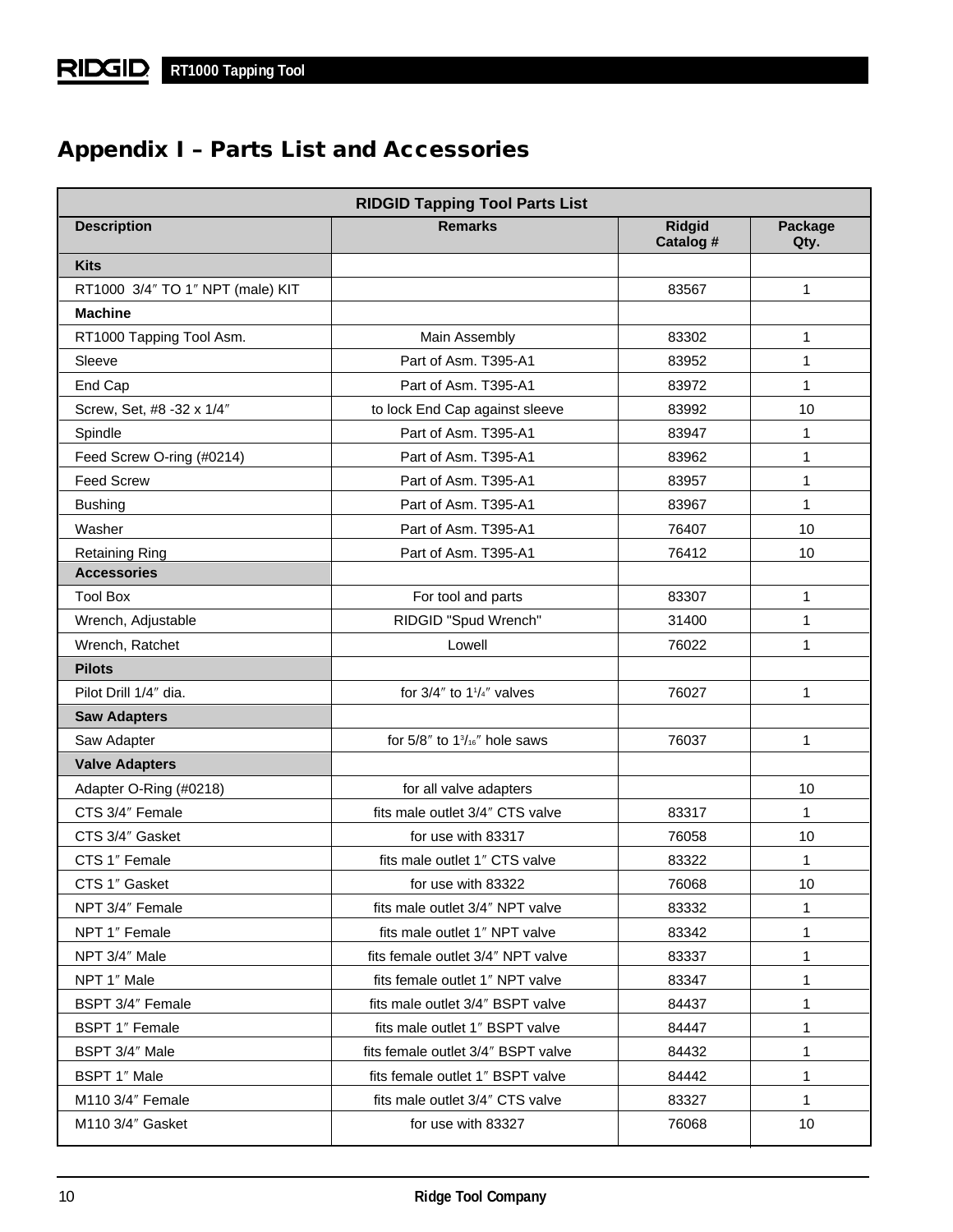# **Appendix I – Parts List and Accessories Cont.**

| M <sub>110</sub> 1" Female   | fits male outlet 1" CTS valve  | 83572 |    |
|------------------------------|--------------------------------|-------|----|
| M <sub>110</sub> 1" Gasket   | for use with 83572             | 76073 | 10 |
| <b>HSS Shell Cutters</b>     |                                |       |    |
| HSS 5/8" Cutter (0.625)      | uses 1/2-20 UNF drive threads  | 76267 |    |
| HSS 7/8" Cutter (0.875)      | uses 1/2-20 UNF drive threads  | 76272 |    |
| <b>Carbide Shell Cutters</b> |                                |       |    |
| Carbide 5/8" Cutter (0.625)  | uses 7/16-20 UNF drive threads | 76292 |    |
| Carbide 7/8" Cutter (0.875)  | uses 7/16-20 UNF drive threads | 76297 |    |
| <b>PVC Shell Cutters</b>     |                                |       |    |
| PVC 5/8" Cutter (0.625)      | uses 7/16-20 UNF drive threads | 76317 |    |
| PVC 7/8" Cutter (0.875)      | uses 7/16-20 UNF drive threads | 76322 |    |
|                              |                                |       |    |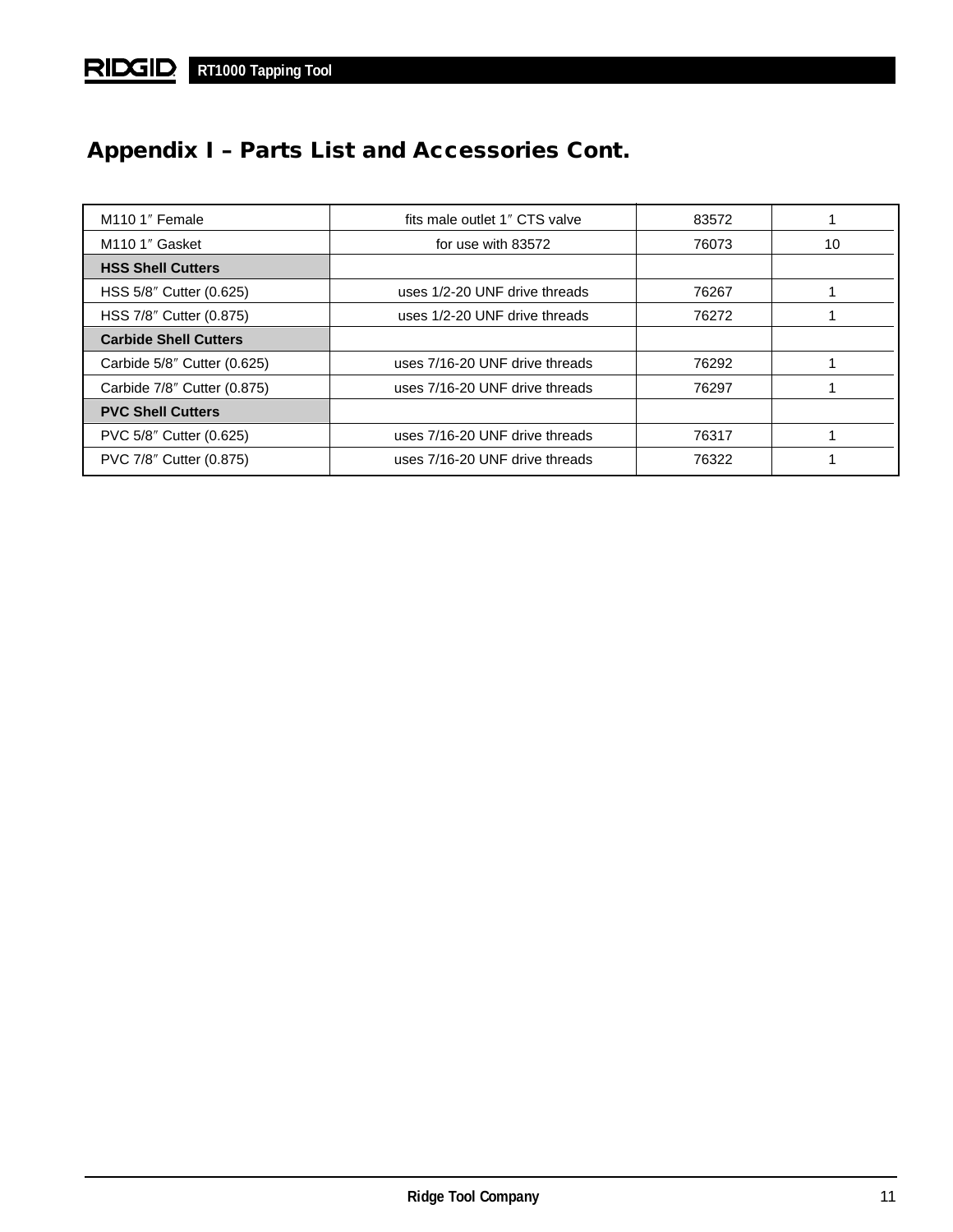# **Appendix II – Worksheet**

| Pipe Identification Code Marking                                                                                                                                                                                                                |  |
|-------------------------------------------------------------------------------------------------------------------------------------------------------------------------------------------------------------------------------------------------|--|
| Media                                                                                                                                                                                                                                           |  |
| Pressure                                                                                                                                                                                                                                        |  |
| Actual Pipe Type and Size                                                                                                                                                                                                                       |  |
| <b>Identified By</b>                                                                                                                                                                                                                            |  |
| Saddle or Thread-O-Let™ Manufacturer                                                                                                                                                                                                            |  |
| Part Number                                                                                                                                                                                                                                     |  |
| Designed Saddle Pipe Type & Size<br>(Must match pipe data above)                                                                                                                                                                                |  |
| Designed Saddle or Thread-o-let™ Pressure Rating<br>(Must exceed main pressure)                                                                                                                                                                 |  |
| <b>Outlet Size</b>                                                                                                                                                                                                                              |  |
| Installed/Welded Date                                                                                                                                                                                                                           |  |
| Installed/Welded By                                                                                                                                                                                                                             |  |
| Inspected Date                                                                                                                                                                                                                                  |  |
| Saddle or Thread-O-Let™ Installation Approved By                                                                                                                                                                                                |  |
| Valve Manufacturer                                                                                                                                                                                                                              |  |
| Part Number                                                                                                                                                                                                                                     |  |
| Valve Type & Size                                                                                                                                                                                                                               |  |
| Valve Pressure Rating (Must exceed main pressure)                                                                                                                                                                                               |  |
| Valve Approved By                                                                                                                                                                                                                               |  |
| Datum Offset (Figure 5)                                                                                                                                                                                                                         |  |
| Datum to Full Stroke (Figure 9)                                                                                                                                                                                                                 |  |
| Subtract "Datum Offset" from "Datum to Full Stroke" for<br>"Full Stroke Distance"                                                                                                                                                               |  |
| Valve Standoff Distance (Figure 10) (Note if Full Stroke<br>Distance $-1$ " = Valve Standoff Distance then ABORT<br>THIS TAP!)                                                                                                                  |  |
| Maximum Stroke (Figure 10) (Note if Maximum Stroke is<br>less than Full Stroke Distance be warned that penetration<br>of the back of the pipe is possible! Observe Unusable<br>Stroke Remainder (see Figure 12) to execute this tap<br>safely!) |  |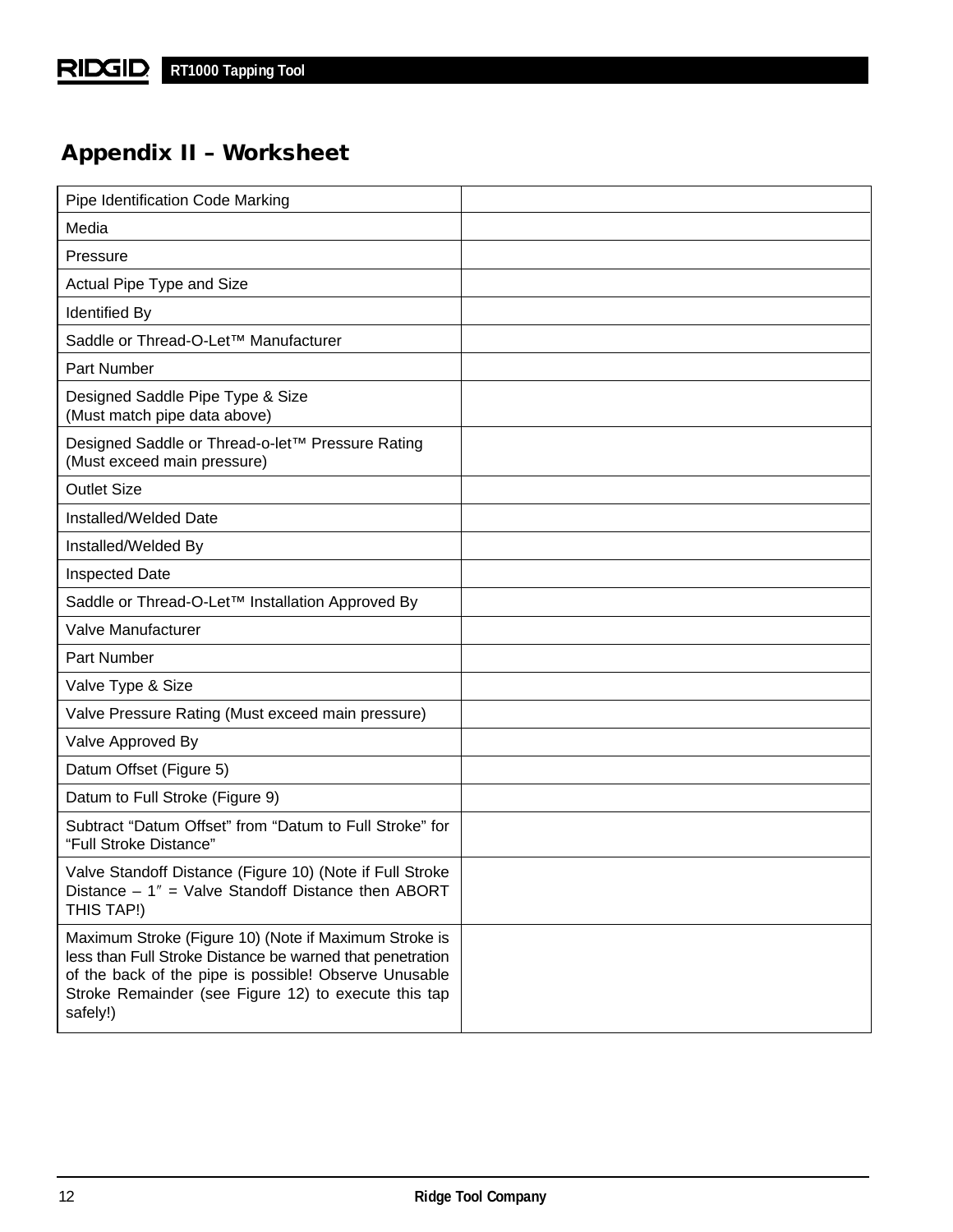

# **Taraudeuse RT1000**



| Taraudeuse RT1000 |  |
|-------------------|--|
|-------------------|--|

Inscrivez ci-dessous le numéro de série de la plaque signalétique l'appareil pour future référence.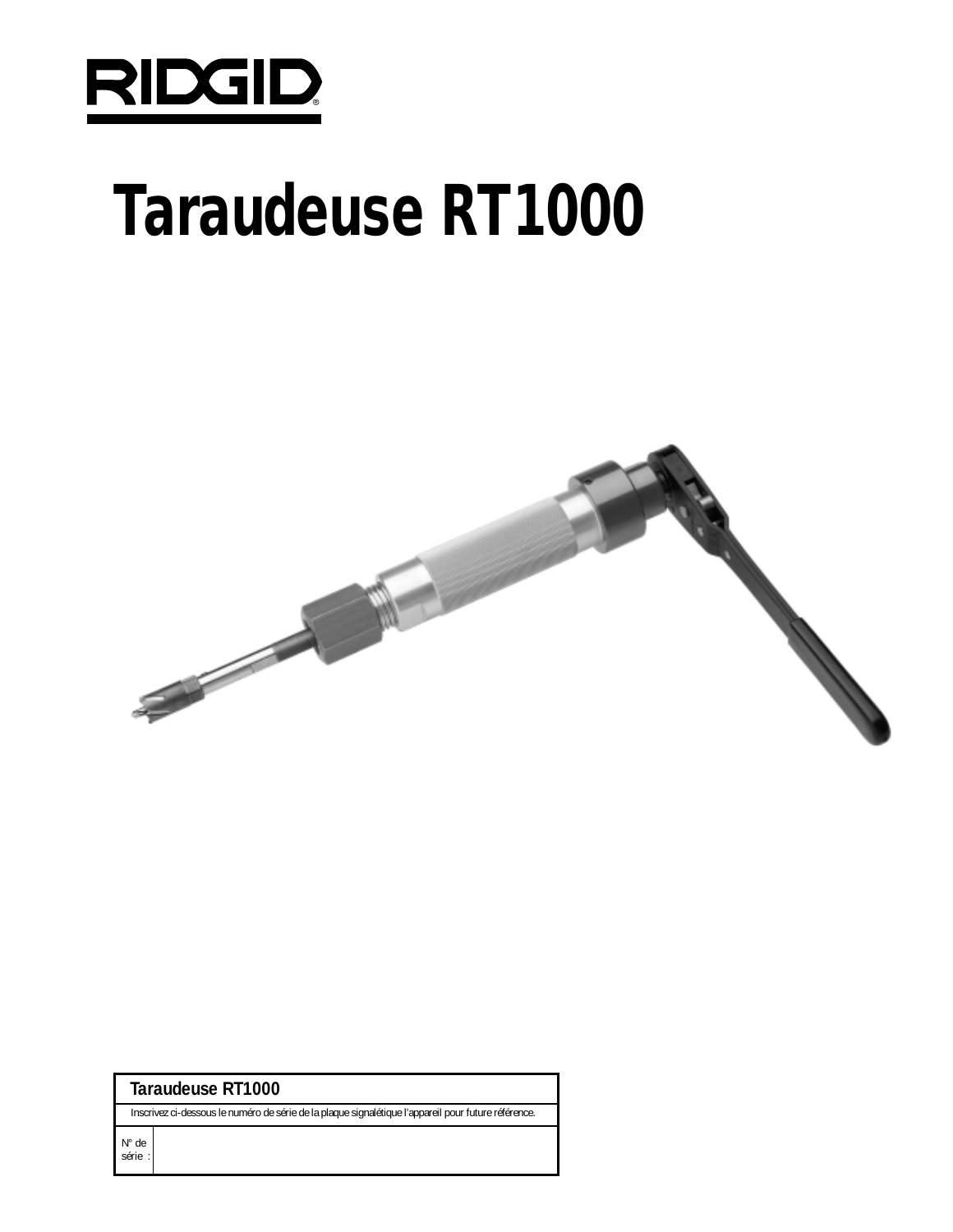# Table des matières

| Consignes générales de sécurité         |  |
|-----------------------------------------|--|
|                                         |  |
|                                         |  |
|                                         |  |
| Consignes de sécurité particulières     |  |
|                                         |  |
|                                         |  |
| Description, spécifications et matériel |  |
|                                         |  |
|                                         |  |
|                                         |  |
| Fonctionnement de l'appareil            |  |
|                                         |  |
|                                         |  |
|                                         |  |
|                                         |  |
|                                         |  |
|                                         |  |
| Entretien de l'appareil                 |  |
|                                         |  |
|                                         |  |
|                                         |  |
|                                         |  |
|                                         |  |
|                                         |  |
|                                         |  |
|                                         |  |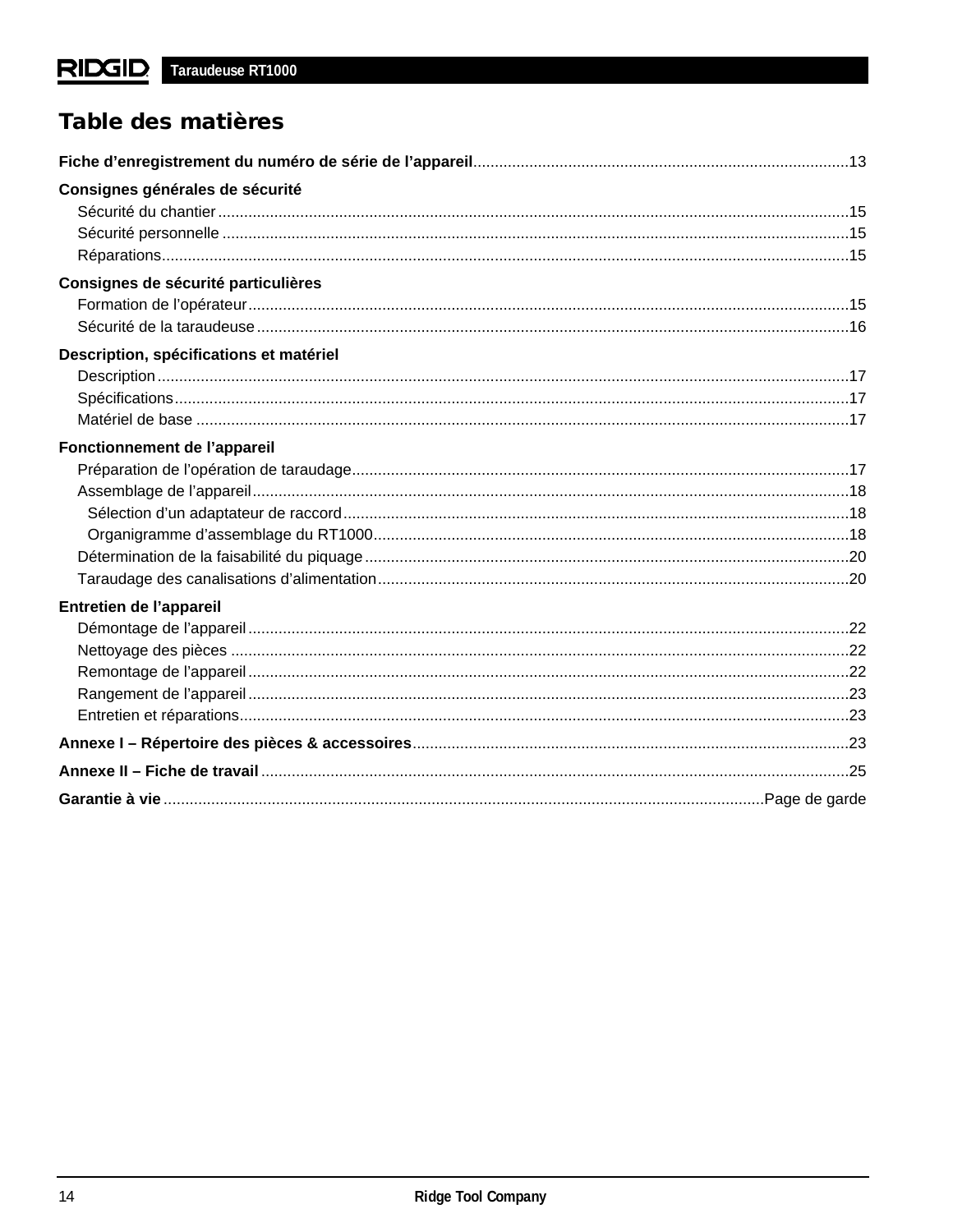# **Consignes générales de sécurité**

**MISE EN GARDE ! Familiarisez-vous avec l'ensemble des instructions. Le non respect des consignes ci-après vous met à risque de dégâts matériels et/ou de graves blessures corporelles.**

## **CONSERVEZ CES INSTRUCTIONS !**

## **Sécurité du chantier**

- **Gardez le chantier propre et bien éclairé.** Les établis encombrés et les locaux mal éclairés sont une invitation aux accidents.
- **Gardez les tiers, les enfants et les visiteurs à l'écart lorsque vous utilisez un appareil électrique.** Les distractions peuvent vous faire perdre le contrôle de l'appareil.

## **Sécurité personnelle**

- **Soyez attentif, faites attention à ce que vous faites et faites preuve de bon sens lorsque vous utilisez un appareil électrique. N'utilisez pas ce type d'appareil lorsque vous êtes fatigués ou lorsque vous prenez des médicaments, de l'alcool ou des produits pharmaceutiques.** Un instant d'inattention peut entraîner de graves blessures lorsque l'on utilise un appareil électrique.
- **Habillez-vous de manière appropriée. Ne portez pas de vêtements amples ni de bijoux. Attachez les cheveux longs. Gardez vos cheveux, vos vêtements et vos gants à l'écart des pièces mobiles.** Les vêtements amples, les bijoux et les cheveux longs peuvent s'entraver dans les pièces mobiles.
- **Ne vous mettez pas en porte-à-faux. Gardez une bonne assise et un bon équilibre à tous moments.** Une bonne assise et un bon équilibre vous assurent de mieux contrôler l'appareil en cas d'imprévu.
- **Utilisez les équipements de sécurité appropriés. Portez une protection oculaire systématiquement.** Un masque à poussière, des chaussures de sécurité, le casque et/ou une protection auditive doivent être portés selon les conditions d'utilisation.

## **Utilisation et entretien de l'appareil**

- **Ne forcez pas l'appareil. Utilisez l'appareil adapté au travail prévu.** L'outil approprié assurera un meilleur travail et une meilleure sécurité s'il est utilisé au régime prévu.
- **Rangez les appareils non utilisés hors de la portée des enfants et des amateurs.** Ces appareils sont dangereux entre les mains de personnes non initiées.
- **Entretenez les appareils consciencieusement. Maintenez les outils de coupe bien affûtés et en bon état de propreté.** Les outils bien entretenus et affûtés réduisent les risques de grippage et sont plus faciles à contrôler.
- **Vérifier qu'il n'y a pas de mauvais alignement ou de grippage des pièces rotatives ou d'autres conditions qui pourraient entraver le bon fonctionnement de l'appareil. Le cas échéant, faire réparer l'appareil avant de vous en servir.** De nombreux accidents sont le résultat d'un appareil mal entretenu.
- **Utilisez exclusivement les accessoires spécifiquement prévus pour cette taraudeuse.** Des accessoires prévus pour un certain type d'appareil peuvent être dangereux lorsqu'ils sont montés sur un autre.
- **Gardez l'appareil propre et au sec ; dépourvu d'huile et de graisse.** Cela vous permettra de mieux contrôler l'appareil.

## **Réparations**

- **Toutes réparations de l'appareil doivent être confiées à un réparateur qualifié.** La réparation ou l'entretien de l'appareil par du personnel non qualifié peut entraîner des blessures.
- **Lors de la réparation de l'appareil, utilisez exclusivement des pièces de rechange RIDGID. Suivez les instructions de la section "Entretien" du mode d'emploi.** L'utilisation de pièces de rechange non homologuées et le non respect des consignes d'entretien peut créer un risque de choc électrique ou de blessure corporelle.

# **Consignes de sécurité particulières**

**MISE EN GARDE** Lisez soigneusement le mode **d'emploi avant d'utiliser la taraudeuse RT1000.** Ne pas comprendre ou respecter les consignes qu'il contient vous met à risque d'importants dégâts matériels et/ou de graves blessures corporelles.

Appelez les services techniques de Ridge Tool Company au (800) 519-3456 en cas de questions.

## **Formation de l'opérateur**

**Le piquage des canalisations contenant des liquides ou des gaz sous pression représente un danger potentiel. Les procédés appropriés doivent être respectés lors de l'utilisation de ce matériel afin d'assurer la sécurité des travailleurs et empêcher de graves blessures corporelles.**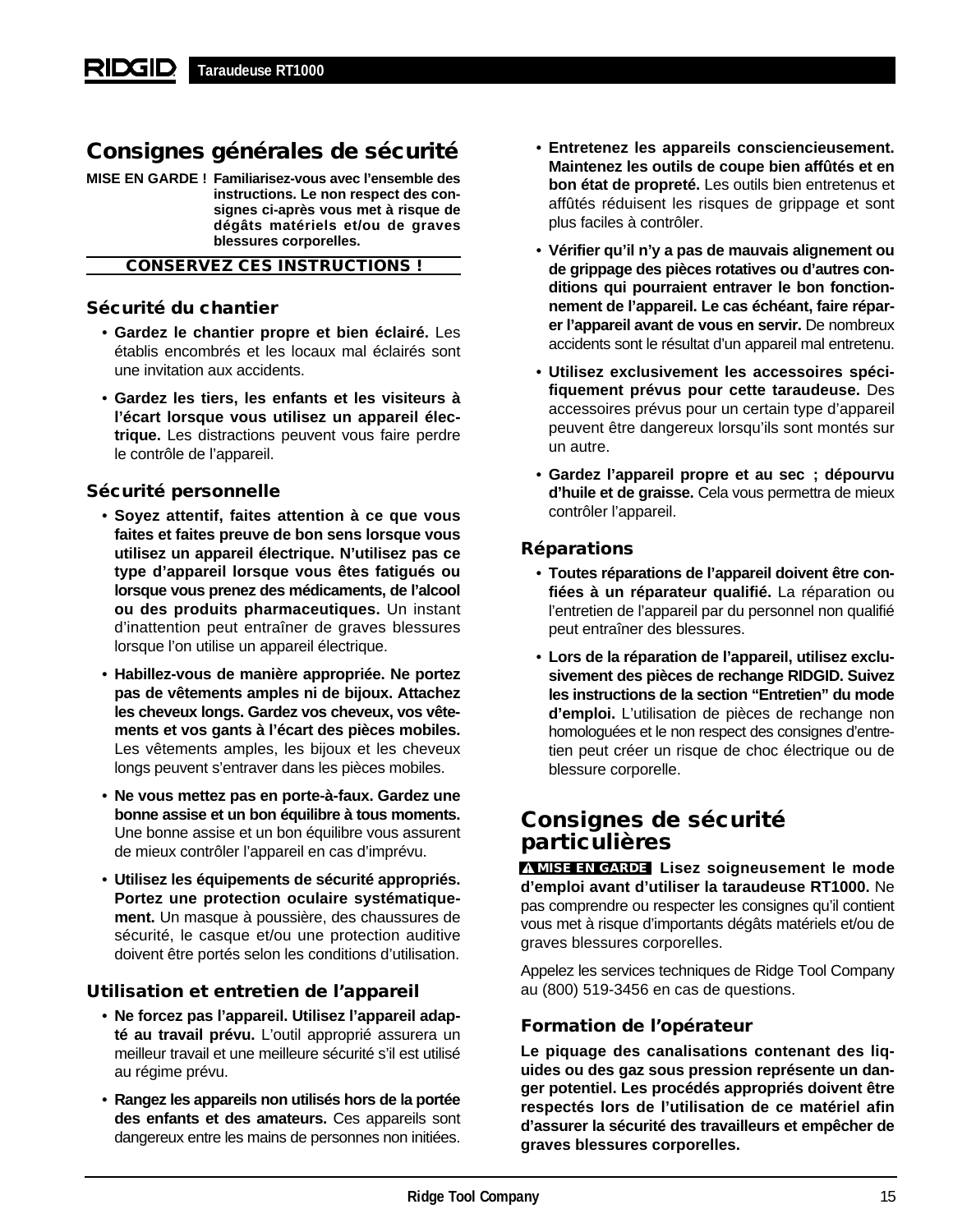**L'utilisation de cet appareil doit être interdite à tout individu qui n'a pas reçu la formation appropriée ou qui n'a pas une parfaite connaissance des risques potentiels liés aux travaux sur canalisations contenant des liquides ou des gaz sous pression.**

**L'acquéreur de ce matériel reste responsable de son utilisation, ainsi que de la formation et de la compétence de ses utilisateurs.**

**En cas de difficultés quelconques concernant l'utilisation de ce matériel, contacter Ridge Tool immédiatement !**



Ne pas dépasser les limites de pression et de températures de l'appareil, de ses accessoires ou des raccords utilisés. Taraudez uniquement des canalisations contenant les milieux spécifiés.

## **Taraudeuse modèle RT1000**

**Eau :** 200 psig à 40°C (100°F) **Air, vapeur, gaz naturel :** 100 psig à 172°C (370°F)

## **Sécurité de la taraudeuse**

- **L'utilisation de cet appareil doit être réservée au personnel qualifié.** Toute utilisation incorrecte de l'appareil peut entraîner de graves blessures corporelles, ainsi que des dégâts environnementaux et/ou des dégâts matériels.
- **Portez systématiquement une protection oculaire.** Les couteaux et les tarauds sont friables et risquent d'éclater.
- **Ne pas dépasser les limites de pression recommandées.** Le taraudage d'une canalisation dont la pression excède la limite établie pour l'appareil ou les raccords correspondants peut entraîner leur défaillance.
- **Limitez l'utilisation de l'appareil au taraudage des canalisations d'eau, d'air, de vapeur ou de gaz naturel sous pression.** Tout autre milieu risque d'attaquer les joints de l'appareil.
- **Lors de l'utilisation d'un système d'entraînement en conjonction avec l'appareil, familiarisez-vous avec l'ensemble des consignes de sécurité appli-**

**cables. Les clés à choc (à air comprimé) sont généralement préférables, vu les risques d'explosion et de choc électrique que représentent les systèmes d'entraînement électriques.**

- **Ne pas utiliser de système d'entraînement électrique pour le piquage des conduites de gaz. Utiliser uniquement un système d'entraînement pneumatique ou manuel.** Les systèmes d'entraînement électriques risquent de produire des étincelles et enflammer le gaz.
- **Les appareils électriques avec terre doivent être branchés sur une prise électrique avec terre.** Dans le cas d'une défaillance de l'appareil, la mise à la terre assure un passage de faible résistance qui permet d'écarter le courant de l'utilisateur.
- **Tout appareil électrique doit être branché sur une prise protégée par un disjoncteur différentiel.** Cela réduit les risques de choc électrique.
- **Utilisez exclusivement des perceuses électriques ou pneumatiques à poignée d'équerre pour entraîner le couteau. Il est nécessaire de pouvoir contrôler l'avancement de l'appareil à tout moment.** A défaut de pouvoir contrôler l'appareil à l'aide d'une perceuse à poignée d'équerre, l'appareil risque de se bloquer et de se vriller subitement.
- **La canalisation d'alimentation à tarauder doit être suffisamment bien soutenue pour empêcher tout déplacement éventuel.** Le déplacement de la conduite risque d'endommager l'appareil durant le taraudage.
- **Respectez l'ensemble des normes et précautions de sécurité visant le chantier.**
	- **Lors des travaux souterrains, assurez-vous des moyens d'évacuation nécessaires avant de commencer le taraudage.** De telles précautions réduiront les risques de blessure.
- **Lors des travaux sur échafaudage ou élévateur, l'utilisateur, l'appareil et le système d'entraînement doivent tous être correctement arrimés.** Cela évitera les risques de blessure en cas de chute ou de perte d'un outil.
- **Ne pas s'appuyer sur cet appareil.** Cela risque de l'endommager.
- **Cet appareil est prévu pour le taraudage des conduites sous pression. Respectez les consignes du mode d'emploi en ce qui concerne son utilisation.** Toute autre utilisation ou la modification de l'appareil pour d'autres applications, peuvent augmenter les risques de blessure.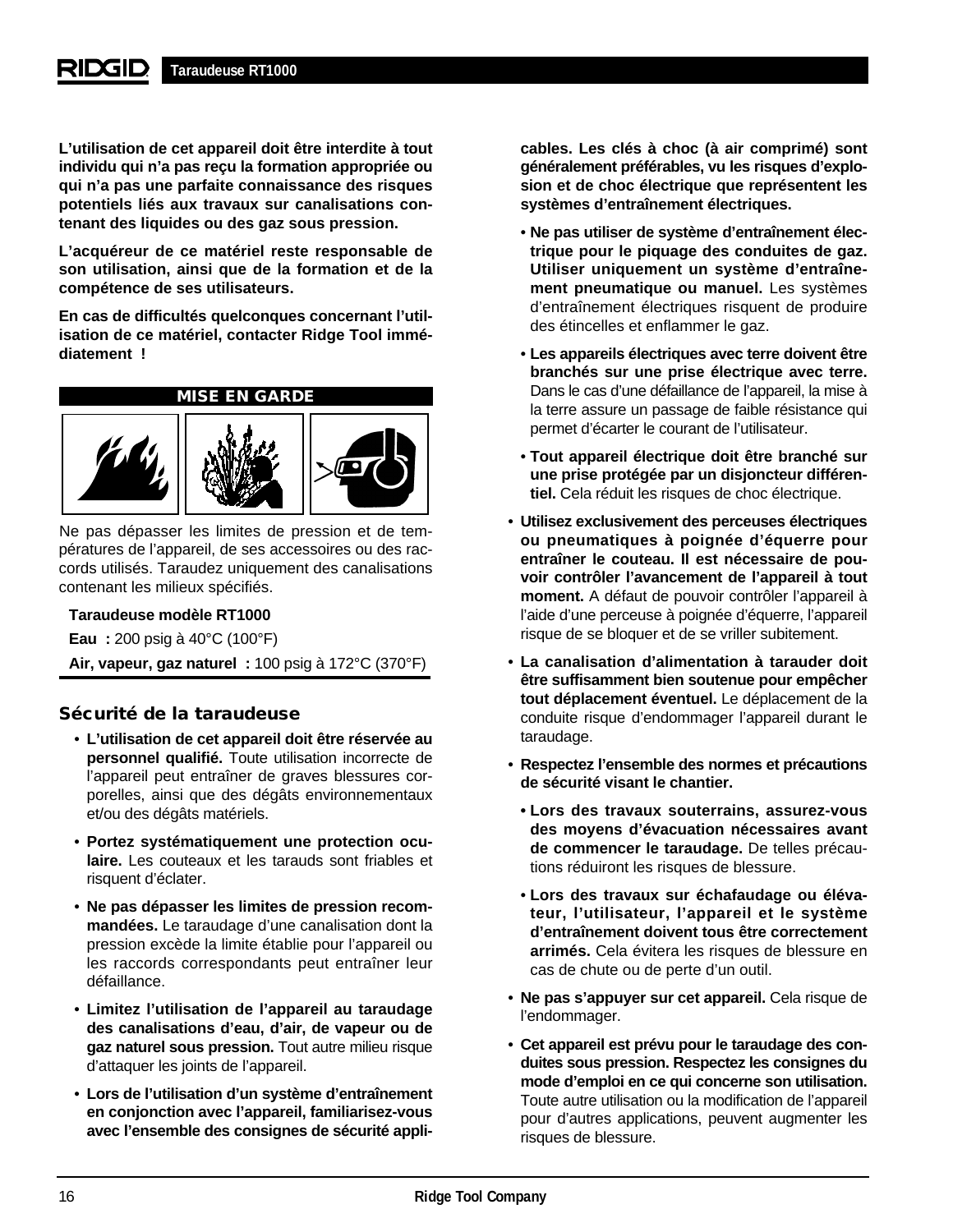# **Description, spécifications et accessoires de base**

## **Description**

La taraudeuse modèle RT1000 est prévue pou le taraudage des canalisations sous pression utilisant un raccord à bride ou départ soudé sur tuyaux en acier, en plastique, en fonte ductile et en fonte. La RT1000 est prévue pour le taraudage des conduites d'alimentation d'eau d'une pression maximale de 200 psig, ainsi que les conduites de vapeur, de gaz naturel et d'air d'une pression maximale de 100 psig. Grâce à son poids réduit, la RT1000 peut être utilisée pour le piquage des conduites de 3 /4″ à 1″ de diamètre. Le taraud de l'appareil peut être entraîné soit manuellement à l'aide d'une clé à cliquet de 11/16″, soit par une perceuse électrique ou pneumatique à genre 'pistolet'. Une chemise à filetage trapézoïdal autonettoyant permet d'effectuer le taraudage du tuyau, tout en assurant l'étanchéité de l'ensemble une fois le tuyau percé.

## **Spécifications**

Capacité de taraudage...<sup>3</sup>/4" à 1"

|                                         | Montage Par bride, raccord soudé,<br>Weld-O-Let, Thread-O-Let                            |
|-----------------------------------------|------------------------------------------------------------------------------------------|
| Trajet de coupe 6 <sup>3</sup> /4" maxi |                                                                                          |
|                                         | Moyen d'activationCliquet manuel, clé choc ou<br>perceuse électrique                     |
|                                         | Types de tuyauAcier, plastique, fonte ductile,<br>fonte                                  |
|                                         | Avancement du taraud  rotation d'une chemise autour<br>d'un arbre à filetage trapézoïdal |
|                                         | vapeur, air, gaz naturel 100<br>psig à 370°F                                             |
|                                         | seuls)                                                                                   |

## **Matériel de base**

Taraudeuse RT1000 seule..............................Appareil et arbre

RT1000 et jeu CTS

de 3 /4″ à 1″ .....................Appareil et arbre, clé à cliquet, coffret, adaptateur CTS de  $\frac{3}{4}$ " – 1", 2 clés à douille, adaptateur pour trépan

Les tarauds et les adaptateurs NPT/BSPT sont vendus séparément. Consulter l'Annexe 1 : Pièces détachées et accessoires.

# **Fonctionnement de l'appareil**

## **Préparation du taraudage**

**MISE EN GARDE** Le taraudage des canalisations **qui contiennent des liquides ou des gaz sous pression est potentiellement dangereux. Les procédés appropriés doivent être respectés lors de l'utilisation de ce matériel. L'utilisation de cette taraudeuse doit être exclusivement réservée à des professionnels compétents.**

**Afin d'éviter des dégâts matériels importants et/ou de graves blessures corporelles, il est nécessaire de soigneusement préparer l'opération de taraudage. Le procédé suivant doit être respecté lors de chaque utilisation de cette taraudeuse.**

1. Déterminez avec précision laquelle des canalisations présentes doit être taraudée. Suivez la canalisation aussi loin que possible pour vous assurer qu'il s'agit bien de celle que vous devez tarauder. Notez le milieu et la pression sur une copie de la fiche de travail qui se trouve à l'Annexe II en fin de publication.

**MISE EN GARDE** Ne pas dépasser les limites de pression ou de température de l'appareil ou des accessoires, robinets ou raccords utilisés. Ne tarauder que les canalisations contenant de l'eau, de l'air ou du gaz naturel.

Eau : 200 psig à 40°C (100°F)

Air, vapeur, gaz naturel : 100 psig à 172°C (370°F)

- 2. Déterminez avec précision le point de taraudage. Tenez compte non seulement du meilleur chemin pour la nouvelle conduite, mais aussi des effets que pourraient avoir des copeaux de taraudage sur le matériel en aval du piquage. Considérez l'orientation du piquage. Un piquage en sommet de la canalisation risque de laisser tomber des copeaux dans la conduite, tandis qu'un piquage effectué au fil d'eau de celle-ci permettra aux copeaux de retomber dans l'appareil.
- 3. Déterminez s'il y a lieu d'utiliser une bride de raccordement, un raccord Thread-O-Let™ ou Weld-O-Let™ soudé pour monter le robinet. Tenez compte des avantages et inconvénients de chaque type de raccord. Notez le type de raccord envisagé sur la fiche de travail.
- NOTA ! Les raccords "Thread-O-Let™" et "Weld-O-Let™" ne peuvent être soudés que sur des canalisations métalliques compatibles. Quoique les raccords threadolet aient des limites de pression établies, la qualité des soudures est quasiment impossible à déterminer sans radios. Le milieu que contient le tuyau peut également nuire à la pénétration de la soudure en raison des effets de refroidissement. De surcroît, la soudure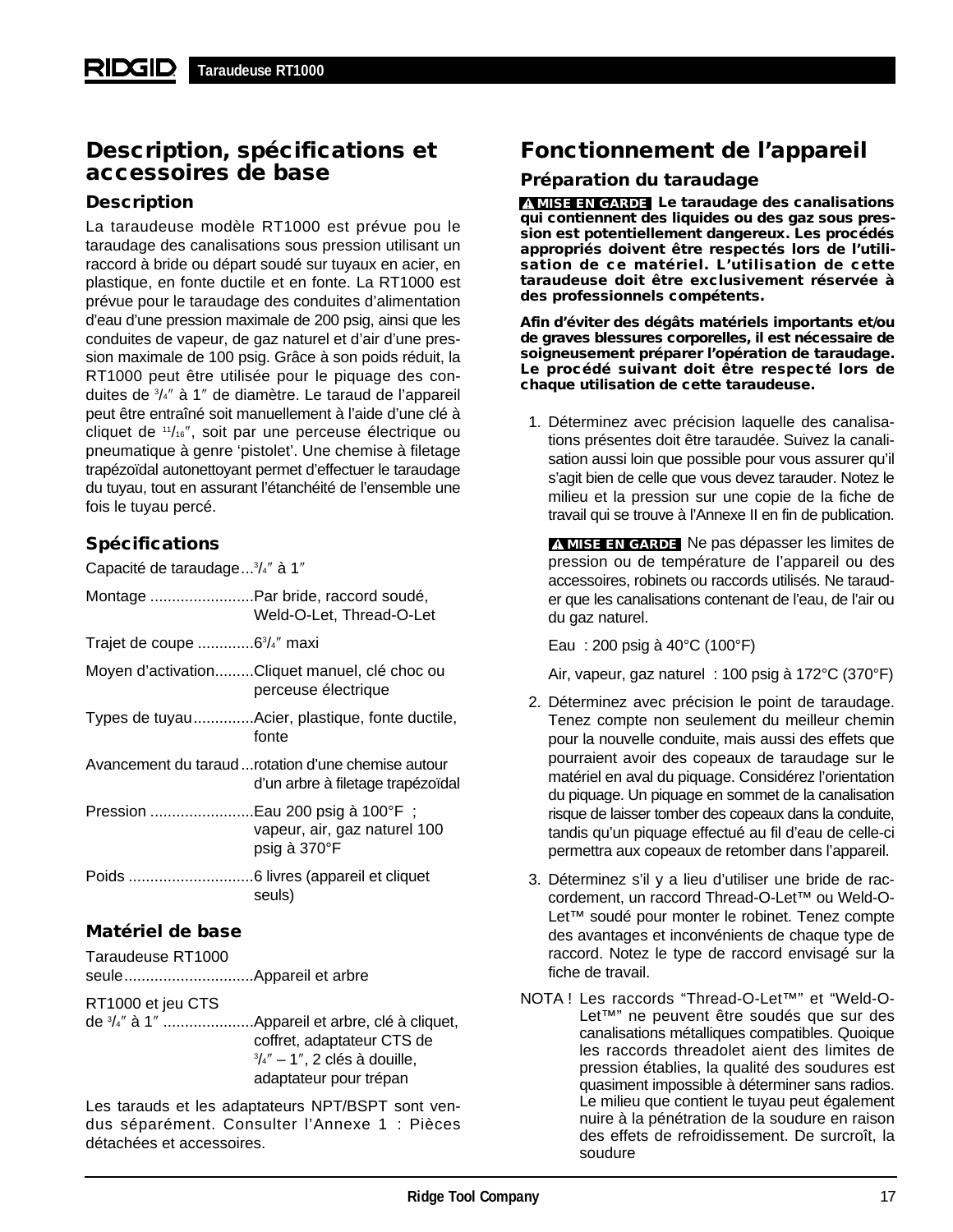|                                       | Adaptateurs de vanne             |                          |                                     |                                  |                                      |                                   |                                |                 |                         |                        |
|---------------------------------------|----------------------------------|--------------------------|-------------------------------------|----------------------------------|--------------------------------------|-----------------------------------|--------------------------------|-----------------|-------------------------|------------------------|
| <b>Section</b><br>de vanne lintérieur | Ø                                | Adaptateur<br><b>CTS</b> | Adaptateur<br><b>NPT</b><br>femelle | Adaptateur<br><b>NPT</b><br>mâle | Adaptateur<br><b>BSPT</b><br>femelle | Adaptateur<br><b>BSPT</b><br>mâle | Adaptateur<br>M#110<br>femelle | Mèche<br>pilote | Adaptateur<br>de trépan | <b>Observations</b>    |
| 3/4''                                 | 0.625<br>0.688                   | 83317                    | 83332                               | 83337                            | 84437                                | 84432                             | 83327                          | 0.250           | 0.250                   | Configuration préférée |
| 11                                    | 0.750<br>0.813<br>0.875<br>0.938 | 83322                    | 83342                               | 83347                            | 84447                                | 84442                             | 83572                          | 0.250           | 76037                   | Configuration préférée |



risque de percer le tuyau et laisser échapper la pression à travers la soudure en fusion.

Une bride de raccordement peut être utilisée sur tous types de tuyaux d'un diamètre extérieur compatible. Il convient de s'assurer que la résistance à la pression de la bride est au moins égale à la pression du système.

- 4. Sélectionnez le robinet ou la vanne de raccordement à utiliser. Seuls les robinets à bille intégrale, à boisseau ou à soupape de sûreté peuvent être utilisés. Le robinet sélectionné doit répondre aux critères suivants :
	- Il doit avoir une résistance à la pression adéquate.
	- Sa composition doit être compatible avec le milieu.
	- Il doit permettre au taraud de le traverser. Cela doit être vérifié avant l'installation du robinet.
- NOTA ! Par vanne de raccordement, nous entendons un robinet équipé d'un carré plutôt que d'un volant pour permettre son ouverture et sa fermeture. Cela permet d'assurer que le robinet ne sera pas ouvert accidentellement ou par du person

nel non autorisé. De manière générale, les vannes de raccordement sont équipées d'un filetage mâle NPT qui leur permettent d'être directement vissées sur une bride de raccordement ou un "Thread-O-Let" sans l'intermédiaire d'un mamelon.

## **Assemblage de l'appareil**

**Afin d'éviter des dégâts matériels MISE EN GARDE importants et/ou de graves blessures corporelles, la taraudeuse doit être correctement assemblée. Le procédé suivant doit être respecté lors de l'assemblage de l'appareil :**

- 1. Sélectionnez l'adaptateur de vanne, la mèche pilote, la rallonge et l'adaptateur de trépan appropriés à partir du Tableau 1 : Adaptateurs de vanne. L'organigramme du Tableau 2 vous aidera à déterminer le matériel nécessaire pour effectuer le piquage.
- 2. Déployez l'appareil en tournant sa chemise à gauche.
- 3. Examinez le joint torique de l'adaptateur de vanne et remplacez-le si nécessaire.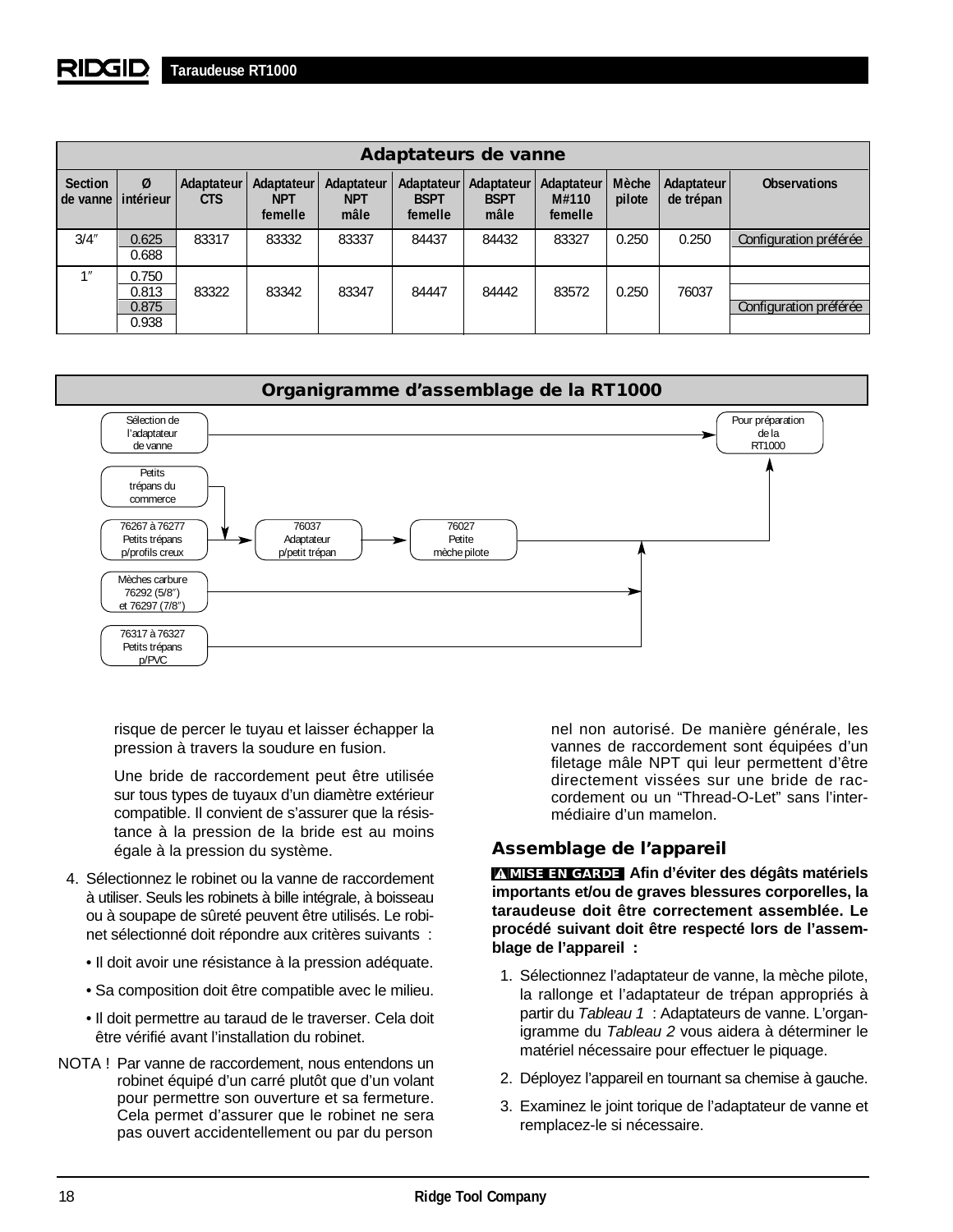4. Tenez la vis d'alimentation en bronze par ses plats et vissez l'adaptateur de vanne sur la vis d'alimentation en bronze. L'utilisateur sentira d'abord s'engager le joint, puis l'adaptateur cessera soudain de visser lorsqu'il vient buter contre l'extrémité de la vis d'alimentation en bronze (Figure 1). Repliez l'appareil en visant sa chemise à droite.



**Figure 1 – Montage de l'adaptateur de vanne sur la vis d'alimentation**

5. Sélectionnez le trépan à partir du Tableau 3. Il se peut que le trépan sélectionné n'ait besoin ni de mèche pilote, ni d'adaptateur. Si le trépan sélectionné a besoin d'adaptateur, vissez-le manuellement à l'extrémité de la rallonge (Figure 2).



**Figure 2 – Montage de l'adaptateur de trépan**

## **Sélection des trépans de taraudage RIDGID**

| Percement | Ø en<br>fractions<br>de pouce | Trépan<br>bimétal<br><b>RIDGID</b> | Mèche<br>acier<br><b>RIDGID</b> | Mèche<br>CI/DI<br><b>RIDGID</b> | Mèche<br><b>PVC</b><br><b>RIDGID</b> |
|-----------|-------------------------------|------------------------------------|---------------------------------|---------------------------------|--------------------------------------|
| 0.625     | 5/8                           | M16-R10                            | 76267                           | 76292                           | 76317                                |
| 0.688     | 11/16                         | M17-R11                            |                                 |                                 |                                      |
| 0.750     | 3/4                           | M19-R12                            |                                 |                                 |                                      |
| 0.813     | 13/16                         | M21-R13                            |                                 |                                 |                                      |
| 0.875     | 7/8                           | M22-R14                            | 76272                           | 76297                           | 76322                                |

**Tableau 3 – Liste des trépans disponibles**

6. Examinez le trépan sélectionné afin de vous assurer qu'il est en bonne condition, puis vissez-le manuellement soit sur l'adaptateur, soit directement sur l'arbre de l'appareil, selon le cas (Figure 3).



**Figure 3 – Montage du trépan**

- 7. Examinez la mèche pilote sélectionnée afin de vous assurer qu'elle est en bonne condition. La mèche pilote sert à ramener la chute de trépanage. Faites attention au dispositif de rétention de chute, car la chute risque de s'échapper si ce dispositif est endommagé.
- NOTA ! Ne pas utiliser de mèche pilote avec les trépans pour PVC ou avec les mèches Cl/Dl.
- 8. Introduisez la mèche pilote dans l'adaptateur de trépan. Bloquez la mèche pilote à l'aide de la vis de blocage située sur le plat de la mèche pilote et serrez à fond (Figure 4).



**Figure 4 – Montage de la mèche pilote**

9. Montez la bride de raccordement sélectionnée selon les spécifications du fabricant, ou soudez le raccord "Thread-O-Let™" ou "Weld-O-Let™" sur la canalisation d'alimentation selon les normes de soudage applicables.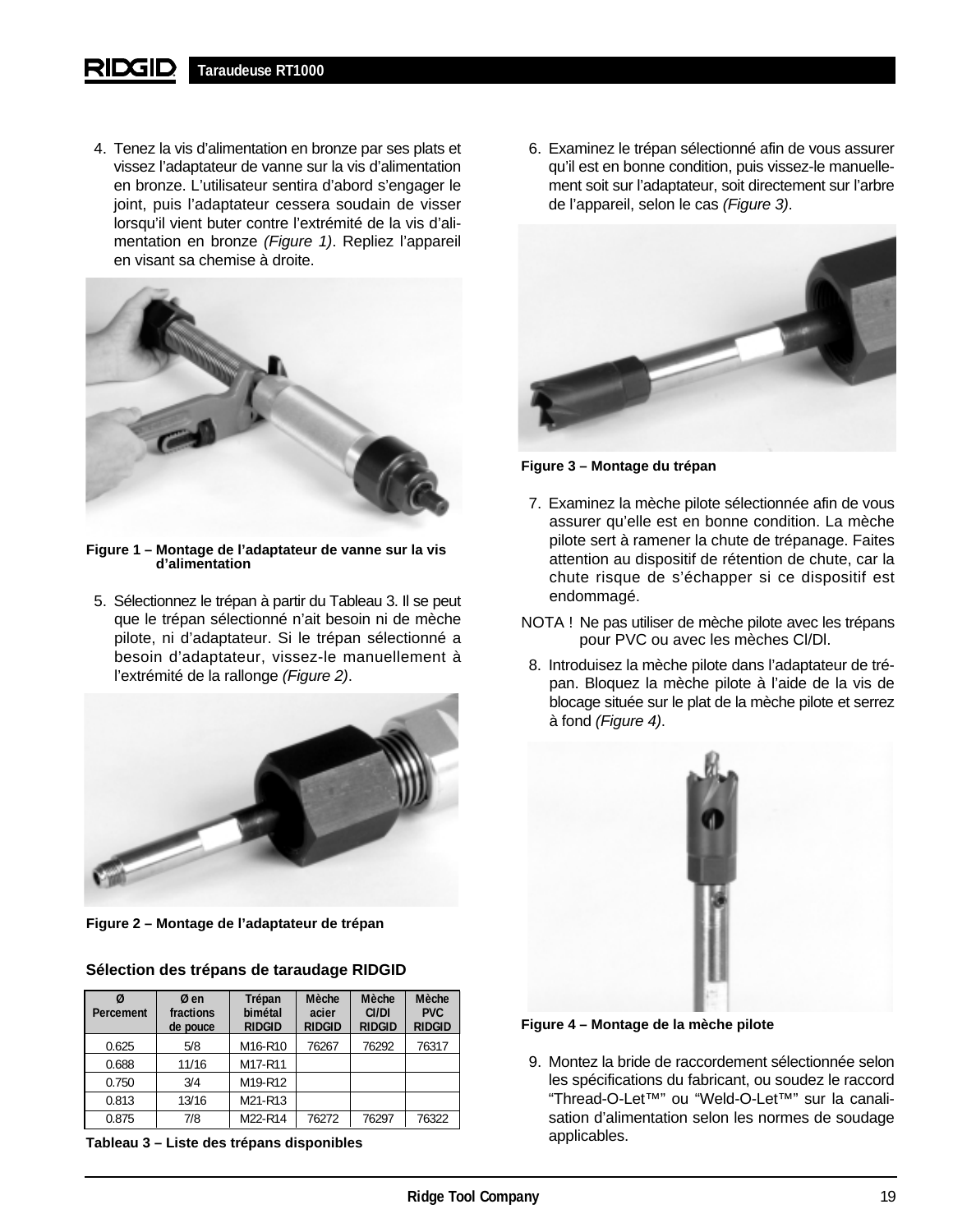10. Enduisez le filetage de la vanne de raccordement avec un produit d'étanchéité, puis vissez-la à fond dans la bride ou raccord "Thread-O-Let™". Vérifiez que la vanne se trouve en position FERMEE.

## **Détermination de la faisabilité du piquage**

**MISE EN GARDE** Un mauvais calcul risque **d'entraîner la perforation de la paroi opposée de la canalisation. Afin d'éviter les risques de dégâts matériels et environnementaux importants, d'incendie et/ou de graves blessures corporelles, respectez le procédé ci-après pour vous assurer que la profondeur de taraudage a été correctement calculé**

1. Mesurez la distance entre la ligne de référence à l'arrière de l'adaptateur et l'extrémité de la chemise. Comme indiqué à la Figure 5, elle devrait être d'environ 1 /8″.



**Figure 5 – Décalage de 1 /8**″

2. Dévissez la chemise le long de l'arbre en bronze jusqu'à buter. Mesurez distance entre un point de repère (tel que les plats de la clé de la vis d'alimentation) et l'extrémité de la chemise (Figure 6). Soustrayez la côte précédente (article 1) de cette distance. Le résultat doit être de 63 /4″ de course totale. Notez que la combinaison adaptateur de vanne/trépan a une influence sur la course totale. Notez la course sur la fiche de travail.



**Figure 6 – Mesure de la course totale**

3. Mesurez la distance entre la paroi extérieure du tuyau et la sortie de la vanne comme indiqué à la Figure 7. Il s'agit là de la course minimale nécessaire pour arriver en contact avec le tuyau (dans ce cas particulier, il s'agit de 41 /2″). Notez cette distance sur la fiche de travail. Si cette distance est inférieure à 1″ de la course indiqué à l'article 2, l'opération doit être abandonnée et la taraudeuse doit être modifiée en fonction d'une vanne et/ou bride différente(s).



**Figure 7 – Mesure du décalage de la vanne – course minimale** 

4. Mesurez la distance entre la paroi extérieur du tuyau et la sortie de la vanne comme indiqué à la Figure 8. Il s'agit de la course maximale nécessaire pour perforer la paroi opposée du tuyau (dans ce cas particulier, il s'agit de 101 /2″). Notez cette côte sur la fiche de travail. Si cette distance est inférieure à la course relevée à l'article 3, c'est signe que la taraudeuse dispose de suffisamment de course pour pénétrer la paroi opposée du tuyau.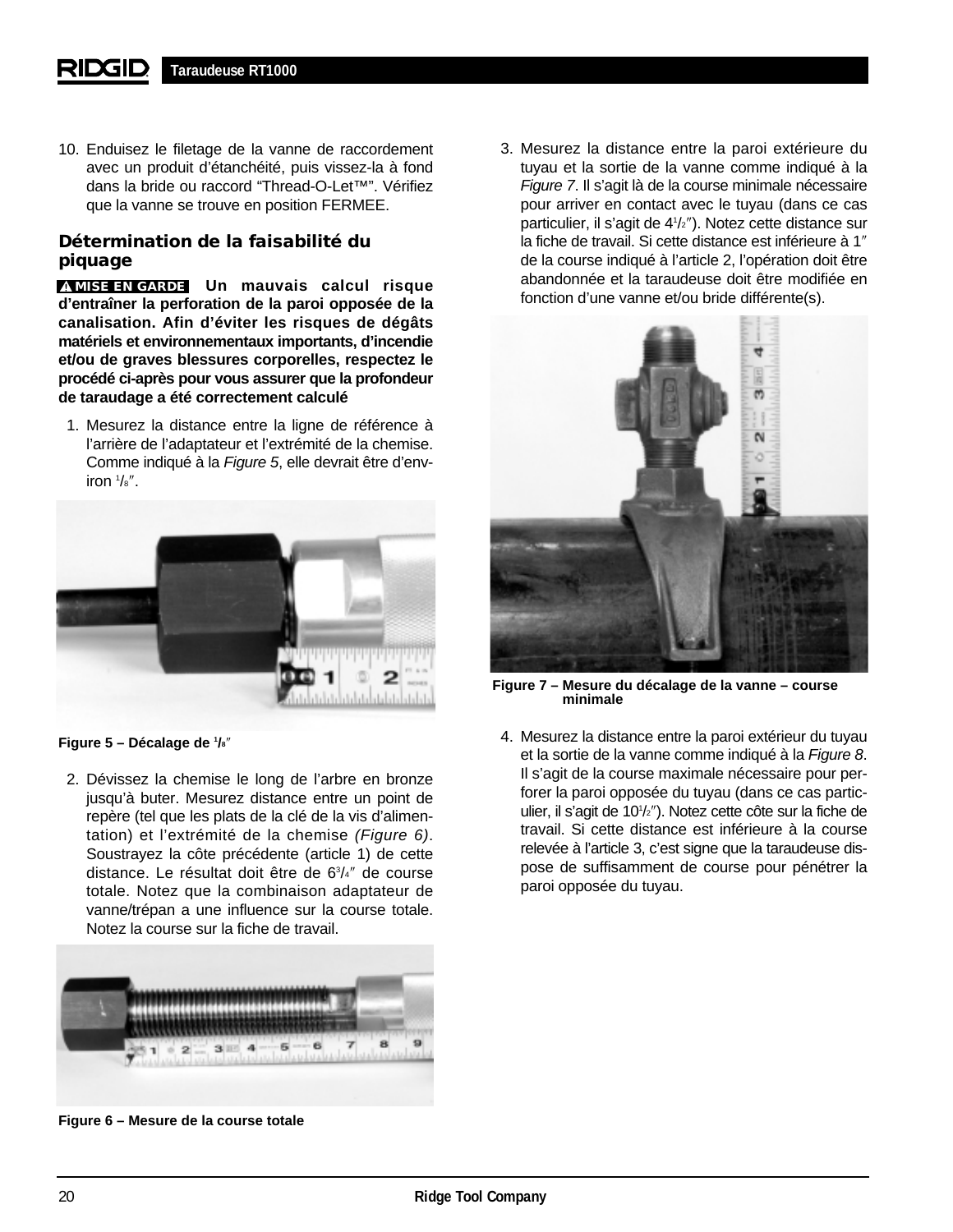#### RIDGID **Taraudeuse RT1000**



**Figure 8 – Mesure du décalage de la vanne – course maximale**

**MISE EN GARDE** Si la course de la taraudeuse est suffisante pour perforer la paroi opposée du tuyau, il faut faire très attention durant l'opération de taraudage. Sachez qu'une partie de la course est inutilisable. Toute pénétration de la paroi opposée d'un tuyau risque d'entraîner d'importants dégâts matériels et/ou de graves blessures corporelles.

## **Piquages sur une canalisation d'alimentation**



- **Ne pas dépasser les limites de pression ou de température de l'appareil, de ses accessoires ou des raccords ou vannes utilisés. Ne taraudez que les canalisations d'eau, d'air, de vapeur ou de gaz naturel.**
- **Porter systématiquement une protection oculaire pour protéger vos yeux contre les débris et autres projections.**
- **Assurez-vous de la bonne préparation de l'opération de taraudage.**
- **Respectez l'ensemble des normes et des consignes de sécurité applicables au chantier.**
- **Lors des travaux souterrains, assurez-vous d'une voie de secours appropriée avant de commencer les travaux.**
- **Lors des travaux sur échafaudage ou élévateur, l'utilisateur, ainsi que l'appareil et son système d'entraînement doivent tous être correctement attachés.**
- **La canalisation d'alimentation à tarauder doit être parfaitement stable afin d'empêcher tout déplacement en cours de travaux.**
- 1. Une fois complètement assemblé et déployé, montez la taraudeuse sur le filetage de sortie de la vanne par l'intermédiaire de l'adaptateur de vanne. Quoiqu'il ne soit pas nécessaire d'appliquer de produit d'étanchéité entre la vanne et l'adaptateur en phase provisoire, les deux doivent être serrés suffisamment pour assurer leur étanchéité.
- 2. Ouvrez, fermez, puis rouvrez le robinet ou la vanne afin de vous assurer que la mèche pilote ne gène pas son fonctionnement. Si l'appareil l'empêche de fermer, c'est signe qu'il ne dispose pas de la course nécessaire pour ramener le trépan à travers la vanne. Le cas échéant, une vanne différente devra être envisagée et l'ensemble de l'opération devra être reprise.
- 3. Tournez la chemise à droite jusqu'à ce que le trépan touche la canalisation d'alimentation, puis ramenez-la d'un tour à gauche. Utilisez la clé à cliquet, la perceuse ou la clé à choc pour entraîner le carré de l'arbre d'entraînement, tout en vissant la chemise pour maintenir la pression. Ne forcez pas l'avancement du trépan. Un avancement progressif produit une meilleure coupe et prolongera la vie du trépan.

**Continuez à percer jusqu'à MISE EN GARDE ce que la chemise ne rencontre plus de résistance, puis arrêtez immédiatement.**

**MISE EN GARDE** Toute continuation au-delà de ce point risque de perforer la paroi opposée de la canalisation. Cela pourrait entraîner d'importants dégâts matériels et/ou de graves blessures corporelles.

**MISE EN GARDE** Lors de l'utilisation d'appareils électriques ou mécaniques pour entraîner cette taraudeuse, respectez l'ensemble des consignes de sécurité applicables à l'appareil en question. Les clés à choc sont généralement plus sûres en raison des risques de choc et d'explosion associés aux appareils électriques.

• Les appareils électriques sont à proscrire lors des piquages sur canalisations de gaz naturel. Seuls des clés à choc pneumatiques ou clés à cliquets manuels doivent être utilisés.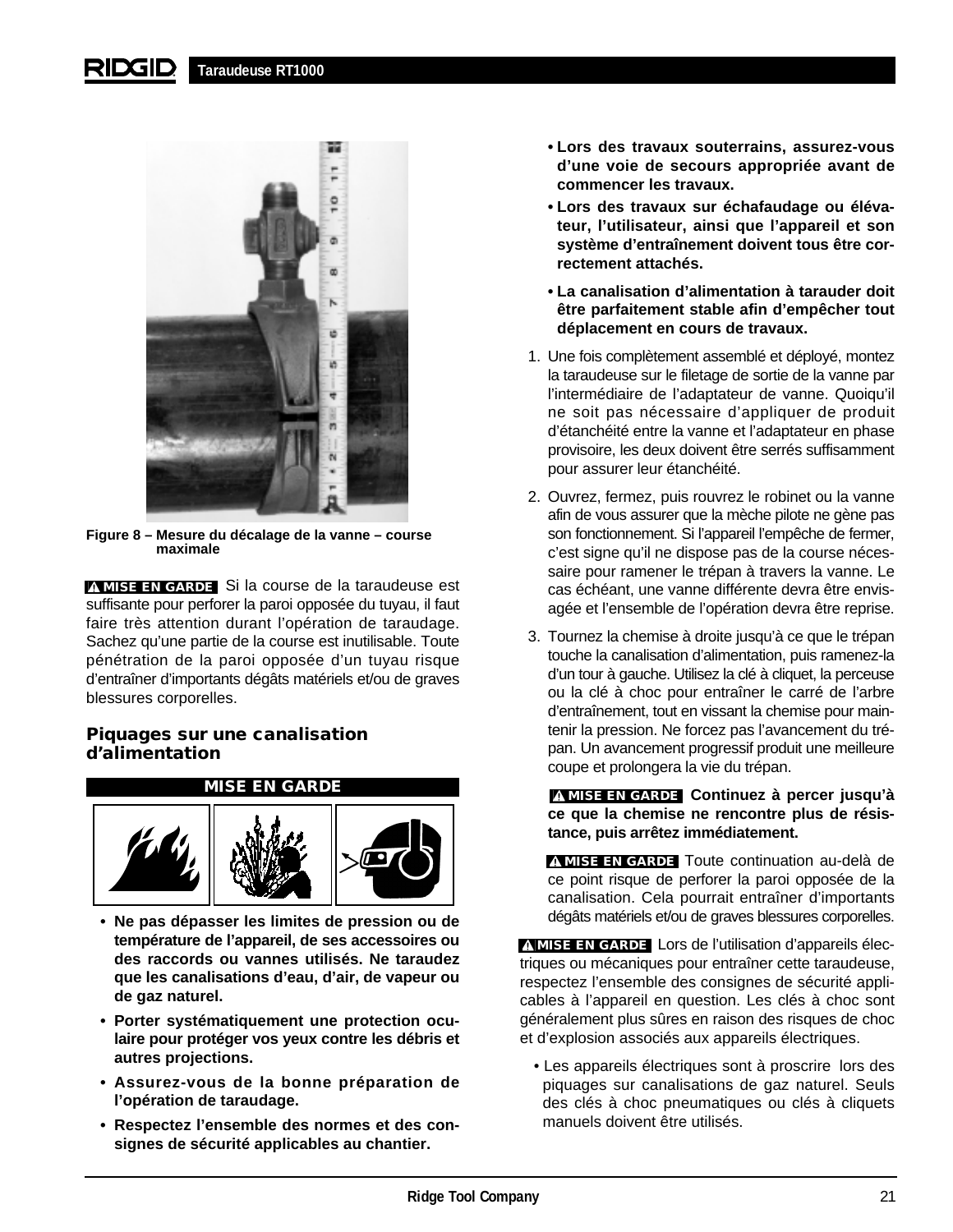- Tout appareil électrique équipé d'une prise de terre doit être exclusivement branché sur une prise de courant avec terre.
- Tout appareil électrique utilisé doit être branché sur une prise de courant protégée par un disjoncteur différentiel.
- Utilisez uniquement des perceuses électriques ou clés à choc à poignée "pistolet" pour entraîner le trépan. L'appareil doit avancer à un régime contrôlé.
- 4. Une fois le percement de la canalisation achevée, la vanne, la bride et l'appareil se trouvent sous pression. Tournez la chemise à gauche jusqu'à ce que l'arbre s'arrête. Fermez la vanne ou le robinet. En cas de résistance, fermez et ouvrez le robinet à plusieurs reprises jusqu'à ce qu'il puisse être complètement fermé.

**MISE EN GARDE** S'assurer que la vanne est complètement fermée avant de procéder.

- 5. Retirez la clé à cliquet ou le système d'entraînement du carré de l'arbre d'entraînement. Mettez une clé sur la vanne pour la retenir lors du dévissage de l'adaptateur avec une autre clé. L'appareil va se déboîter subitement et le liquide qu'il contient va se déverser. Si la canalisation était vidangée avant le taraudage, sachez que le trépan risque d'être brûlant.
- 6. Montez un nouveau départ sur la vanne. La vanne peut alors être ouverte pour activer le nouveau système.
- 7. Démontez l'adaptateur de vanne, la mèche ou trépan, la mèche pilote (le cas échéant), l'adaptateur de trépan (le cas échéant) et la rallonge de l'appareil. Tournez la chemise à droite jusqu'à ce que l'appareil se trouve complètement replié. Essuyez et séchez soigneusement tous les composants, puis rangez-les dans le coffret.
- 8. Remove the valve adapter, drill or cutter, pilot drill (if used), saw adapter (if used) and extension from the tool. Turn the sleeve clockwise until the tool is fully collapsed. Wipe all the components until clean and dry and store them in the toolbox.

# **Entretien**

**MISE EN GARDE** Le nettoyage et l'entretien de cet appareil doivent être exclusivement confiés à un technicien compétent.

## **Démontage de l'appareil**

1. Tournez la chemise à droite jusqu'à ce que tous les

filets de la vis d'alimentation en bronze soient cachés et que l'appareil se trouve complètement replié. Posez l'appareil horizontalement sur une table de manière à ce que ses pièces n'en tombent pas.

- 2. Repérez et enlevez les vis qui se trouvent sur les retombées du bouchon rouge.
- 3. Dévissez le bouchon rouge. Notez que tout milieu ayant franchi le joint sera récupéré dans le capuchon et risque alors de se déverser. N'enlevez le manchon à bride "sans entretien" du bouchon que lorsqu'il est prévu de le remplacer. S'il est nécessaire d'enlever le manchon, servez-vous d'une tige de 7 /8″ de diamètre pour le pousser délicatement. Ne pas utiliser de marteau, car cela risque d'endommager le logement à manchon du bouchon.
- 4. Retirez l'axe de l'appareil via l'extrémité 'bouchon'. Tournez la chemise à droite jusqu'à ce qu'elle se sépare de la vis d'alimentation. Cela termine le démontage de l'appareil.

## **Nettoyage des pièces**

- 1. Lavez chaque composant individuellement dans un bac rempli de solvant, puis essuyez-le soigneusement jusqu'à ce qu'il soit propre et sec.
- 2. Faites attention de ne pas utiliser de solvant qui risque d'attaquer ou détériorer les pièces d'une manière quelconque.

## **Assemblage de l'appareil**

- 1. Examinez la vis d'alimentation en bronze et la chemise pour signes de détérioration et, le cas échéant, remplacez-les. Lubrifiez le filetage de la vis d'alimentation avec de la graisse. Introduisez la vis d'alimentation en bronze dans la chemise, puis vissez la chemise à droite sur la vis d'alimentation en bronze jusqu'à ce que l'extrémité supérieure de la vis d'alimentation en bronze se trouve à fleur de la chemise. Posez l'appareil horizontalement sur une table pour éviter que ces pièces en tombent. Lubrifiez le joint torique qui se trouve à l'intérieur de l'extrémité supérieure de la vis d'alimentation en bronze.
- 2. Examinez l'ensemble axe/bouchon pour signes de détérioration et remplacez le si nécessaire. Introduisez le filetage femelle de l'axe via l'extrémité supérieure de la vis d'alimentation en bronze. Après avoir enfilé l'axe aussi loin que possible, vissez-le en position.
- 3. Afin d'empêcher le dévissage accidentel du bouchon, retenez-le à l'aide des vis prévues.
- 4. Essuyez l'appareil afin d'éliminer tout lubrifiant excédentaire et rangez le dans le coffret.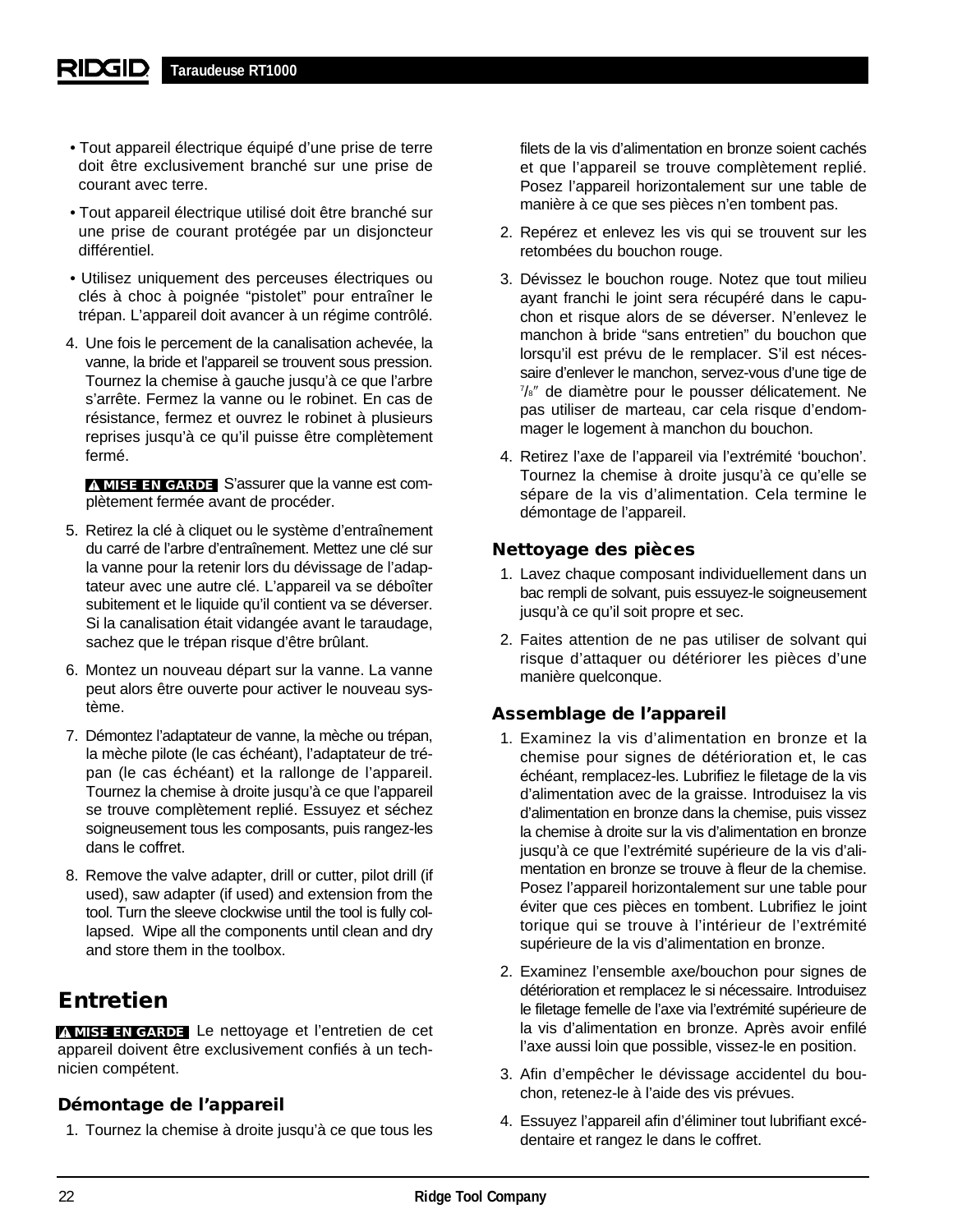## **Rangement de l'appareil**

**MISE EN GARDE** Rangez la taraudeuse dans une endroit sous clé qui se trouve hors de la portée des enfants et des personnes non initiées avec ce type de matériel. Cette taraudeuse peut provoquer de graves blessures lorsqu'elle tombe entre les mains de personnes non initiées.

## **Entretien et réparations**

La section "Entretien" du mode d'emploi couvre la majorité des interventions nécessaires. Tout problème qui n'est pas couvert dans cette section doit être confié exclusivement à un réparateur RIDGID agréé.

Le cas échéant, l'appareil doit être porté chez à un réparateur RIDGID agréé ou expédié à l'usine. Toutes réparations effectuées par les services de réparation RIDGID sont garanties contre tous vices de matériel et de main d'oeuvre.

**MISE EN GARDE** Lors de la réparation de cet appareil, utilisez exclusivement des pièces de rechange identiques à celles d'origine. Le non respect de cette consigne peut avoir pour résultat d'importants dégâts matériels, des incendies, et/ou de graves blessures corporelles.

En cas de questions visant l'entretien ou la réparation de cet appareil, veuillez nous consulter par téléphone ou par écrit aux coordonnées suivantes :

Ridge Tool Company Technical Service Department 400 Clark Street Elyria, Ohio 44036-2023 Tél. : (800) 519-3456

E-Mail: TechService@ridgid.com

Pour obtenir les coordonnées du réparateur agréé le plus proche, veuillez consulter la Ridge Tool Company au (800) 519-3456 ou http://www.ridgid.com

| Liste des pièces de rechange RIDGID         |                                  |                                      |                     |  |  |  |  |
|---------------------------------------------|----------------------------------|--------------------------------------|---------------------|--|--|--|--|
| <b>Désignation</b>                          | <b>Observations</b>              | Référence catalogue<br><b>RIDGID</b> | Unités<br>par colis |  |  |  |  |
| <b>Kits</b>                                 |                                  |                                      |                     |  |  |  |  |
| Kit RT1000 3/4" TO 1" NPT Mâle              |                                  | 83567                                | 1                   |  |  |  |  |
| <b>Appareil</b>                             |                                  |                                      |                     |  |  |  |  |
| Ens. de taraudage RT1000                    | Ens. de base                     | 83302                                | 1                   |  |  |  |  |
| Chemise                                     | Compris dans l'ens. T395-A1      | 83952                                | 1                   |  |  |  |  |
| <b>Bouchon</b>                              | Compris dans l'ens. T395-A1      | 83972                                | 1                   |  |  |  |  |
| Vis, jeu #8 - 32 x 1/4"                     | fixation du bouchon à la chemise | 83992                                | 10                  |  |  |  |  |
| Axe                                         | Compris dans l'ens. T395-A1      | 83947                                |                     |  |  |  |  |
| Joint torique de vis d'alimentation (#0214) | Compris dans l'ens. T395-A1      | 83962                                | 1                   |  |  |  |  |
| Vis d'alimentation                          | Compris dans l'ens. T395-A1      | 83957                                | 1                   |  |  |  |  |
| Manchon                                     | Compris dans l'ens. T395-A1      | 83967                                | 1                   |  |  |  |  |
| Rondelle                                    | Part of Asm. T395-A1             | 76407                                | 10                  |  |  |  |  |
| Bague de retenue                            | Compris dans l'ens. T395-A1      | 76412                                | 10                  |  |  |  |  |
| <b>Accessoires</b>                          |                                  |                                      |                     |  |  |  |  |
| Coffret                                     | Pour appareil et pièces          | 83307                                | 1                   |  |  |  |  |
| Clé à molette                               | Clé à douilles RIDGID            | 31400                                | 1                   |  |  |  |  |
| Clé à cliquet                               | Lowell                           | 76022                                |                     |  |  |  |  |

# **Annexe I – Liste de pièces et accessoires**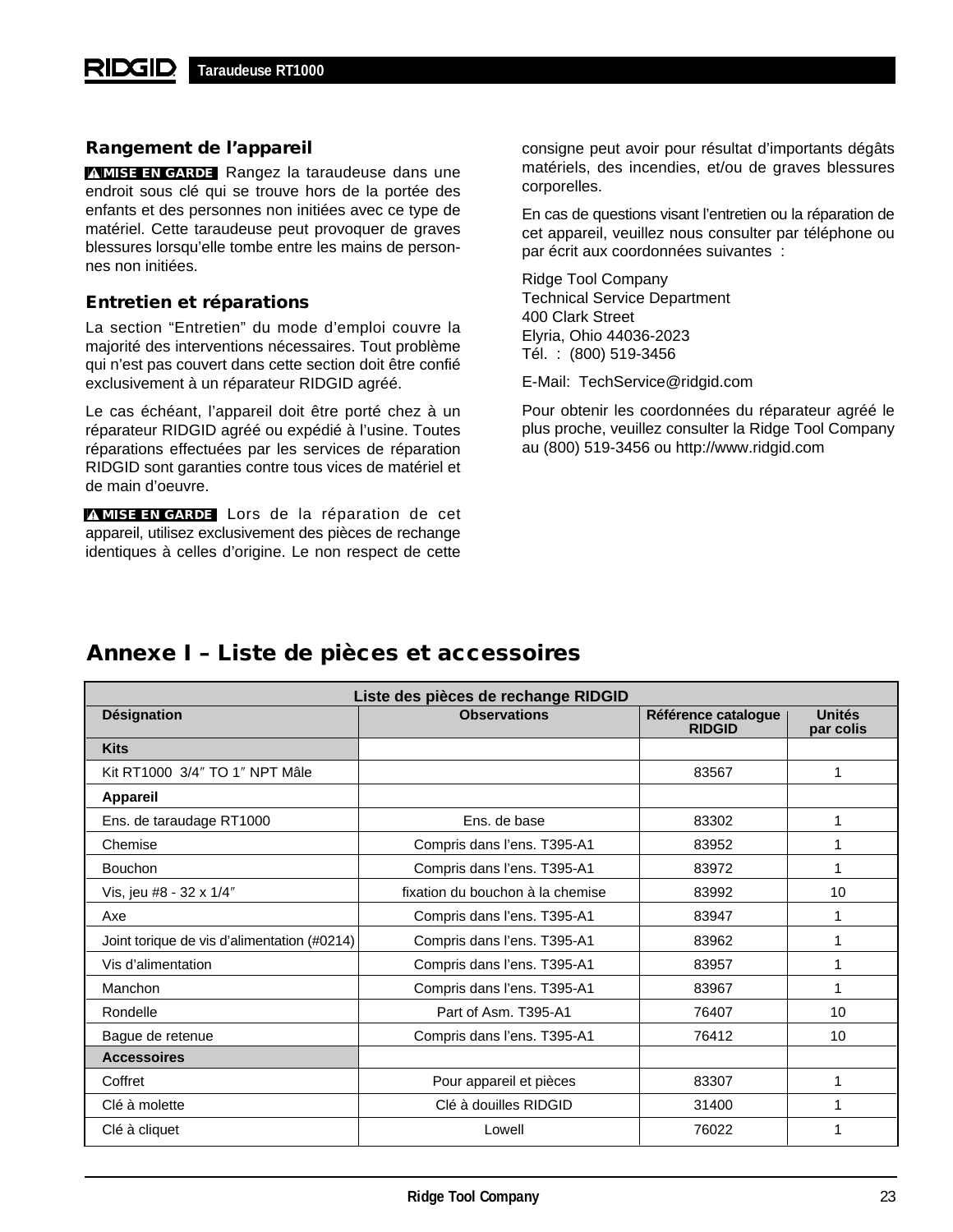# **Annexe I – Liste des pièces de rechange et accessoires (suite)**

| <b>Mèches pilote</b>               |                                            |       |              |
|------------------------------------|--------------------------------------------|-------|--------------|
| Mèche pilote Ø1/4"                 | pour vannes de 3/4" à 11/4"                | 76027 | $\mathbf{1}$ |
| Adaptateurs de trépan              |                                            |       |              |
| Adaptateur pour trépan             | pour trépans de 5/8" à 13/16"              | 76037 | $\mathbf{1}$ |
| Adaptateurs de vanne               |                                            |       |              |
| Joint torique d'adaptateur (#0218) | pour tous adaptateurs de vanne             |       | 10           |
| CTS 3/4" femelle                   | pour vannes à raccord mâle de 3/4" CTS     | 83317 | $\mathbf{1}$ |
| Joint CTS 3/4"                     | pour article 83317                         | 76058 | 10           |
| CTS 1" femelle                     | pour vannes à raccord mâle de 1" CTS       | 83322 | $\mathbf{1}$ |
| Joint CTS 1"                       | pour article 83322                         | 76068 | 10           |
| NPT 3/4" femelle                   | pour vannes à raccord mâle de 3/4" NPT     | 83332 | 1            |
| NPT 1" femelle                     | pour vannes à raccord mâle de 1" NPT       | 83342 | 1            |
| NPT 3/4" mâle                      | pour vannes à raccord femelle de 3/4" NPT  | 83337 | $\mathbf{1}$ |
| NPT 1" mâle                        | pour vannes à raccord femelle de 1" NPT    | 83347 | 1            |
| BSPT 3/4" femelle                  | pour vannes à raccord mâle de 3/4" BSPT    | 84437 | 1            |
| BSPT 1" Female                     | pour vannes à raccord mâle de 1" BSPT      | 84447 | 1            |
| BSPT 3/4" mâle                     | pour vannes à raccord femelle de 3/4" BSPT | 84432 | 1            |
| BSPT 1" mâle                       | pour vannes à raccord femelle de 1" BSPT   | 84442 | 1            |
| M110 3/4" femelle                  | pour vannes à raccord mâle de 3/4" CTS     | 83327 | $\mathbf{1}$ |
| Joint M110 3/4"                    | pour article 83327                         | 76068 | 10           |
| M110 1" femelle                    | pour vannes à raccord mâle de 1" CTS       | 83572 | $\mathbf 1$  |
| Joint M110 1"                      | pour article 83572                         | 76073 | 10           |
| <b>Trépans HSS</b>                 |                                            |       |              |
| Trépan HSS de 5/8" (0,625)         | filetage d'entraînement de 1/2-20 UNF      | 76267 | $\mathbf{1}$ |
| Trépan HSS de 7/8" (0,875)         | filetage d'entraînement de 1/2-20 UNF      | 76272 | 1            |
| Trépans au carbure                 |                                            |       |              |
| Trépan au carbure de 5/8" (0,625)  | filetage d'entraînement de 7/16-20 UNF     | 76292 | 1            |
| Trépan au carbure de 7/8" (0,875)  | filetage d'entraînement de 7/16-20 UNF     | 76297 | 1            |
| <b>Trépans pour PVC</b>            |                                            |       |              |
| Trépan PVC de 5/8" (0,625)         | filetage d'entraînement de 7/16-20 UNF     | 76317 | 1            |
| Trépan PVC de 7/8" (0,875          | filetage d'entraînement de 7/16-20 UNF     | 76322 | $\mathbf{1}$ |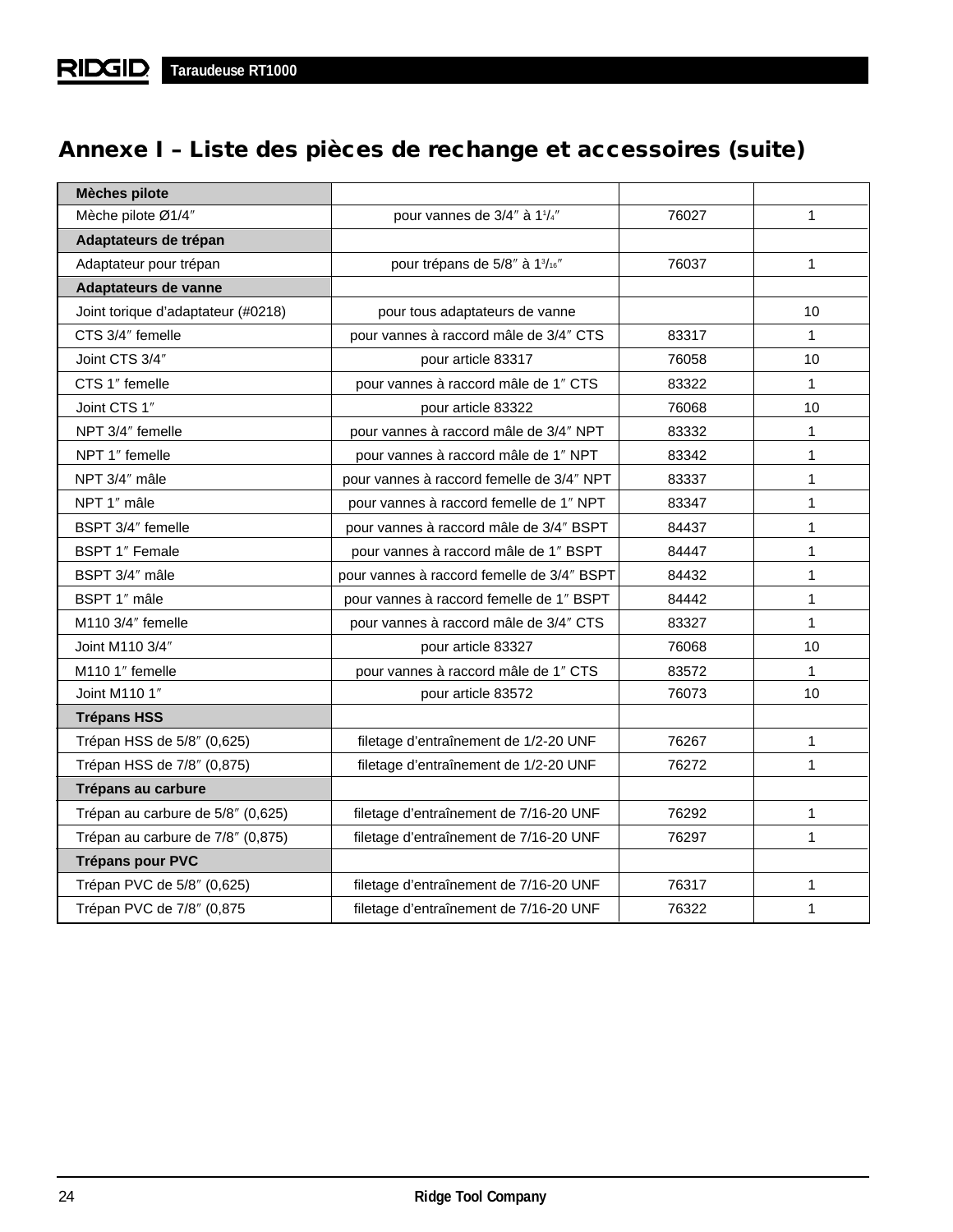# **Annexe II – Fiche de travail**

| Repère d'identification du tuyau                                                                                                                                                                                                                                                              |  |
|-----------------------------------------------------------------------------------------------------------------------------------------------------------------------------------------------------------------------------------------------------------------------------------------------|--|
| Milieu                                                                                                                                                                                                                                                                                        |  |
| Pression                                                                                                                                                                                                                                                                                      |  |
| Type et section du tuyau en place                                                                                                                                                                                                                                                             |  |
| Identifié par                                                                                                                                                                                                                                                                                 |  |
| Fabricant de la bride de raccordement ou du raccord<br>Thread-O-Let™                                                                                                                                                                                                                          |  |
| Numéro de pièce                                                                                                                                                                                                                                                                               |  |
| Type et section de la bride de raccordement prévu (doit<br>correspondre aux indications ci-dessus)                                                                                                                                                                                            |  |
| Résistance à la pression nominale de la bride de raccorde-<br>ment ou du Thread-O-Let™ prévu (doit être supérieure à la<br>pression d'alimentation existante)                                                                                                                                 |  |
| Diamètre du départ                                                                                                                                                                                                                                                                            |  |
| Date d'installation / soudage                                                                                                                                                                                                                                                                 |  |
| Nom de l'installateur / soudeur                                                                                                                                                                                                                                                               |  |
| Date de vérification                                                                                                                                                                                                                                                                          |  |
| Installation de la bride ou du Thread-O-Let™ approuvée par                                                                                                                                                                                                                                    |  |
| Fabricant de la vanne                                                                                                                                                                                                                                                                         |  |
| Numéro de pièce                                                                                                                                                                                                                                                                               |  |
| Type et section de la vanne                                                                                                                                                                                                                                                                   |  |
| Résistance à la pression nominale de la vanne (doit être<br>supérieure à la pression de l'alimentation existante)                                                                                                                                                                             |  |
| Vanne approuvée par                                                                                                                                                                                                                                                                           |  |
| Décalage par rapport au repère (Figure 5)                                                                                                                                                                                                                                                     |  |
| Distance entre le repère à course maximale (Figure 9)                                                                                                                                                                                                                                         |  |
| Soustraire le "décalage par rapport au repère" de la "distance<br>entre le repère et la course totale" pour obtenir la "course<br>maximale réelle".                                                                                                                                           |  |
| Déport de la vanne (Figure 10) (Nota : si la course<br>totale - 1" = le déport de la vanne NE PAS EFFECTUER<br>LE PIQUAGE !) THIS TAP!)                                                                                                                                                       |  |
| Course maximale (Figure 10) (Nota : si la course maximale<br>est inférieure à la course totale, sachez qu'il y a risque de<br>perforation de la paroi opposée du tuyau ! Utilisez la course<br>résiduelle inutilisable (voir la Figure 12) pour effectuer le<br>taraudage en toute sécurité ! |  |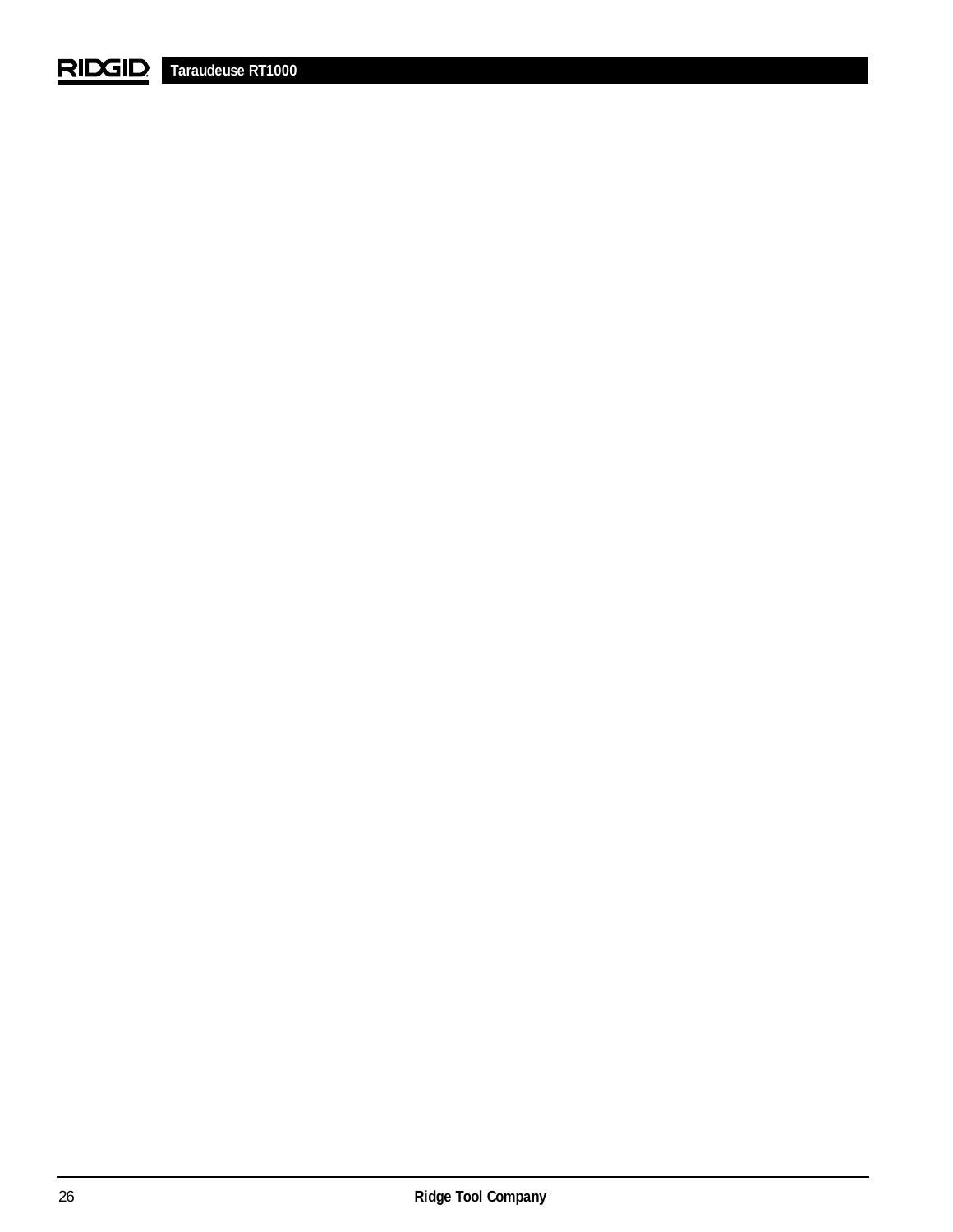

# **RT1000 Herramienta para taladrar tuberías a presión**



**Herramienta para taladrar tuberías a presión RT1000** 

A continuación apunte y retenga el número de serie del producto que se encuentra en la placa de características.

No. de Serie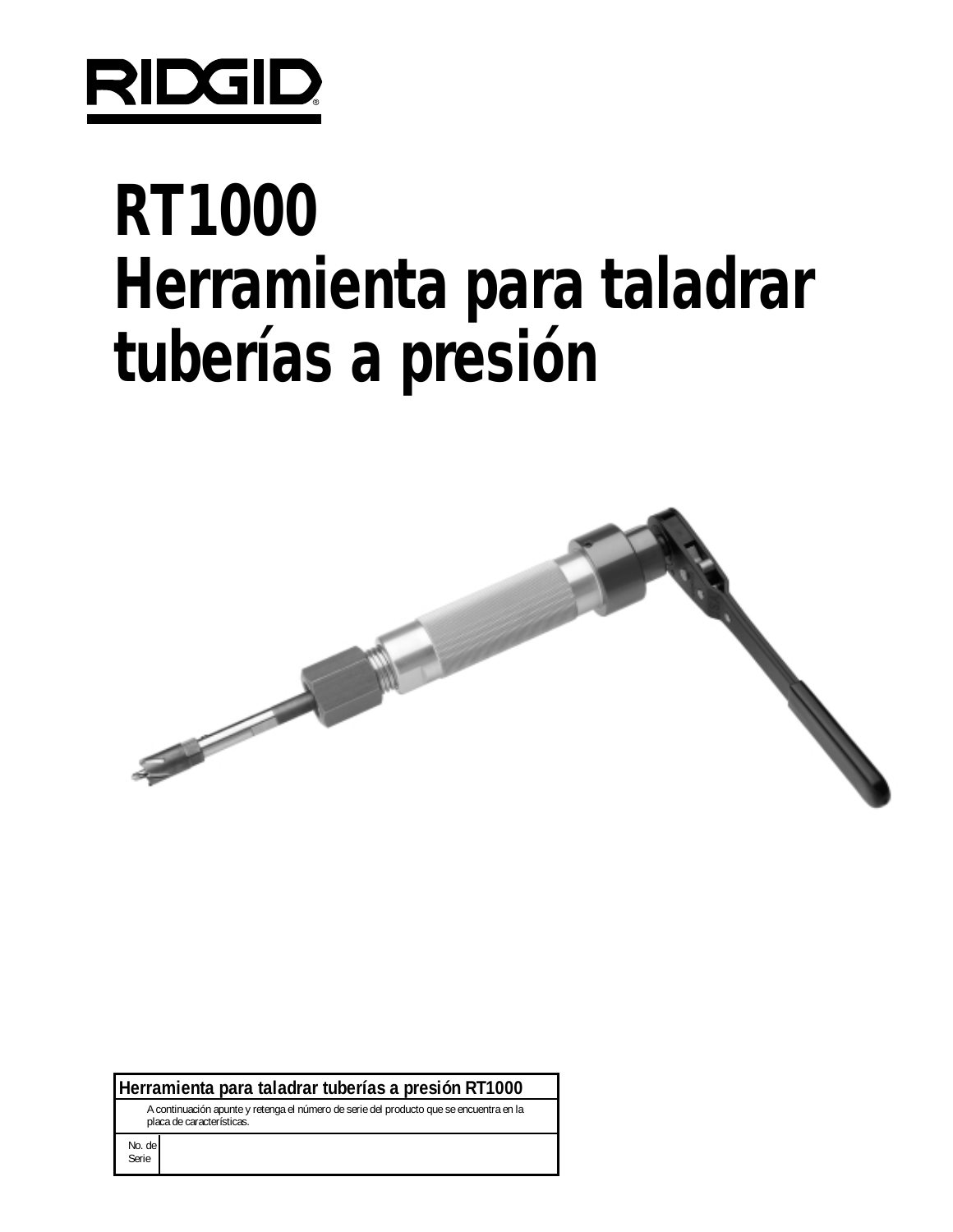# **Indice**

| Información general de seguridad       |  |
|----------------------------------------|--|
|                                        |  |
|                                        |  |
|                                        |  |
|                                        |  |
| Información específica de seguridad    |  |
|                                        |  |
|                                        |  |
| Descripción, especificaciones y equipo |  |
|                                        |  |
|                                        |  |
|                                        |  |
| Instrucciones para el funcionamiento   |  |
|                                        |  |
|                                        |  |
|                                        |  |
|                                        |  |
|                                        |  |
|                                        |  |
| Instrucciones para el mantenimiento    |  |
|                                        |  |
|                                        |  |
|                                        |  |
|                                        |  |
|                                        |  |
|                                        |  |
|                                        |  |
|                                        |  |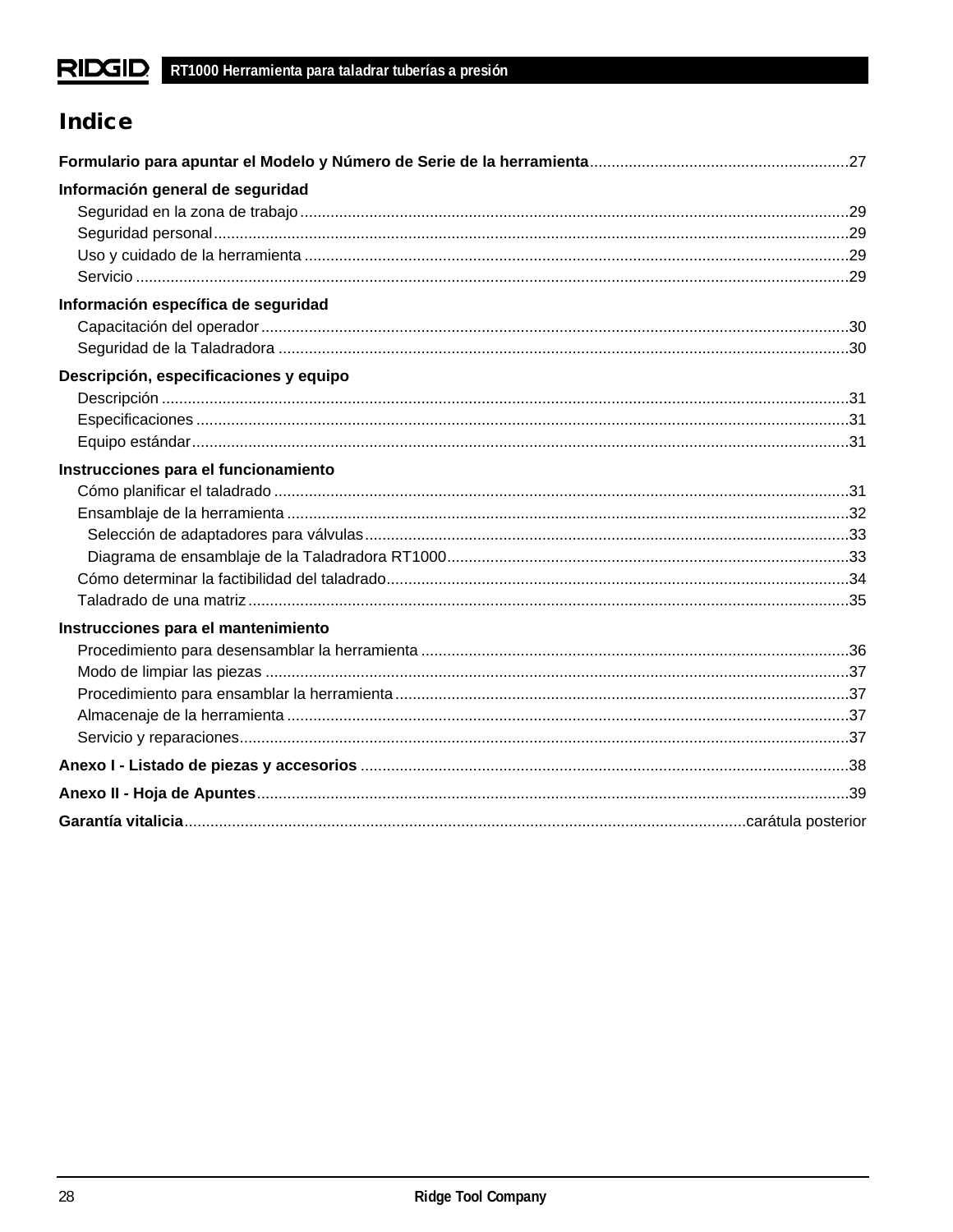# **Información General de Seguridad**

**¡ADVERTENCIA! Lea y comprenda todas las instrucciones. Pueden producirse daños inmobiliarios y/o lesiones personales graves si no se siguen todas las instrucciones detalladas a continuación.**

## **¡GUARDE ESTAS INSTRUCCIONES!**

## **Seguridad en la zona de trabajo**

- **Mantenga su área de trabajo limpia y bien iluminada.** Las zonas de trabajo desordenadas y las oscuras invitan a que se produzcan accidentes.
- **Cuando haga funcionar una herramienta, mantenga apartados a los espectadores, niños y visiantes.** Las distracciones pueden hacer que Ud. haga funcionar la herramienta indebidamente.

## **Seguridad personal**

- **Manténgase alerta, preste atención a lo que está haciendo y use sentido común cuando trabaje con una herramienta. No la use si está cansado o se encuentra bajo la influencia de drogas, alcohol o medicamentos.** Sólo un breve descuido mientras hace funcionar una herramienta puede resultar en lesiones personales graves.
- **Vístase adecuadamente. No lleve ropa suelta ni joyas. Amarre una cabellera larga. Mantenga su cabello, ropa y guantes apartados de las piezas en movimiento.** La ropa suelta, las joyas o el pelo largo pueden engancharse en la piezas móviles.
- **No sobreextienda su cuerpo. Mantenga sus pies firmes en tierra y un buen equilibrio en todo momento.** Al mantener el equilibrio y los pies firmes, tendrá mejor control sobre la herramienta en situaciones inesperadas.
- **Use equipo de seguridad. Siempre lleve protección para la vista.** Cuando las condiciones lo requieran, debe usar mascarilla para el polvo, calzado de seguridad antideslizante, casco duro o protección para los oídos.

## **Uso y cuidado de la herramienta**

- **No fuerce la herramienta. Use la herramienta correcta para el trabajo que va a realizar.** La herramienta adecuada hará mejor el trabajo y con mayor seguridad, a la velocidad para la cual fue diseñada.
- **Almacene las herramientas que no estén en uso, fuera del alcance de los niños y de otras per-**

**sonas sin entrenamiento.** Las herramientas son peligrosas en las manos de usuarios no capacitados.

- **Las herramientas deben ser mantenidas cuidadosamente. Mantenga las herramientas de corte limpias y bien afiladas.** Las herramientas con filos de corte agudos mantenidas debidamente tienen menos tendencia a agarrotarse y son más fáciles de controlar.
- **Verifique si las piezas movibles están desalineadas o agarrotadas, si hay piezas quebradas y si existe cualquiera otra condición que pueda afectar el funcionamiento de la herramienta. En caso de estar dañada, antes de usar la herramienta, hágala componer.** Numerosos accidentes son causados por herramientas que no han recibido un mantenimiento adecuado.
- **Solamente use accesorios recomendados por el fabricante para su modelo.** Los accesorios que pueden ser adecuados para una herramienta pueden ser peligrosos al usárselos en otra herramienta.
- **Mantenga la herramienta limpia y seca, libres de aceite y grasa.** Esto permite disponer de un mejor control sobre la herramienta.

## **Servicio**

- **Los trabajos de servicio a la herramienta sólo deben ser efectuados por personal de reparación calificado.** El servicio o mantenimiento practicado por personal no calificado para efectuar reparaciones puede resultar en lesiones.
- **Cuande se repare una herramienta, sólo deben usarse repuestos o piezas de recambio idénticas. Siga las instrucciones en la Sección de Mantenimiento de este manual.** Pueden producirse lesiones personales si no se emplean piezas y partes autorizadas o no se siguen las instrucciones de mantenimiento.

## **Información específica de seguridad**

**ADVERTENCIA Lea este Manual del Operador detenidamente antes de usar la taladradora RT1000.** Si no se comprenden y siguen todas las instrucciones de este manual, pueden ocurrir daños inmobiliarios y medioambientales de envergadura y/o lesiones personales graves.

Si tiene cualquier pregunta, llame al Departamento de Servicio Técnico de Ridge Tool Company al (800) 519- 3458.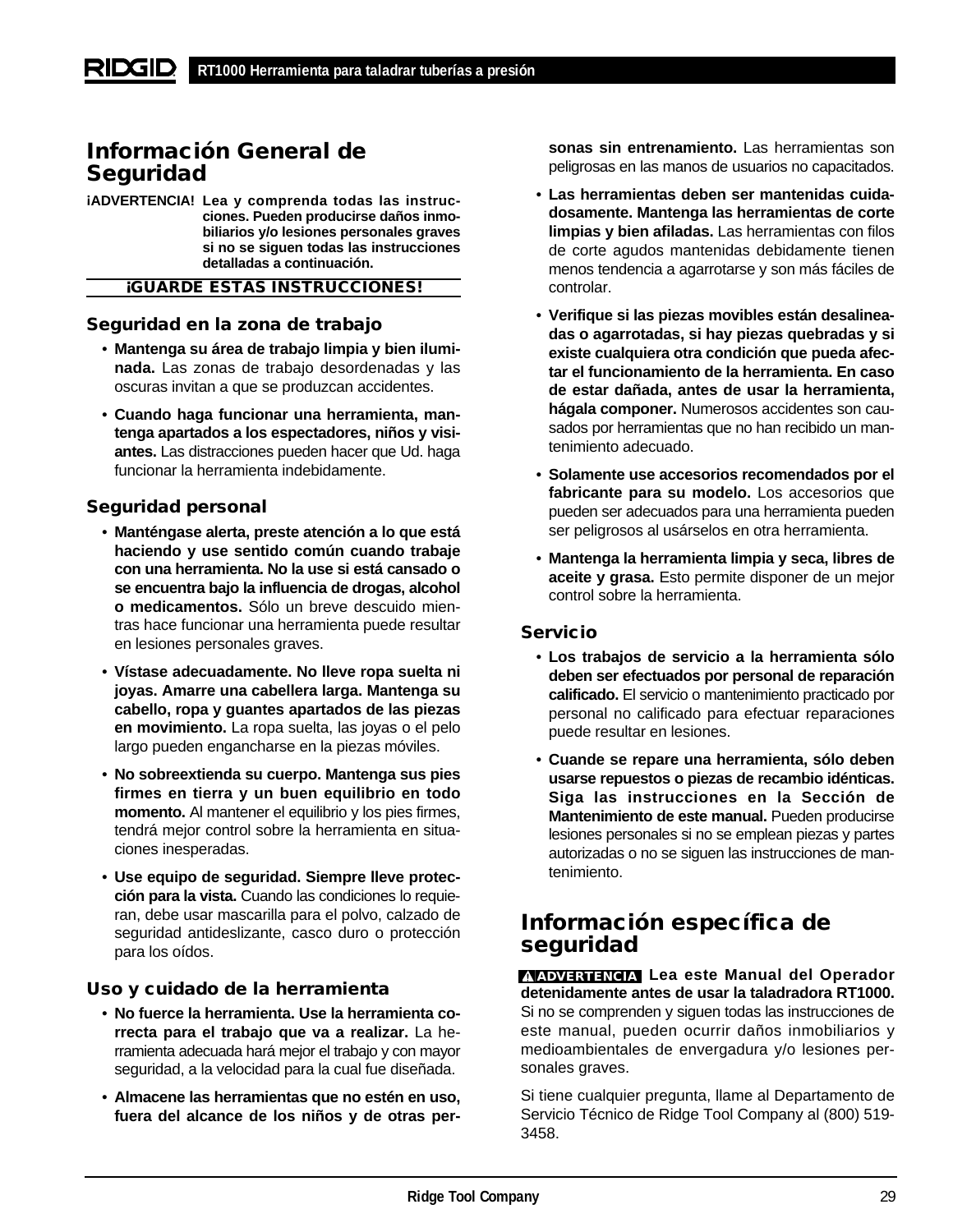## **Capacitación del operador**

**Es potencialmente peligroso perforar una tubería que contiene líquidos o gases a presión. Para mantener un ambiente de trabajo seguro y evitar serias lesiones personales, al usarse este equipo deben seguirse los procedimientos correctos.** 

**Ninguna persona debe hacer uso de esta herramienta si no está completamente entrenada para hacerla funcionar correctamente y si no está consciente de los peligros inherentes a los trabajos en tuberías que llevan líquidos o gases a presión.**

**Quien adquiera este equipo es responsable de la manera en que se le emplea y del entrenamiento y competencia de sus operadores.**

**Si en cualquier momento surge alguna dificultad al hacer funcionar este equipo, por favor, ¡contacte a Ridge Tool de inmediato!**

## **ADVERTENCIA**



No trabaje con presiones y temperaturas superiores a la clasificación de la herramienta, de los acoplamientos, válvulas, accesorios o fittings. Sólo perfore tuberías cuyo contenido usted conoce específicamente.

## **Taladradora Modelo RT1000**

**Agua:** 200 psig a 100 ºF (40ºC)

**Aire, vapor, gas natural:** 100 psig a 370ºF (172ºC)

## **Seguridad de la Taladradora**

- **Esta herramienta para taladrar tuberías a presión debe ser usada por personal entrenado solamente.** El uso incorrecto de esta herramienta puede causar serias lesiones personales, daños al medioambiente y/o a la propiedad.
- **Siempre lleve protección para los ojos.** Las cortadoras y las brocas son duras y pueden causar destrozos.
- **No exceda los límites de presión recomendados.** Taladrar una matriz cuya presión es superior al límite máximo que soporta esta herramienta o el adaptador que se quiera emplear, podría resultar en la falla de alguno de ellos.
- **Sólo perfore matrices que conducen agua, aire,**

**vapor de agua o gas natural a presión.** Otros materiales pueden atacar las selladuras de esta herramienta.

- **Cuando use herramientas motorizadas para accionar esta taladradora, comprenda y siga todas las instrucciones de seguridad relacionadas con dicha herramienta a motor. Generalmente los trinquetes de aire son una opción más segura, ya que las herramientas eléctricas pueden producir explosiones y choques eléctricos.**
	- **No deben emplearse herramientas eléctricas para taladrar cañerías que llevan gas natural. Sólo use trinquetes neumáticos o manuales.** Las herramientas eléctricas producen chispas que pueden encender el gas.
	- **Las herramientas provistas de una conexión a tierra deben ser enchufadas a una salida de corriente debidamente conectada a tierra.** En el caso de que la herramienta sufra una avería eléctrica o de otro tipo, la conexión tierra proporciona una vía de baja resistencia para conducir la electricidad lejos del usuario.
	- **Las herramientas eléctricas deben enchufarse a salidas de corriente protegidas con un Interruptor de Circuito cuando Falla la Conexión a Tierra (GFCI).** Ella reduce el riesgo de que se produzcan choques eléctricos.
- **Sólo use brocas o taladros eléctricos de ángulo recto o trinquetes neumáticos para hacer girar la cortadora. La herramienta debe ser accionada a una velocidad controlada.** Si no se usa un accionamiento de ángulo recto o no se controla cuidadosamente la velocidad de alimentación de la herramienta, es posible que la cortadora se detenga repentinamente haciendo que el accionamiento de la herramienta motorizada se doble de súbito.
- **La matriz que se va a taladrar debe estar montada firmemente para evitar que se mueva.** El movimiento puede causar la rotura de la herramienta durante el taladrado.
- **Siga todas las normas y precauciones de seguridad pertinentes a la zona de trabajo donde se encuentre.**
	- **Cuando trabaje bajo la superficie, disponga de una ruta de escape antes de comenzar a taladrar.** Dichas precauciones reducen el riesgo de lesiones.
	- **Cuando trabaje sobre un andamio o elevador, tanto el operario, la herramienta, así como el conjunto del accionamiento, deben estar sujetos**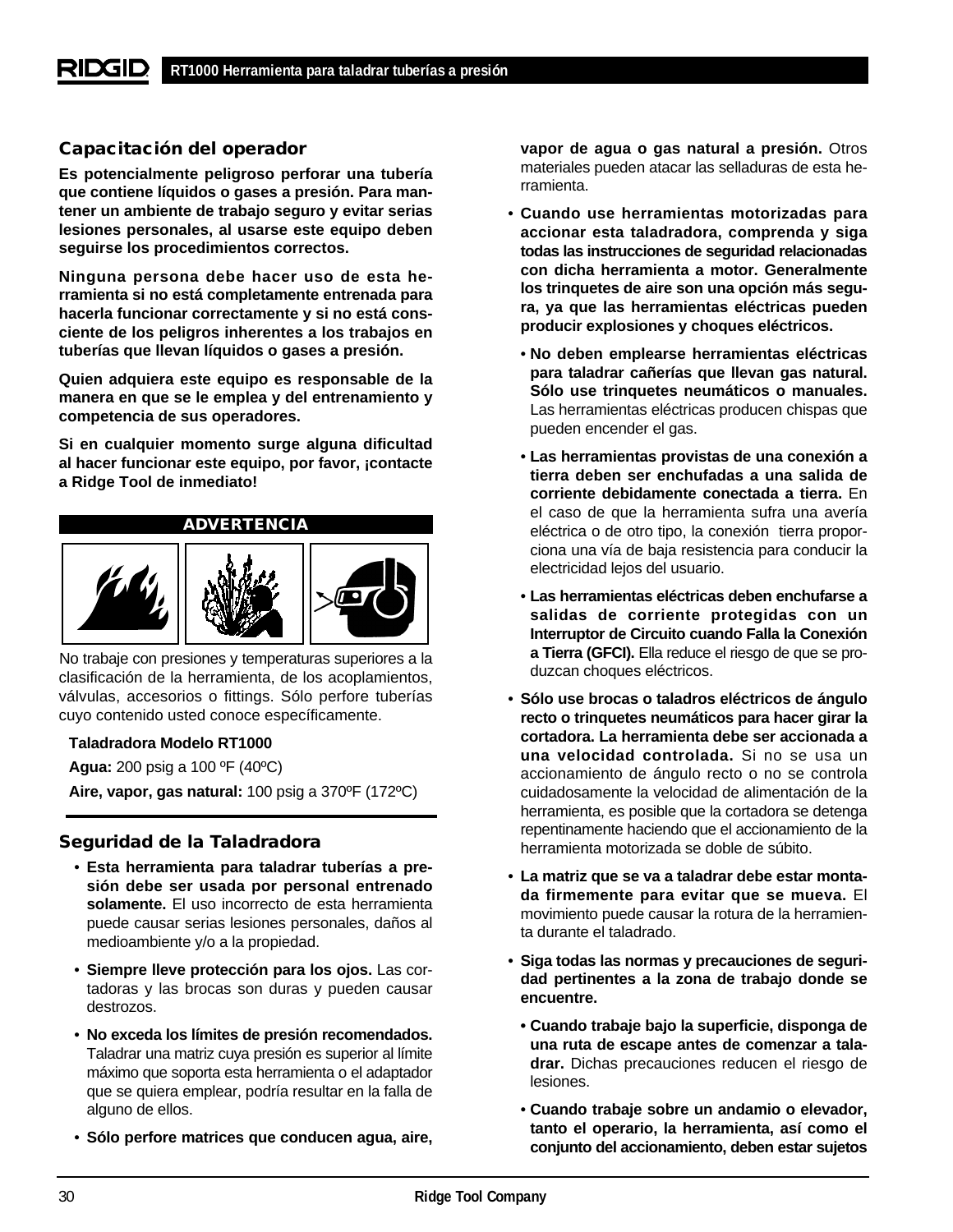**con seguridad.** Ello reduce el riesgo de lesiones debido a caídas de personas o herramientas.

- **No use esta herramienta para sujetar al operario.** Así se rompe o se daña la herramienta.
- **La herramienta está hecha para taladrar líneas a presión. Siga las instrucciones en el Manual del Operador para conocer sus usos.** Usarla para otras tareas aumenta el riesgo de que se produzcan lesiones.

# **Descripción, especificaciones y equipo estándar**

## **Descripción**

La Taladradora Modelo RT1000 fue diseñada para perforar sistemas de tubería que se encuentran a presión, empleando una válvula tipo silla de montaje o un niple soldado aptos para tubos de acero, plástico, hierro flexible y hierro fundido. La taladradora RT1000 es capaz de taladrar líneas de agua a presiones de hasta 200 psi y tuberías con vapor, aire y gas natural a presiones de hasta 100 psi. Porque es liviana, la RT 1000 sirve para ramificar eficazmente tuberías de <sup>3</sup>/<sub>4</sub>" a 1". La cortadora/perforadora gira gracias a un trinquete manual de 11/16" o puede accionarse con un trinquete neumático o un taladro de ángulo recto. Un cilindro autolimpiante con rosca de 29 permite alimentar fácilmente la cortadora en el tubo y, cuando se efectúa el corte, es capaz de resistir la fuerza de la presión dentro del tubo.

## **Especificaciones**

Capacidad de

| la taladradora <sup>3</sup> /4" a 1" |  |
|--------------------------------------|--|
|--------------------------------------|--|

Montaje..........................tipo silla de montaje, niple soldado, Weld-O-Let, Thread-O-Let

Carrera de la cortadora...63 /4″ máx.

Accionador de

- la cortadora ...................trinquete manual, trinquete neumático, o taladro de ángulo recto Tipo de tubo ..................acero, plástico, hierro flexible, hierro fundido Alimentación de la cortadora ...................giro de la manga alrededor de un cilindro roscado de 29
- Presión .......................... agua 200 psig a 100ºF; vapor, aire, gas natural 100 psi a 370ºF

| trinquete) |
|------------|

## **Equipo estándar**

| Herramienta RT1000                     | cuerpo de la herramienta con                                                                                                                                                                                 |
|----------------------------------------|--------------------------------------------------------------------------------------------------------------------------------------------------------------------------------------------------------------|
| solamente                              | el eje                                                                                                                                                                                                       |
| Conjunto de RT1000<br>de 3/4" a 1" CTS | cuerpo de la herramienta con.<br>el eje llave de trinquete caja<br>de herramientas adaptador<br>para válvula de 3/4" a 1" dos<br>llaves de lomo o inglesas<br>adaptadores para las sierras<br>corta agujeros |

Cortadoras y adaptadores NPT/BSPT disponibles separadamente. Vea el Listado de piezas y accesorios en el Anexo I.

# **Instrucciones para el funcionamiento**

## **Cómo planificar el taladrado**

**Es potencialmente peligroso per-ADVERTENCIA forar una tubería que contiene líquidos o gases a presión. Este equipo debe usarse en forma correcta. Sólo deben trabajar con esta Taladradora personas que hayan sido entrenadas para usarla.**

**Para evitar daños inmobiliarios de consideración y/o lesiones personales graves, se debe planificar el taladrado adecuadamente. Cada vez que se use la Taladradora, deben seguirse los siguientes pasos:** 

- 1. DETERMINE CON PRECISIÓN CUÁL TUBO NECE-SITA HORADAR. Recorra la tubería hasta donde más pueda para asegurar que efectivamente es la que requiere perforarse. Anote la materia (lo que está dentro del tubo) y la presión a que se encuentra la materia en la Hoja de Apuntes, en el Anexo II, al final de este manual.
- **ADVERTENCIA** No trabaje con presiones y temperaturas superiores a la clasificación de la herramienta, de los acoplamientos, válvulas, accesorios o fittings. Sólo perfore tuberías en cuyo interior fluye agua, aire, vapor o gas natural.

Agua: 200 psig a 100 ºF (40ºC)

Aire, vapor, gas natural: 100 psig a 370ºF (172ºC)

2. DETERMINE EXACTAMENTE DÓNDE NECESITA TALADRARSE EL TUBO. Tome en consideración no sólo la mejor ruta para la nueva tubería sino también los efectos que puedan causar las virutas producidas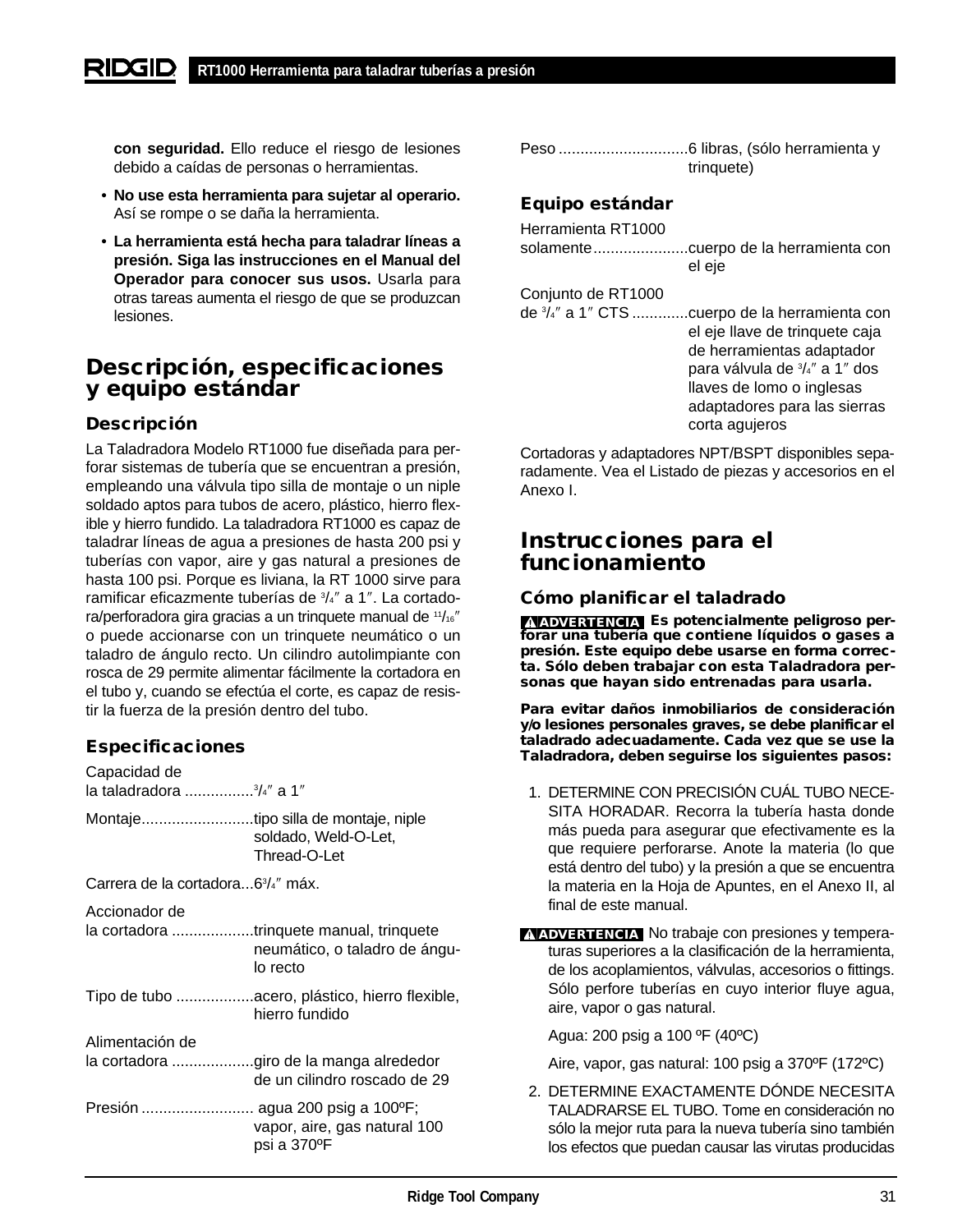durante la instalación en el equipo que se encuentra aguas abajo. Considere hacia dónde irá orientada la perforación: al taladrarse la parte superior de la tubería pueden caer virutas en su interior; mientras que si se taladra la parte inferior de la tubería, las virutas tenderán a caer hacia el interior de la herramienta.

- 3. DETERMINE CUÁL MÉTODO SE USARÁ PARA MONTAR LA VÁLVULA A LA MATRIZ, SI UN DIS-POSITIVO DE SILLA DE MONTAJE, O UN THREAD-O-LET™ PARA SOLDAR IN SITU, O UN WELD-O-LET™. Considere las ventajas y desventajas del uso de cada uno de ellos. Anote los datos de la conexión en la Hoja de Apuntes.
- ¡NOTA! Los "Thread-O-Let™" o "Weld-O-Let™" sólo pueden soldarse a un tubo metálico compatible. A pesar de que los thread-o-let pueden venir clasificados para soportar una cierta presión, es casi imposible asegurar la entereza de una soldadura en el tubo sin el empleo de rayos-X. La materia dentro del tubo puede afectar en forma adversa a la penetración de la soldadura debido al enfriamiento. Además, la soldadura puede adentrarse lo suficiente en el tubo como para permitir que la presión del interior del tubo escape por la poza caliente fundida de la soldadura.

Sirve una silla de montaje en cualquier tipo de tubería que tenga un diámetro exterior compatible. Asegure que el límite de presión que soporta la silla de montaje sea igual o superior a la presión en el sistema de tubería en que se trabaja.

- 4. SELECCIONE CUÁL "CORPORATION STOP" O VÁLVULA SE USARÁ. Sólo sirven las válvulas de entrada de bola, de tapón o de seguridad. La válvula debe cumplir con los siguientes requisitos:
	- tener una capacidad o límite de presión adecuado.
	- ser de un material compatible con la materia al interior de la tubería.
	- permitir que la cortadora pase por la válvula. Este aspecto debe verificarse antes de montar la válvula.
- ¡NOTA! "Corporation stop" es una válvula con una oreja cuadrada para permitir la inserción de una llave en vez de un volante-manubrio para abrir y cerrar la válvula. Esto, para asegurar que la válvula no será abierta inadvertidamente o por personas sin autorización. Generalmente los corporation stops tienen roscas de entrada NPT del tipo macho que atornillan directamente a una silla de montaje o "Thread-O-Let", sin que sea necesario emplear un niple intermedio como adaptador.

## **Ensamblaje de la herramienta**

**Se requiere el ensamblaje correc-ADVERTENCIAto de la herramienta para prevenir daños materiales de consideración y/o graves lesiones personales. Deben seguirse los siguientes procedimientos para ensamblar esta herramienta:**

- 1. Seleccione el adaptador para válvula, la barrena guía, la extensión y el adaptador para sierra correctos de la Tabla 1: Selección de Adaptadores para Válvulas. El Diagrama de Ensamblaje (Tabla 2) ayudará al operador a determinar cuál equipo necesita para realizar la perforación.
- 2. Extienda la herramienta girando la manga en el sentido contrario al de las manecillas del reloj.
- 3. Revise el anillo de sellado en forma de O en el adaptador para válvula y cámbielo si es necesario.
- 4. Sujetando el tornillo de alimentación de bronce de sus partes planas, monte manualmente el adaptador para válvula en el tornillo de alimentación de bronce. El operador primero sentirá cómo encaja el anillo de sellado y luego la abrupta detención del adaptador cuando el tornillo de alimentación de bronce topa fondo dentro del adaptador para válvula (Figura 1). Acorte la herramienta girando la manga en el sentido de las manecillas del reloj.



**Figura 1 – Montaje del adaptador para válvula en el tornillo de alimentación**

5. Seleccione una cortadora de la Tabla 3. Es posible que no sea necesario usar una barrena guía y un adaptador para sierra cortaagujero. Esto dependerá de la cortadora que se elija. Si la cortadora seleccionada requiere de un adaptador, atorníllelo al extremo de la extensión y apriétela a mano (Figura 2).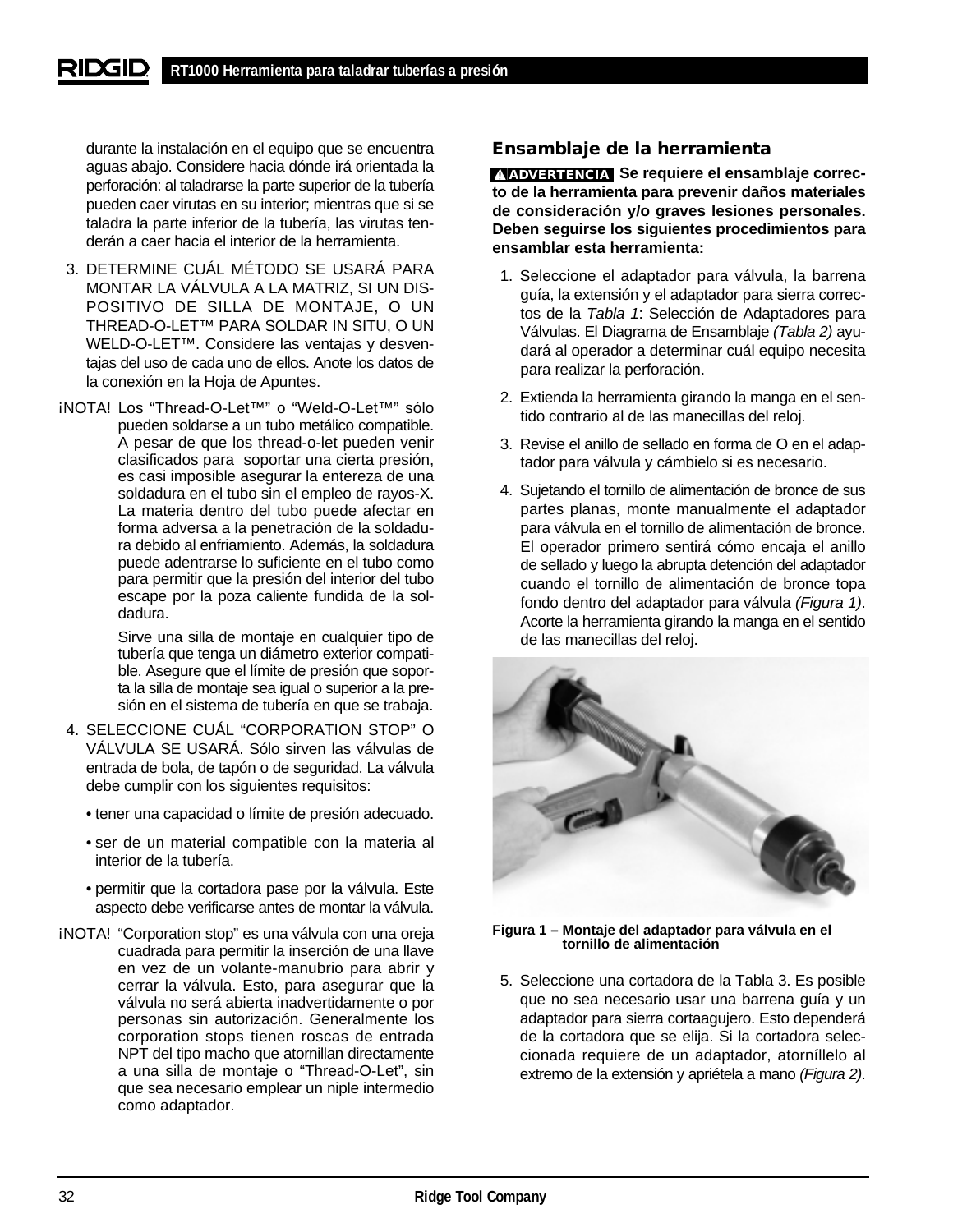#### RIDGID **RT1000 Herramienta para taladrar tuberías a presión**

| Selección de adaptadores para válvulas |                                              |                           |                                   |                                  |                                    |                                   |                                        |       |                             |                          |
|----------------------------------------|----------------------------------------------|---------------------------|-----------------------------------|----------------------------------|------------------------------------|-----------------------------------|----------------------------------------|-------|-----------------------------|--------------------------|
| Dimen-<br>válvula                      | Dimen-<br>sión de la sión de la l<br>barrena | Adaptador I<br><b>CTS</b> | Adaptador<br>hembra<br><b>NPT</b> | Adaptador<br>macho<br><b>NPT</b> | Adaptador<br>hembra<br><b>BSPT</b> | Adaptador<br>macho<br><b>BSPT</b> | Dimen-<br>sión de la Extensión<br>quía |       | Adaptador<br>para<br>sierra | <b>Comentarios</b>       |
| 3/4''                                  | 0.625<br>0.688                               | 83317                     | 83332                             | 83337                            | 84437                              | 84432                             | 83327                                  | 0.250 | 0.250                       | Configuración preferente |
| 1                                      | 0.750<br>0.813<br>0.875<br>0.938             | 83322                     | 83342                             | 83347                            | 84447                              | 84442                             | 83572                                  | 0.250 | 76037                       | Configuración preferente |





**Figura 2 – Montaje del adaptador para la sierra cortaagujero** 

## **Tabla de Selección de Cortadoras para la Herramienta Taladradora RIDGID**

| Dimensión<br>de la<br>barrena | Dimensión<br>fraccionaria<br>(pulgadas) | Sierra cortagujero<br>bimetálica<br><b>RIDGID</b> | Cortadora<br><b>RIDGID</b><br>de acero | <b>Barrena</b><br>para hierro<br>fundido y dúctil | Cortadora<br><b>RIDGID</b><br>para PVC |
|-------------------------------|-----------------------------------------|---------------------------------------------------|----------------------------------------|---------------------------------------------------|----------------------------------------|
| 0,625                         | 5/8                                     | M <sub>16</sub> -R <sub>10</sub>                  | 76267                                  | 76292                                             | 76317                                  |
| 0,688                         | 11/16                                   | M17-R11                                           |                                        |                                                   |                                        |
| 0.750                         | 3/4                                     | M19-R12                                           |                                        |                                                   |                                        |
| 0.813                         | 13/16                                   | M21-R13                                           |                                        |                                                   |                                        |
| 0.875                         | 7/8                                     | M22-R14                                           | 76272                                  | 76297                                             | 76322                                  |

**Tabla 3 – Tabla de Selección de Cortadoras**

6. Inspeccione la cortadora seleccionada para asegurar que se encuentra en buenas condiciones y atorníllela a mano al adaptador para sierra cortaagujero, o directamente al husillo de la herramienta, según sea el caso (Figura 3).





7. Revise la barrena guía seleccionada para asegurar que se encuentra en buenas condiciones. La barrena guía tiene como función retener el disco (cupón) que se desprende del tubo cuando se lo taladra con una sierra cortaagujero o una cortadora de acero.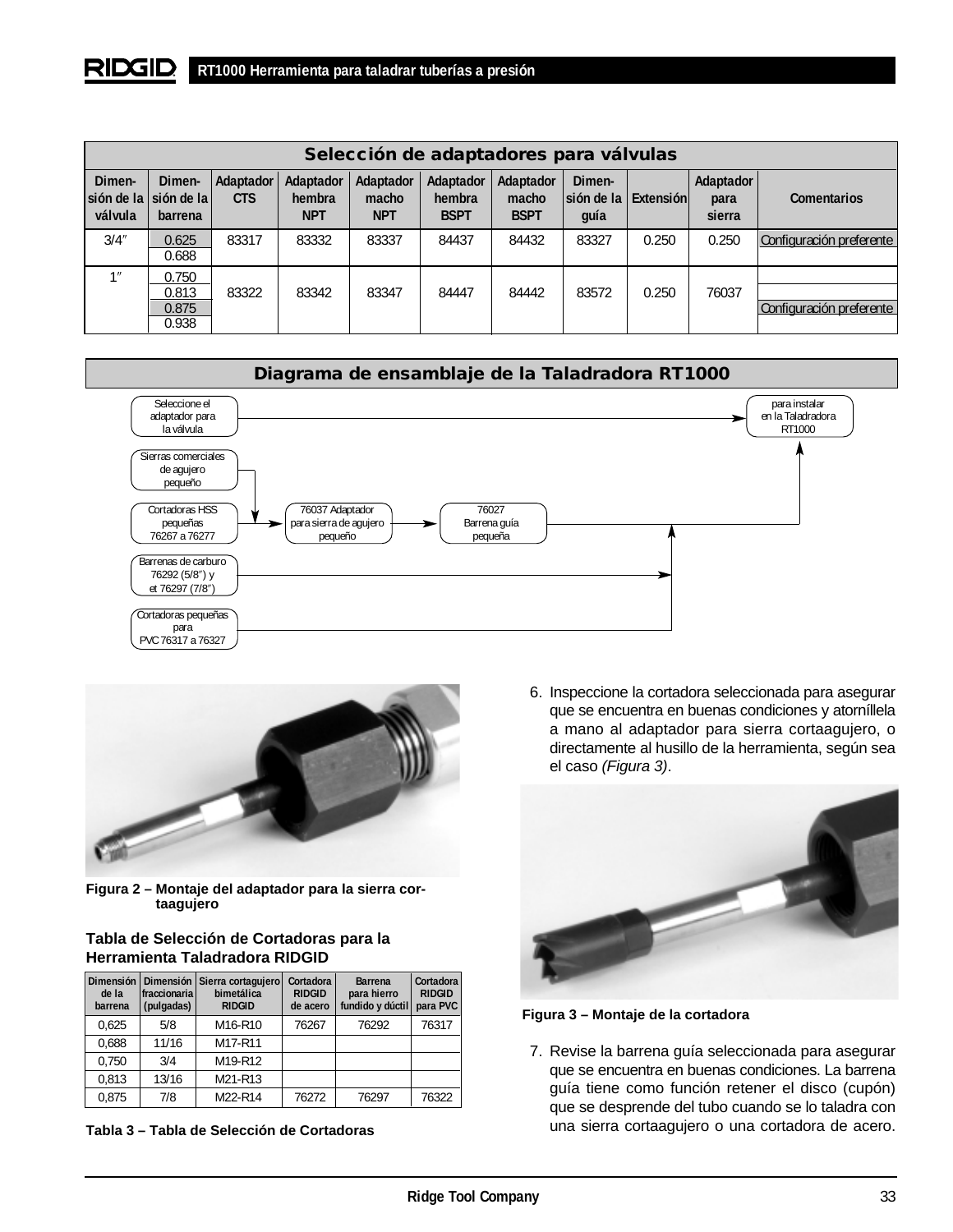Fíjese en el dispositivo de retención del cupón, porque si está averiado puede que no retenga al cupón.

- ¡NOTA! No emplee una barrena guía con cortadoras para PVC o barrenas para hierro fundido o dúctil.
- 8. Introduzca esta barrena guía dentro del adaptador para sierra cortaagujero. Asegure la barrena guía en su lugar con el tornillo de alimentación ubicado en la parte plana de la guía y apriételo firmemente. (Figura 4)



**Figura 4 – Montaje de la barrena guía**

- 9. Una la silla de montaje seleccionada a la matriz de acuerdo a las especificaciones del fabricante, o solde la "Thread-O-Let™" o "Weld-O-Let™" seleccionada a la matriz cumpliendo todas las normas vigentes para soldar.
- 10. Aplique sellador de tubo a las roscas del "corporation stop" o válvula, y enrósquela firmemente dentro de la silla de montaje o del "Thread-O-Let™". Asegure que la válvula se encuentre en la posición de CLOSED (cerrada).

## **Cómo determinar la factibilidad del taladrado**

**ADVERTENCIA** Las mediciones equivocadas **pueden causar la perforación del otro lado del tubo. Para evitar daños de consideración a una propiedad o al medioambiente, incendios y/o graves lesiones corporales, siga este procedimiento para determinar si el taladrado ha sido bien planificado.**

1. Mida la distancia desde un punto dado en la cara posterior del adaptador para válvula hasta el final de la manga. Como se muestra en la Figura 5, debiera ser aproximadamente 1 /8 de pulgada.



**Figura 5 – Medición de la separación: 1 /8 de pulgada**

2. Desatornille la manga retrocediéndola por el cilindro o cañón de bronce hasta que se detenga. Mida la distancia desde un punto dado, como las caras planas del tornillo de alimentación, hasta el final de la manga (Figura 6). Reste la distancia obtenida en el paso previo (1) de esta última distancia. El resultado es una carrera total de 63 /4 pulgadas. Fíjese en que las distintas combinaciones de adaptadores para válvula y cortadoras afectan la distancia de la carrera. Anote la distancia de la carrera en la Hoja de Apuntes.



**Figura 6 – Medición de la carrera total**

3. Mida la distancia entre la superficie del tubo hasta el extremo de salida de la válvula, como se muestra en la Figura 7. Este es el recorrido mínimo permitido antes de hacer contacto con el tubo. (En el ejemplo, el recorrido es de 41 /2″). Anote esta dimensión en la Hoja de Apuntes. Si esta distancia está dentro de una pulgada de la distancia de recorrido o carrera obtenida en el Paso 2, entonces esta operación no es factible y la taladradora debe reconfigurarse para usarse con otra válvula y/o silla de montaje.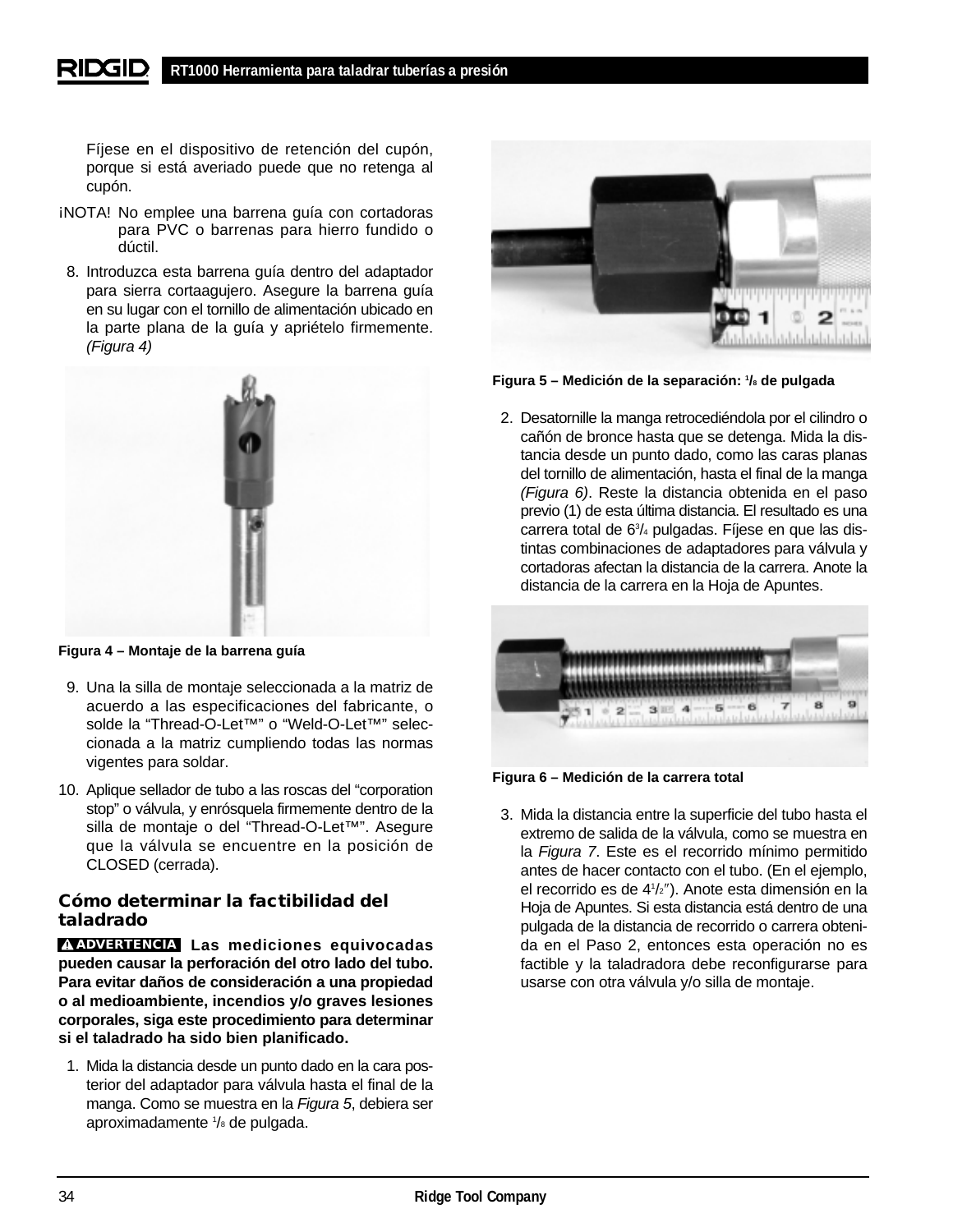#### RIDGID **RT1000 Herramienta para taladrar tuberías a presión**



**Figura 7 – Medición de la distancia de alejamiento de la válvula - Recorrido mínimo**

4. Mida la distancia desde la superficie más alejada del tubo hasta el extremo de salida de la válvula como se muestra en la Figura 8. Este es el recorrido máximo permitido antes de perforar el otro lado, el más alejado, del tubo. (En el ejemplo ilustrado, el recorrido es de 101 /2″). Anote esta dimensión en la Hoja de Apuntes. Si esta distancia es menor que la distancia de recorrido en el Paso 3, entonces es posible que la herramienta efectúe una carrera que la lleve a penetrar el lado opuesto del tubo.



**Figura 8 – Medición de la distancia de alejamiento de la válvula - Recorrido máximo**

**ADVERTENCIA** Si la carrera de la Taladradora es lo suficientemente larga como para penetrar el otro lado del tubo, esta operación debe realizarse con sumo cuidado. Tenga siempre presente cuál es la longitud del trecho de carrera o recorrido que Ud. no puede utilizar. La perforación del otro lado de la tubería puede causar daños inmobiliarios de consideración y/o serias lesiones corporales.

## **Taladrado de una matriz**

## **ADVERTENCIA**



- **No trabaje con presiones y temperaturas superiores a la clasificación de la herramienta, de los acoplamientos, válvulas, accesorios o fittings. Sólo perfore tuberías en cuyo interior fluye agua, aire, vapor o gas natural.**
- **Siempre use protección para los ojos para protegerlos de mugre y objetos foráneos.**
- **Antes de comenzar, asegure que la operación de taladrado ha sido planificada correctamente.**
- **Respete todas las normas y tome las precauciones de seguridad necesarias en la zona de trabajo.**
	- **Cuando trabaje bajo la superficie, disponga de una ruta de escape antes de comenzar el taladrado.**
	- **Cuando trabaje sobre un andamio o elevador, tanto el operario, la herramienta, así como el conjunto del accionamiento, deben sujetarse con seguridad.**
	- **La matriz que se va a taladrar debe estar bien sujeta para evitar cualquier movimiento.**
- 1. Acople la herramienta de taladrado, completamente ensamblada y extendida, a la rosca en la salida de la válvula, atornillándola al adaptador de la válvula. No es necesario aplicar sellador de tubo en el ensamblaje provisorio entre la vávula y el adaptador para válvula pero la unión debe ser tal que no admita fugas.
- 2. Abra, cierre y vuelva a abrir la válvula o el "corporation stop" para asegurar que la barrena guía no interfiere con el funcionamiento de la válvula. Si la barrena interfiere con el cierre de la válvula, la herramienta no tendrá suficiente carrera para retraer la cortadora pasando por la válvula. En este caso, se debe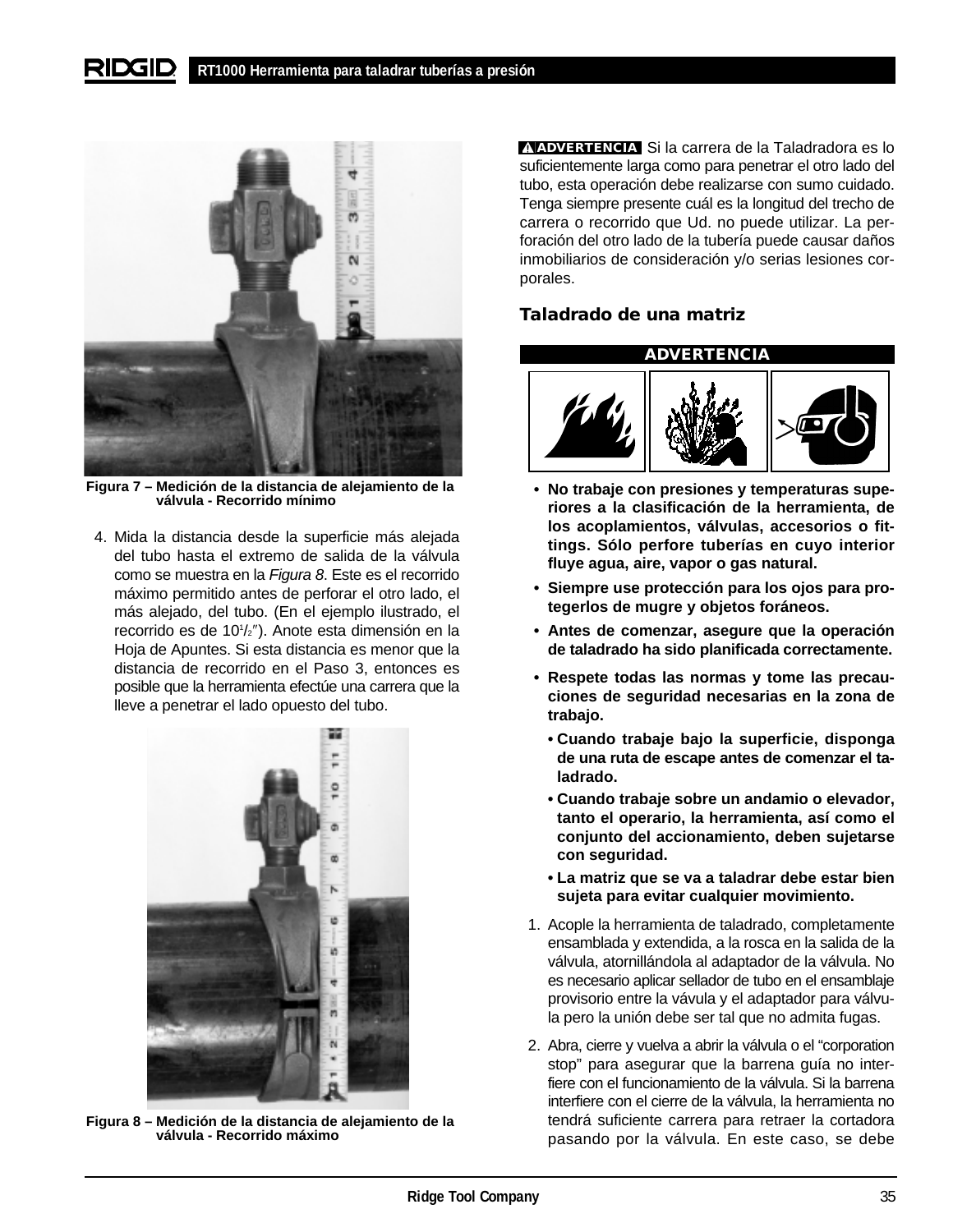emplear otra válvula y reiniciarse todo el procedimiento.

3. Gire la manga en el sentido de las manecillas del reloj hasta que la cortadora se pose sobre la matriz. Luego retroceda la manga una vuelta. Con la llave de trinquete o un accionamiento motorizado, gire el hexágono del eje de accionamiento mientras ejerce presión continua girando la manga. No ejerza demasiada presión sobre la cortadora. Cuando se alimenta la cortadora suavemente, se logran cortes de superior calidad y se alarga la vida útil de la cortadora.

## **Continúe taladrando hasta que ADVERTENCIA no sienta resistencia al avance de la manga. Pare inmediatamente.**

**ADVERTENCIA** Si se sigue más allá de este punto, puede perforarse el otro lado del tubo. Pueden ocurrir daños inmobiliarios de consideración y/o serias lesiones personales.

**ADVERTENCIA** Cuando emplee una herramienta a motor para propulsar esta taladradora, comprenda y siga todas las instrucciones de seguridad relativas a la herramienta propulsora. En este caso, los trinquetes neumáticos son más seguros de usar debido a los peligros inherentes, explosiones y choques eléctricos, relacionados con las herramientas eléctricas.

- No deben usarse herramientas eléctricas cuando se taladren tuberías de gas natural. Sólo emplee trinquetes neumáticos o manuales.
- Las herramientas eléctricas que cuentan con conexión a tierra deben enchufarse en salidas de corriente debidamente conectadas a tierra.
- Las herramientas eléctricas deben enchufarse en salidas de corriente protegidas con un interruptor del circuito a tierra (GFCI, en inglés).
- Sólo use taladros eléctricos de ángulo recto o trinquetes neumáticos para hacer girar la cortadora. La herramienta debe hacerse funcionar a una velocidad controlada.
- 4. Se ha completado el taladrado del tubo; ahora la válvula, la silla de montaje y la herramienta están a presión. Gire la manga en el sentido contrario al de las manecillas del reloj hasta que el cilindro se detenga. Cierre el "corporation stop" o la válvula. Si se hace difícil cerrar la válvula, con un movimiento de vaivén abra y cierre la válvula hasta que pueda cerrarse completamente.

**ADVERTENCIA** Antes de proseguir, asegure que la válvula está cerrada.

- 5. Extraiga el trinquete o herramienta a motor del hexágono en el eje de accionamiento. Coloque una llave en la válvula para evitar que se desconecte la válvula al tiempo que se desatornilla el adaptador con otra llave. La herramienta se desprenderá repentinamente y cualquier materia que se encuentre dentro de la herramienta se derramará. Si el tubo taladrado estaba seco, sepa que la cortadora puede estar caliente.
- 6. Acople el nuevo ramal o tubería de ramificación al extremo de salida de la válvula. Ahora, puede abrir la válvula para activar la nueva red.
- 7. Para extraer el cupón de la cortadora, gire la manga en el sentido de las manecillas del reloj hasta que la cortadora quede expuesta. Las cortadoras de corteza tienen un agujero o ranura para poder empujar el cupón hacia afuera. Si es necesario, extraiga la cortadora para poder sacar el cupón con mayor facilidad.
- 8. Extraiga de la herramienta el adaptador para válvula, taladro o cortadora, barrena guía (si se usó), adaptador para sierra (si se usó) y la extensión. Gire la manga en el sentido de las manecillas del reloj hasta que la herramienta quede completamente abatida. Limpie todos los componentes, séquelos, y guárdelos en la caja de herramientas.

## **Instrucciones para el Mantenimiento**

**ADVERTENCIA** Sólo un técnico de reparaciones calificado debe efectuar la limpieza y el mantenimiento de esta Taladradora.

## **Procedimiento para desensamblar la herramienta**

- 1. Gire la manga en el sentido de las manecillas del reloj hasta que todas las roscas del tornillo de alimentación de bronce queden ocultas y la herramienta esté completamente abatida. Ponga la herramienta horizontalmente sobre una mesa para que sus partes no se caigan.
- 2. Ubique y extraiga los tornillos de cabeza ubicados en el costado del casquete rojo.
- 3. Desatornille el casquete rojo. Sepa que cualquier materia que haya eludido a la selladura se almacenará bajo este casquete y podrá derramarse en este momento. No extraiga el cojinete de pestaña (que no necesita mantenimiento) del casquete, salvo que se lo vaya a recambiar. Si debe extraer el cojinete, emplee una clavija de 7 /8″ de diámetro para empujar suavemente el cojinete hacia afuera. No emplee un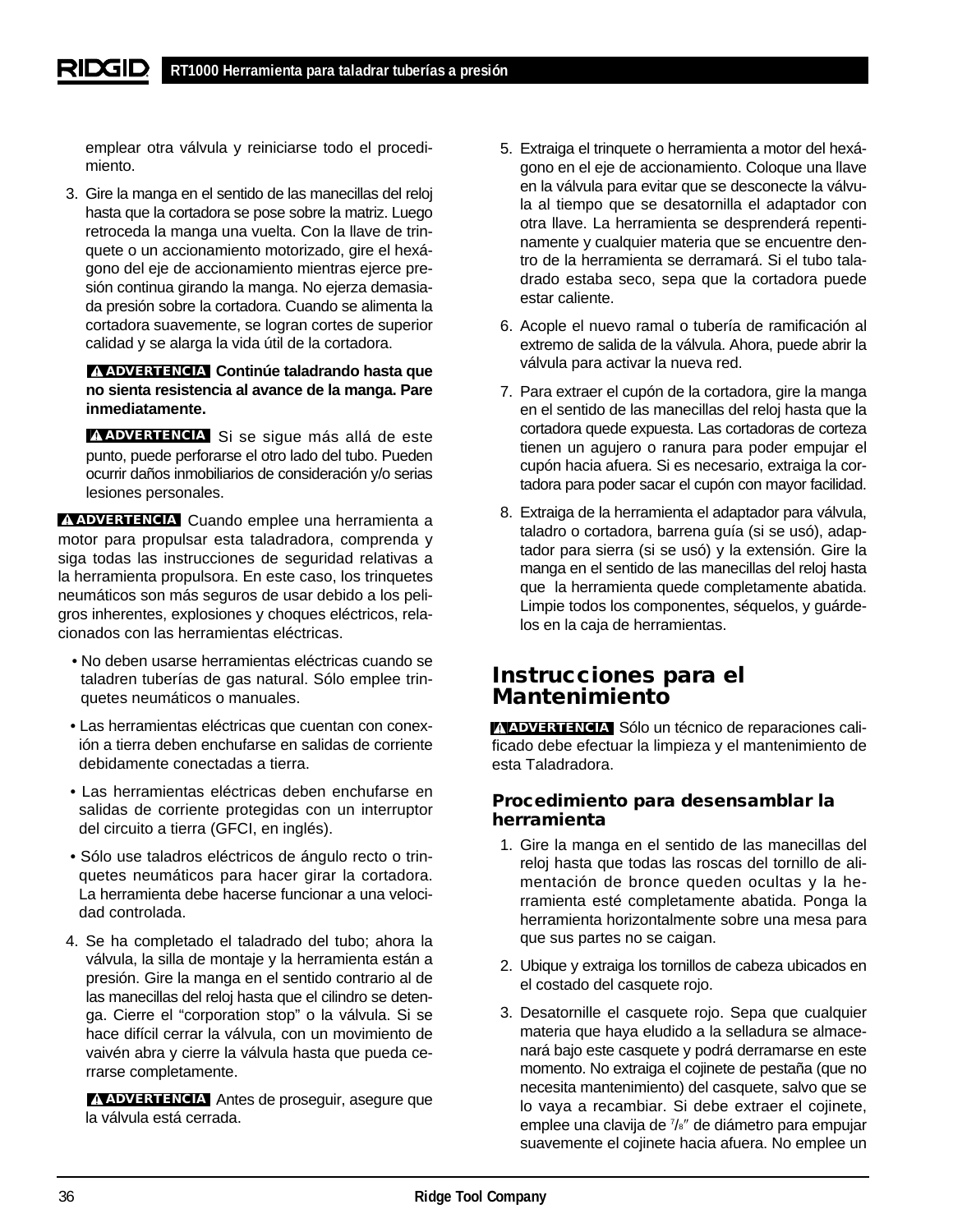martillo porque puede dañar el nicho de precisión donde se aloja el cojinete en el casquete.

4. Tire del husillo desde su extremo con el casquete y sáquelo de la herramienta. Gire la manga en el sentido de las manecillas del reloj hasta que la manga se separe del tornillo de alimentación de bronce. Con ello se termina el desmontaje de la herramienta.

## **Modo de limpiar las piezas**

- 1. Lave las partes en un tanque desgrasador y limpie cada pieza por separado. Séquelas.
- 2. Tenga cuidado de no lavar las piezas con materiales que, de alguna manera, las corroan o desgasten.

## **Procedimiento para ensamblar la herramienta**

- 1. Revise el tornillo de alimentación de bronce y la manga para detectar cualquier daño. Recámbielos si es necesario. Lubrique las roscas de 29 en el tornillo de alimentación de bronce con grasa. Coloque el tornillo de alimentación de bronce dentro de la manga y luego gire la manga en el sentido de las manecillas del reloj hacia el tornillo de alimentación hasta que el extremo superior del tornillo de alimentación de bronce quede alineado con la manga. Lubrique el anillo en O que está justo a la entrada de la parte superior del tornillo de alimentación de bronce.
- 2. Revise el conjunto del husillo/casquete para detectar cualquier daño y cámbielo si es necesario. Inserte el husillo en el extremo superior del tornillo de alimentación de bronce con su extremo roscado hembra primero. Deslícelo hacia adentro hasta que tope y atorníllelo en posición.
- 3. Para evitar que el casquete se desatornille accidentalmente, reténgalo en su lugar con los tornillos de cabeza que se encuentran al costado del casquete.
- 4. Limpie la herramienta para quitarle el exceso de lubricante y retorne la herramienta a su caja para que esté lista para usarla nuevamente.

## **Almacenaje de la herramienta**

**ADVERTENCIA** Almacene la Taladradora bajo llave, fuera del alcance de los niños y de personas sin experiencia en el uso de herramientas. Esta Taladradora puede causar serias lesiones personales en manos de personas sin entrenamiento.

## **Servicio y reparaciones**

La sección "Instrucciones para el mantenimiento" incluye casi todas las recomendaciones necesarias para efectuarle servicio a esta herramienta. Cualquier problema que no esté incluido en esta sección debe ser resuelto únicamente por un técnico en reparaciones autorizado de RIDGID.

La herramienta debe llevarse a un Servicentro Autorizado Independiente RIDGID o devuelta a la fábrica. Todas las reparaciones hechas en los centros de servicio Ridge están garantizadas de estar libres de defectos de material y de mano de obra.

**ADVERTENCIA** Sólo deben usarse piezas de recambio idénticas cuando se le hace servicio a esta herramienta. El incumplimiento de estas instrucciones puede ocasionar daños de envergadura en una propiedad, incendios y/o graves lesiones personales.

Si Ud. tiene cualquier pregunta relativa al servicio o reparación de esta herramienta, llame o escriba a:

Ridge Tool Company Departamento de Servicio Técnico 400 Clark Street Elyria, Ohio 44036-2023 Teléfono: (800) 519-3456

E-Mail: TechService@ridgid.com

Para información sobre el nombre y dirección del Servicentro Autorizado Independiente más cercano, llame a Ridge Tool Company al (800) 519-3456 o visítenos en internet: http://www.ridgid.com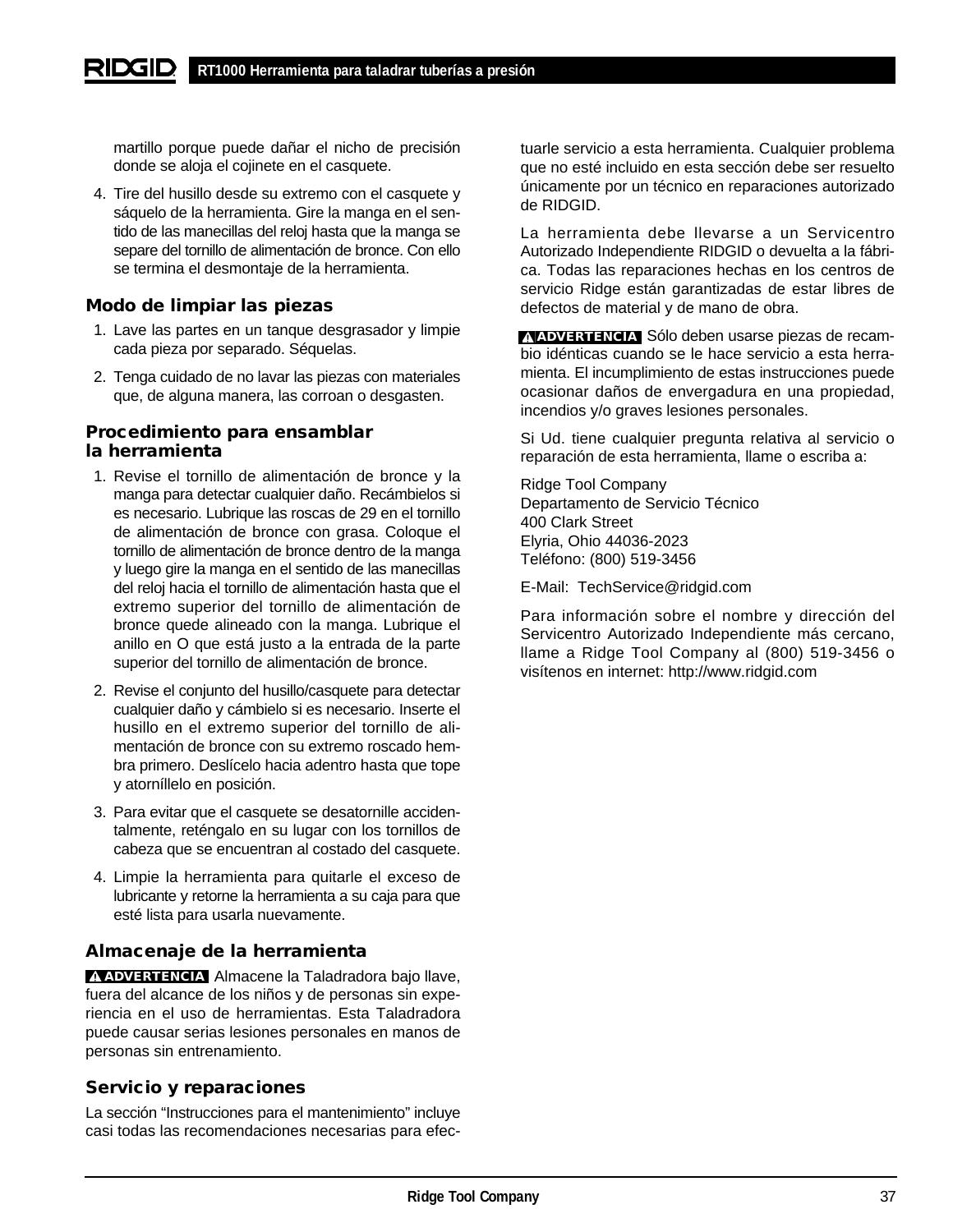# **Anexo I - Listado de piezas y accesorios**

| Lista de las piezas de la Taladradora RIDGID     |                                                  |                                     |                 |  |  |  |  |
|--------------------------------------------------|--------------------------------------------------|-------------------------------------|-----------------|--|--|--|--|
| <b>Descripción</b>                               | <b>Comentarios</b>                               | No. en el Catálogo<br><b>RIDGID</b> | <b>Cantidad</b> |  |  |  |  |
| Juegos                                           |                                                  |                                     |                 |  |  |  |  |
| Conjunto de la RT1000 3/4" TO 1" NPT (macho)     |                                                  | 83567                               | 1               |  |  |  |  |
| <b>Máquina</b>                                   |                                                  |                                     |                 |  |  |  |  |
| Ensamble de la Taladradora RT1000                | Ensamblaje principal                             | 83302                               | 1               |  |  |  |  |
| Manga                                            | Parte del ensamblaje T395-A1                     | 83952                               | 1               |  |  |  |  |
| Casquete                                         | Parte del ensamblaje T395-A1                     | 83972                               | 1               |  |  |  |  |
| Juego de tornillos #8 - 32 x 1/4"                | para retener el casquete contra la manga         | 83992                               | 10              |  |  |  |  |
| Husillo                                          | Parte del ensamblage T395-A1                     | 83947                               | 1               |  |  |  |  |
| Anillo en O del tornillo de alimentación (#0214) | Parte del ensamblage T395-A1                     | 83962                               | 1               |  |  |  |  |
| Tornillo de alimentación                         | Parte del ensamblage T395-A1                     | 83957                               | 1               |  |  |  |  |
| Cojinete                                         | Parte del ensamblage T395-A1                     | 83967                               | 1               |  |  |  |  |
| Arandela                                         | Parte del ensamblage T395-A1                     | 76407                               | 10              |  |  |  |  |
| Anillo de retención                              | Parte del ensamblage T395-A1                     | 76412                               | 10              |  |  |  |  |
| <b>Accessories</b>                               |                                                  |                                     |                 |  |  |  |  |
| Caja de herramientas                             | para la herramienta y sus piezas                 | 83307                               | 1               |  |  |  |  |
| Llave, regulable                                 | Llave inglesa RIDGID                             | 31400                               | 1               |  |  |  |  |
| Llave, trinquete                                 | Lowell                                           | 76022                               | 1               |  |  |  |  |
| Guías                                            |                                                  |                                     |                 |  |  |  |  |
| Barrena guía de 1/4" de diámetro                 | para válvulas de 3/4" a 11/4"                    | 76027                               | 1               |  |  |  |  |
| Adaptadores de sierras                           |                                                  |                                     |                 |  |  |  |  |
| Adaptador de sierra                              | para sierras de agujero de 5/8" a 13/16"         | 76037                               | 1               |  |  |  |  |
| Adaptadores de válvulas                          |                                                  |                                     |                 |  |  |  |  |
| Adaptador anillo en O (#0218)                    | para todos los adaptadores para válvulas         |                                     | 10 <sup>1</sup> |  |  |  |  |
| CTS 3/4" hembra                                  | cabe en la salida macho de la válvula CTS 3/4"   | 83317                               | 1               |  |  |  |  |
| CTS 3/4" empaquetadura                           | para usarse con 83317                            | 76058                               | 10              |  |  |  |  |
| CTS 1" hembra                                    | cabe en la salida macho de la válvula CTS 1"     | 83322                               | 1               |  |  |  |  |
| CTS 1" empaquetadura                             | para usarse con 83322                            | 76068                               | 10              |  |  |  |  |
| NPT 3/4" hembra                                  | cabe en la salida macho de la válvula NPT 3/4"   | 83332                               | 1               |  |  |  |  |
| NPT 1" hembra                                    | cabe en la salida macho de la válvula NPT 1"     | 83342                               | 1               |  |  |  |  |
| NPT 3/4" macho                                   | cabe en la salida hembra de la válvula NPT 3/4"  | 83337                               | 1               |  |  |  |  |
| NPT 1" macho                                     | cabe en la salida hembra de la válvula NPT 1"    | 83347                               | 1               |  |  |  |  |
| BSPT 3/4" hembra                                 | cabe en la salida macho de la válvula BSPT 3/4"  | 84437                               | 1               |  |  |  |  |
| BSPT 1" hembra                                   | cabe en la salida macho de la válvula BSPT 1"    | 84447                               | 1               |  |  |  |  |
| BSPT 3/4" macho                                  | cabe en la salida hembra de la válvula BSPT 3/4" | 84432                               | 1               |  |  |  |  |
| BSPT 1" macho                                    | cabe en la salida hembra de la válvula BSPT 1"   | 84442                               | 1               |  |  |  |  |
| M110 3/4" hembra                                 | cabe en la salida macho de la válvula CTS 3/4"   | 83327                               | 1               |  |  |  |  |
| M110 3/4" empaquetadura                          | para uso con 83327                               | 76068                               | 10              |  |  |  |  |
| M110 1" hembra                                   | cabe en la salida macho de la válvula CTS 1"     | 83572                               | 1               |  |  |  |  |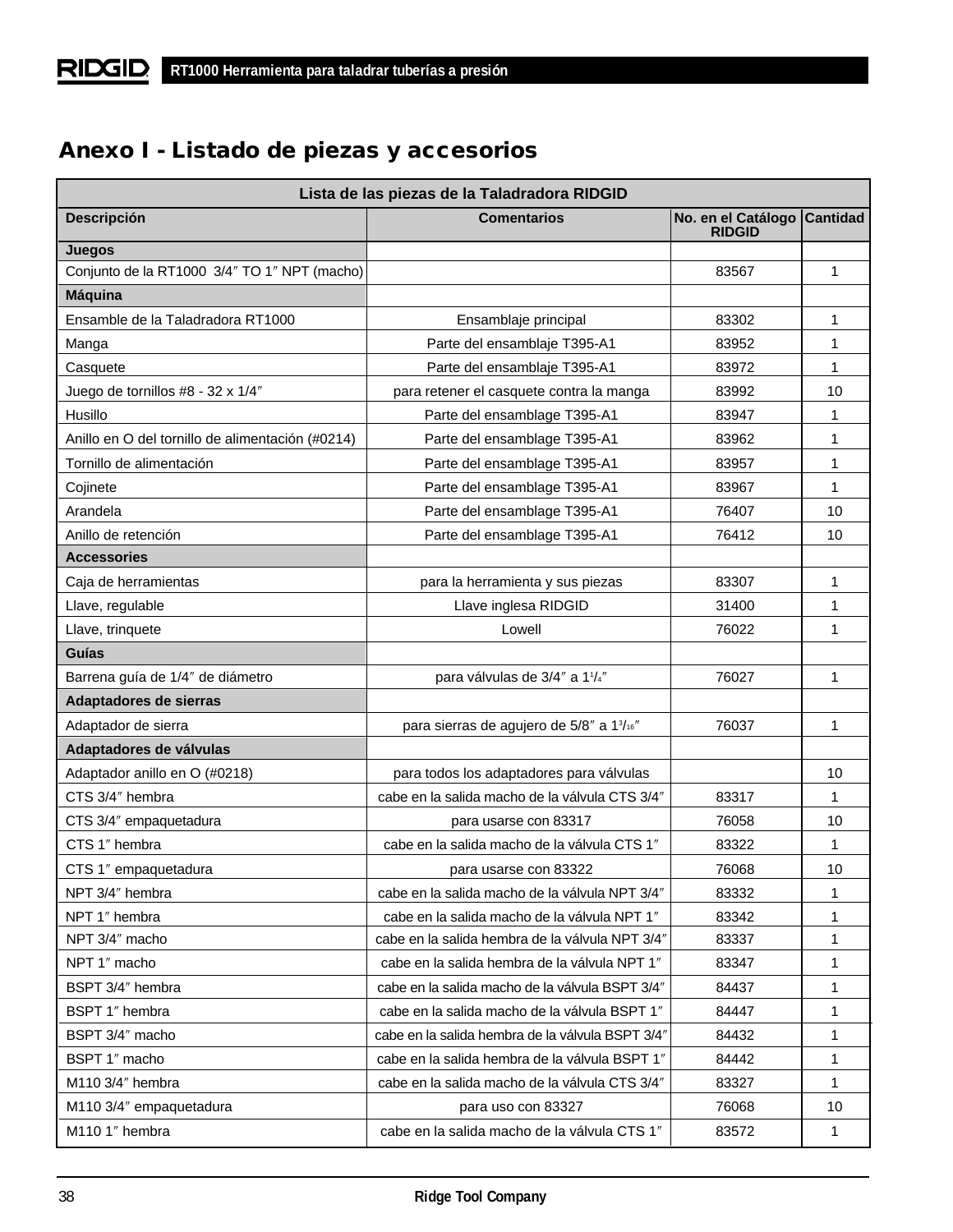# **Anexo I – Listado de piezas y accesorios (cont)**

| M110 1" empaquetadura                                           | para uso con 83572                         | 76073 | 10 |
|-----------------------------------------------------------------|--------------------------------------------|-------|----|
|                                                                 |                                            |       |    |
| Cortadora HSS de 5/8" (0,625)                                   | emplea 1/2-20 roscas de accionamiento UNF  | 76267 |    |
| Cortadora HSS de 7/8" (0,875)                                   | emplea 1/2-20 roscas de accionamiento UNF  | 76272 |    |
| Cortadoras de carburo (para cast/para hierro)<br>fundido/ductil |                                            |       |    |
| Cortadora de carburo 5/8" (0,625)                               | emplea 7/16-20 roscas de accionamiento UNF | 76292 |    |
| Cortadora de carburo 7/8" (0,875)                               | emplea 7/16-20 roscas de accionamiento UNF | 76297 |    |
| <b>Cortadoras para PVC</b>                                      |                                            |       |    |
| Cortadora de PVC de 5/8" (0,625)                                | emplea 7/16-20 roscas de accionamiento UNF | 76317 |    |
| Cortadora de PVC de 7/8" (0,875)                                | emplea 7/16-20 roscas de accionamiento UNF | 76322 |    |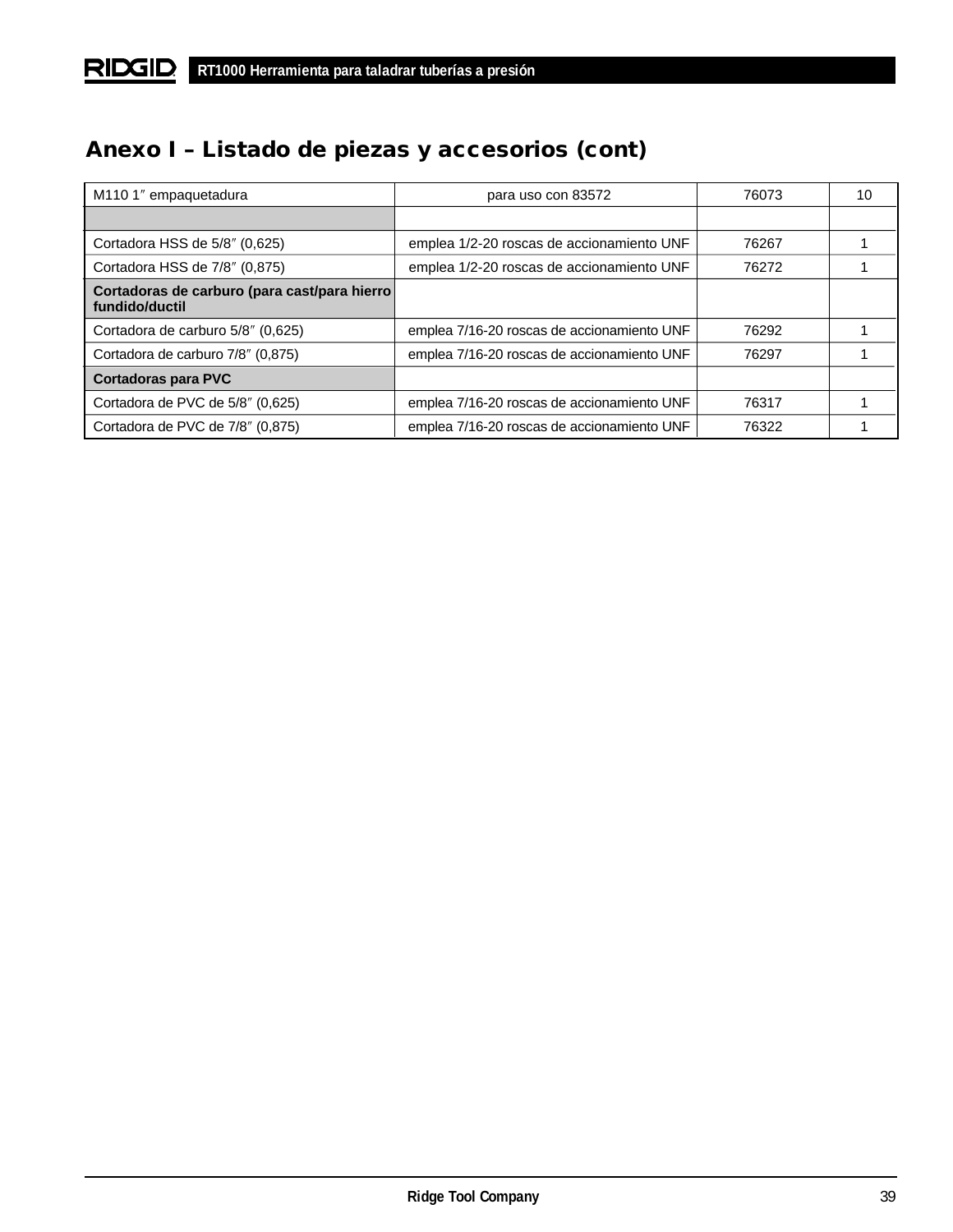# **Anexo II - Hoja de Apuntes**

| Rótulo con el Código de Identificación de la tubería                                                                                                                                                                                                                                              |  |
|---------------------------------------------------------------------------------------------------------------------------------------------------------------------------------------------------------------------------------------------------------------------------------------------------|--|
| Materia dentro de la tubería                                                                                                                                                                                                                                                                      |  |
| Presión                                                                                                                                                                                                                                                                                           |  |
| Tipo y Dimensiones de la tubería                                                                                                                                                                                                                                                                  |  |
| Persona que anota estos datos                                                                                                                                                                                                                                                                     |  |
| Fabricante de la silla de montaje o del Thread-O-Let™                                                                                                                                                                                                                                             |  |
| Número de la pieza                                                                                                                                                                                                                                                                                |  |
| Tipo, tamaño y capacidad de conexión de la silla de montaje<br>(Debe tener iguales características a la tubería anotada ante-<br>riormente)                                                                                                                                                       |  |
| Límite de presión de la silla de montaje o del Thread-O-Let™                                                                                                                                                                                                                                      |  |
| Dimensión de la salida                                                                                                                                                                                                                                                                            |  |
| Fecha de la instalación/soldadura                                                                                                                                                                                                                                                                 |  |
| Instalación/soldadura hecha por                                                                                                                                                                                                                                                                   |  |
| Fecha de la inspección                                                                                                                                                                                                                                                                            |  |
| Instalación de la silla de montaje o del Thread-O-Let™<br>certificada por                                                                                                                                                                                                                         |  |
| Fabricante de la válvula                                                                                                                                                                                                                                                                          |  |
| Número de la pieza                                                                                                                                                                                                                                                                                |  |
| Tipo y dimensión de la válvula                                                                                                                                                                                                                                                                    |  |
| Presión límite de la válvula (debe ser superior a la presión<br>dentro de la matriz)                                                                                                                                                                                                              |  |
| Válvula certificada por                                                                                                                                                                                                                                                                           |  |
| Medición de la separación (Figura 5)                                                                                                                                                                                                                                                              |  |
| Medición de la carrera o recorrido total (Figura 9)                                                                                                                                                                                                                                               |  |
| Reste "la medición de la separación" de la "medición de la<br>carrera o recorrido total" para obtener la "distancia total de<br>recorrido"                                                                                                                                                        |  |
| Distancia de la separación de la válvula (Figura 10) (Cuidado:<br>si la"distancia total de recorrido" menos una pulgada es igual<br>a la "distancia de separación de la válvula", entonces, ¡NO<br>TALADRE!)                                                                                      |  |
| Carrera máxima (Figura 10) (Se advierte que si la "carrera<br>máxima" es menor a la "distancia total de recorrido" jes<br>probable que se penetre el otro lado del tubo! Calcule bien<br>cuál es la "distancia restante que no puede utilizarse" (vea la<br>Figura 12) para taladrar sin peligro. |  |